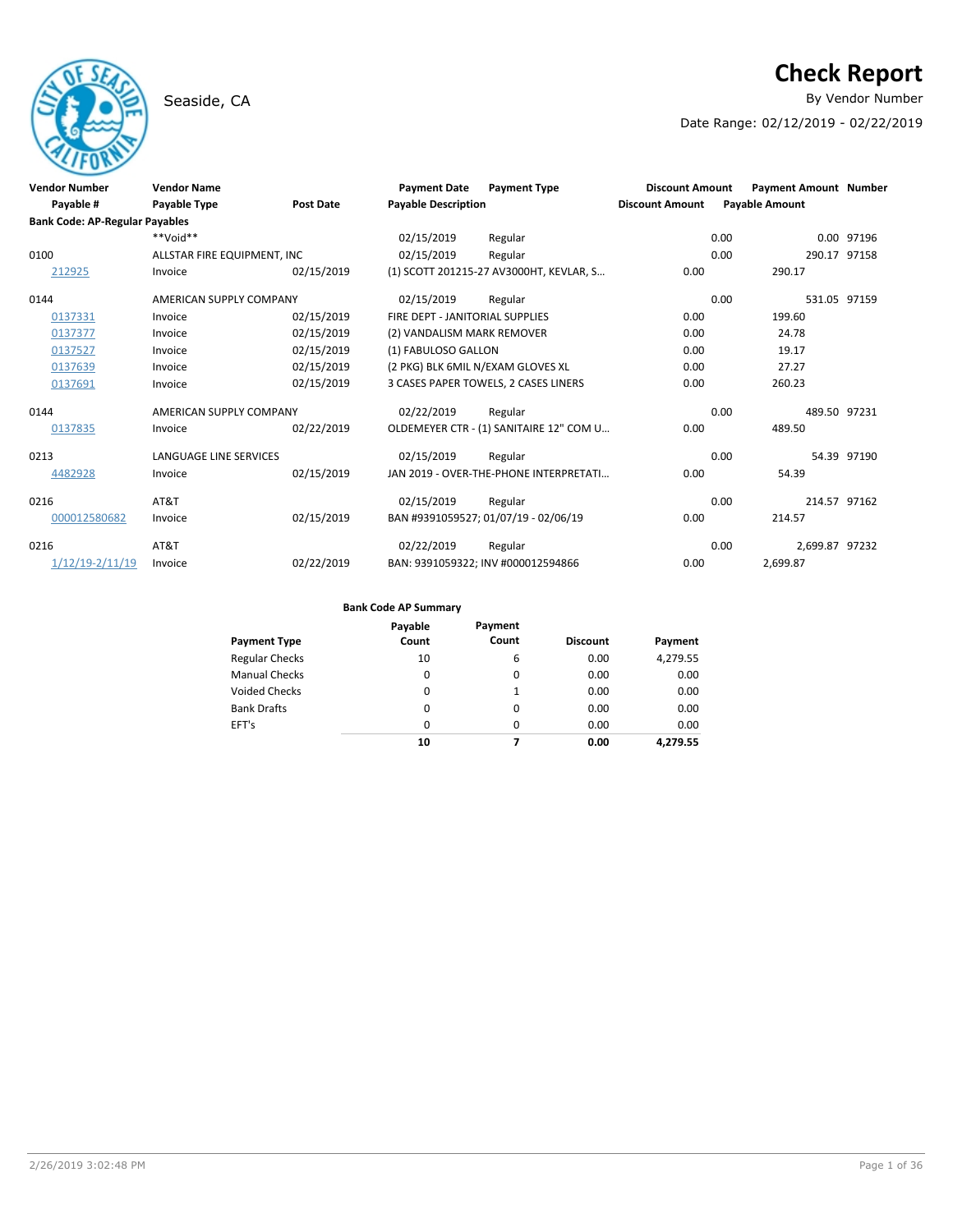| <b>Vendor Number</b>                  | <b>Vendor Name</b>          |                  | <b>Payment Date</b>           | <b>Payment Type</b> | <b>Discount Amount</b> |                       | <b>Payment Amount Number</b> |                     |
|---------------------------------------|-----------------------------|------------------|-------------------------------|---------------------|------------------------|-----------------------|------------------------------|---------------------|
| Payable #                             | Payable Type                | <b>Post Date</b> | <b>Payable Description</b>    |                     | <b>Discount Amount</b> | <b>Payable Amount</b> |                              |                     |
| <b>Bank Code: PY-Payroll Payables</b> |                             |                  |                               |                     |                        |                       |                              |                     |
| 0530                                  | CA. STATE DISBURSEMENT UNIT |                  | 02/14/2019                    | <b>Bank Draft</b>   |                        | 0.00                  |                              | 153.61 DFT0001584   |
| <b>INV0002989</b>                     | Invoice                     | 02/14/2019       | PARTICIPANT ID: 0470000090230 |                     | 0.00                   |                       | 153.61                       |                     |
| 0530                                  | CA. STATE DISBURSEMENT UNIT |                  | 02/14/2019                    | <b>Bank Draft</b>   |                        | 0.00                  | 299.07                       | DFT0001584          |
| <b>INV0002984</b>                     | Invoice                     | 02/14/2019       | CASE NO.: 0530033626-01       |                     | 0.00                   |                       | 299.07                       |                     |
| 0530                                  | CA. STATE DISBURSEMENT UNIT |                  | 02/14/2019                    | <b>Bank Draft</b>   |                        | 0.00                  | 321.69                       | DFT0001584          |
| <b>INV0002988</b>                     | Invoice                     | 02/14/2019       | CASE NO.: 200000001549267     |                     | 0.00                   |                       | 321.69                       |                     |
| 0530                                  | CA. STATE DISBURSEMENT UNIT |                  | 02/14/2019                    | <b>Bank Draft</b>   |                        | 0.00                  |                              | 142.61 DFT0001584   |
| <b>INV0002987</b>                     | Invoice                     | 02/14/2019       | CASE NO: 200000000125769      |                     | 0.00                   |                       | 142.61                       |                     |
| 0530                                  | CA. STATE DISBURSEMENT UNIT |                  | 02/14/2019                    | <b>Bank Draft</b>   |                        | 0.00                  |                              | 1,499.54 DFT0001584 |
| <b>INV0002985</b>                     | Invoice                     | 02/14/2019       | CASE NO.: 200000001441634     |                     | 0.00                   |                       | 1.499.54                     |                     |

|                       | Payable  | Payment  |                 |          |
|-----------------------|----------|----------|-----------------|----------|
| <b>Payment Type</b>   | Count    | Count    | <b>Discount</b> | Payment  |
| <b>Regular Checks</b> | 0        | $\Omega$ | 0.00            | 0.00     |
| <b>Manual Checks</b>  | 0        | 0        | 0.00            | 0.00     |
| <b>Voided Checks</b>  | 0        | $\Omega$ | 0.00            | 0.00     |
| <b>Bank Drafts</b>    | 5        | 5        | 0.00            | 2,416.52 |
| EFT's                 | $\Omega$ | $\Omega$ | 0.00            | 0.00     |
|                       | 5        | 5        | 0.00            | 2,416.52 |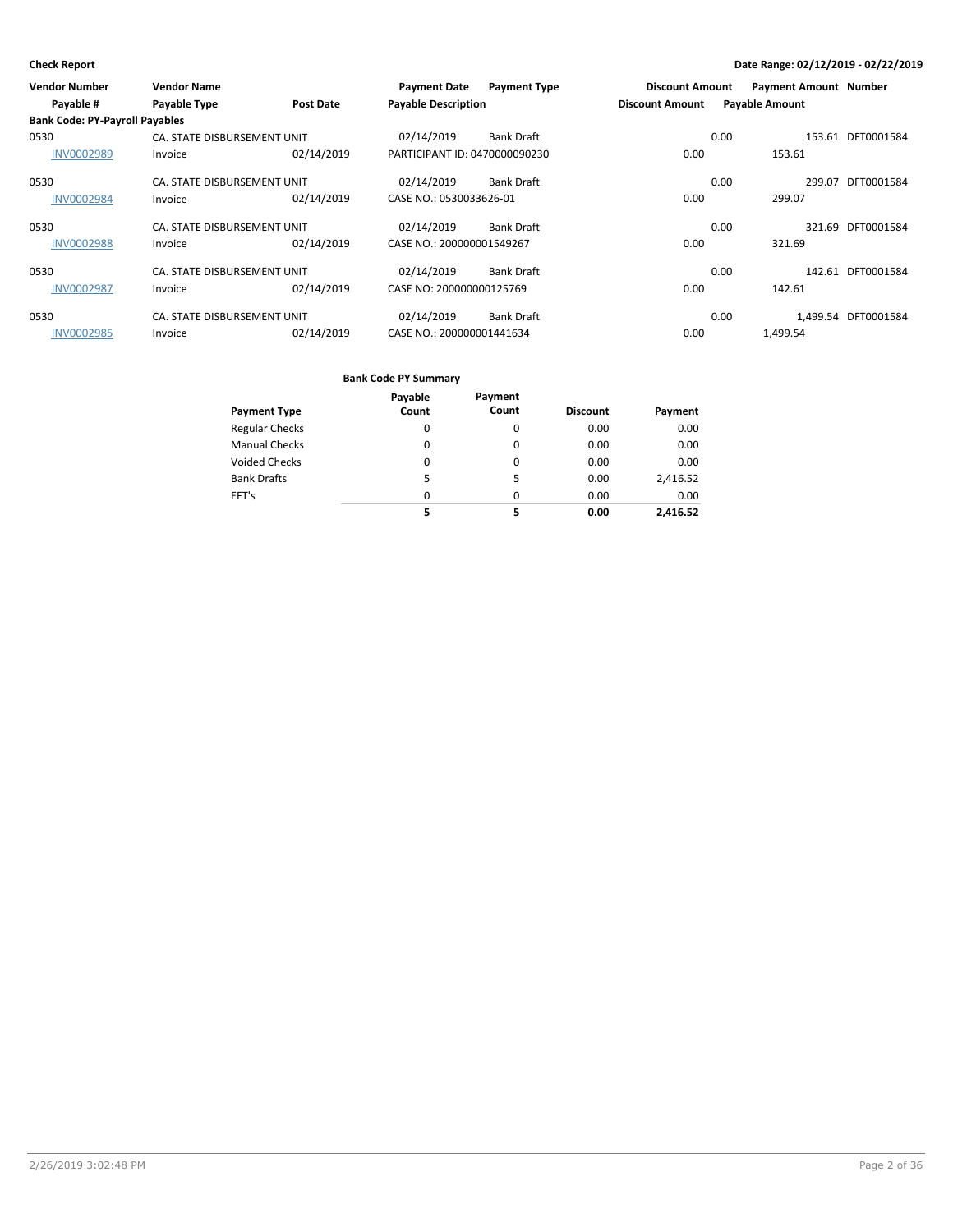| <b>Vendor Number</b>                  | <b>Vendor Name</b>              |                  | <b>Payment Date</b>             | <b>Payment Type</b>                   | <b>Discount Amount</b> | <b>Payment Amount Number</b> |             |
|---------------------------------------|---------------------------------|------------------|---------------------------------|---------------------------------------|------------------------|------------------------------|-------------|
| Payable #                             | Payable Type                    | <b>Post Date</b> | <b>Payable Description</b>      |                                       | <b>Discount Amount</b> | <b>Payable Amount</b>        |             |
| <b>Bank Code: AP-Regular Payables</b> |                                 |                  |                                 |                                       |                        |                              |             |
| 0574                                  | CALIFORNIA COAST UNIFORMS, INC  |                  | 02/22/2019                      | Regular                               | 0.00                   | 1,415.83 97234               |             |
| 6922                                  | Invoice                         | 02/22/2019       | (1) US ARMOR VEST 6316          |                                       | 0.00                   | 1,415.83                     |             |
| 0759                                  | MONTEREY CO. WEEKLY CLASSIFIEDS |                  | 02/22/2019                      | Regular                               | 0.00                   | 764.05 97259                 |             |
| 02/07/19CCSEA                         | Invoice                         | 02/22/2019       | AD FOR FATHER/DAUGHTER DANCE    |                                       | 0.00                   | 574.00                       |             |
| 233-091801-00007 Invoice              |                                 | 02/22/2019       | MINOR USE PERMIT 18-12; 1/17/19 |                                       | 0.00                   | 81.45                        |             |
| 234-091801-00007 Invoice              |                                 | 02/22/2019       | ADJ PROP OWNERS CDP-19-01       |                                       | 0.00                   | 108.60                       |             |
| 0780                                  | <b>COMMERCIAL TRUCK CO.</b>     |                  | 02/22/2019                      | Regular                               | 0.00                   | 14,278.48 97236              |             |
| 404986.                               | Credit Memo                     | 08/18/2018       |                                 | CREDIT FOR DUPLICATE PAYMENT/INV #404 | 0.00                   | $-261.66$                    |             |
| 45985                                 | Invoice                         | 02/08/2019       |                                 | TRANSMISSION REPAIR WORK TO 2007 VEHI | 0.00                   | 14,540.14                    |             |
| 0855                                  | <b>COUNTY OF MONTEREY</b>       |                  | 02/22/2019                      | Regular                               | 0.00                   | 14,355.00 97237              |             |
| Q3 FY2018/2019  Invoice               |                                 | 02/22/2019       |                                 | Q3 FY2018/19 NGEN OPERATIONS & MAINT. | 0.00                   | 14,355.00                    |             |
| 0898                                  | <b>CRYSTAL SPRINGS WATER</b>    |                  | 02/15/2019                      | Regular                               | 0.00                   | 268.25 97171                 |             |
| 0000052637                            | Invoice                         | 02/15/2019       | 986 HILBY - 1/8/19              |                                       | 0.00                   | 50.00                        |             |
| 0000052638                            | Invoice                         | 02/15/2019       | 1136 WHEELER ST - 1/8/19        |                                       | 0.00                   | 26.25                        |             |
| 0000052639                            | Invoice                         | 02/15/2019       | 1148 WHEELER ST - 1/8/19        |                                       | 0.00                   | 50.00                        |             |
| 0000065064                            | Invoice                         | 02/15/2019       | 986 HILBY - 1/29/19             |                                       | 0.00                   | 38.00                        |             |
| 0000065065                            | Invoice                         | 02/15/2019       | 1136 WHEELER ST - 1/29/19       |                                       | 0.00                   | 33.25                        |             |
| 0000065066                            | Invoice                         | 02/15/2019       | 1148 WHEELER ST - 1/29/19       |                                       | 0.00                   | 42.75                        |             |
| 0000068885                            | Invoice                         | 02/15/2019       | 986 HILBY - 1/31/19             |                                       | 0.00                   | 18.00                        |             |
| 0000068886                            | Invoice                         | 02/15/2019       | 1148 WHEELER ST - 1/31/19       |                                       | 0.00                   | 5.00                         |             |
| 0000068887                            | Invoice                         | 02/15/2019       | 1136 WHEELER ST - 1/31/19       |                                       | 0.00                   | 5.00                         |             |
| 1004                                  | DEPARTMENT OF JUSTICE           |                  | 02/22/2019                      | Regular                               | 0.00                   |                              | 32.00 97241 |
| 354608                                | Invoice                         | 02/22/2019       | JAN 2019 - FINGERPRINT APPS (1) |                                       | 0.00                   | 32.00                        |             |

| <b>Payment Type</b>   | Payable<br>Count | Payment<br>Count | <b>Discount</b> | Payment   |
|-----------------------|------------------|------------------|-----------------|-----------|
| <b>Regular Checks</b> | 17               | 6                | 0.00            | 31,113.61 |
| <b>Manual Checks</b>  | 0                | 0                | 0.00            | 0.00      |
| Voided Checks         | $\Omega$         | 0                | 0.00            | 0.00      |
| <b>Bank Drafts</b>    | $\Omega$         | 0                | 0.00            | 0.00      |
| EFT's                 | $\Omega$         | 0                | 0.00            | 0.00      |
|                       | 17               | 6                | 0.00            | 31.113.61 |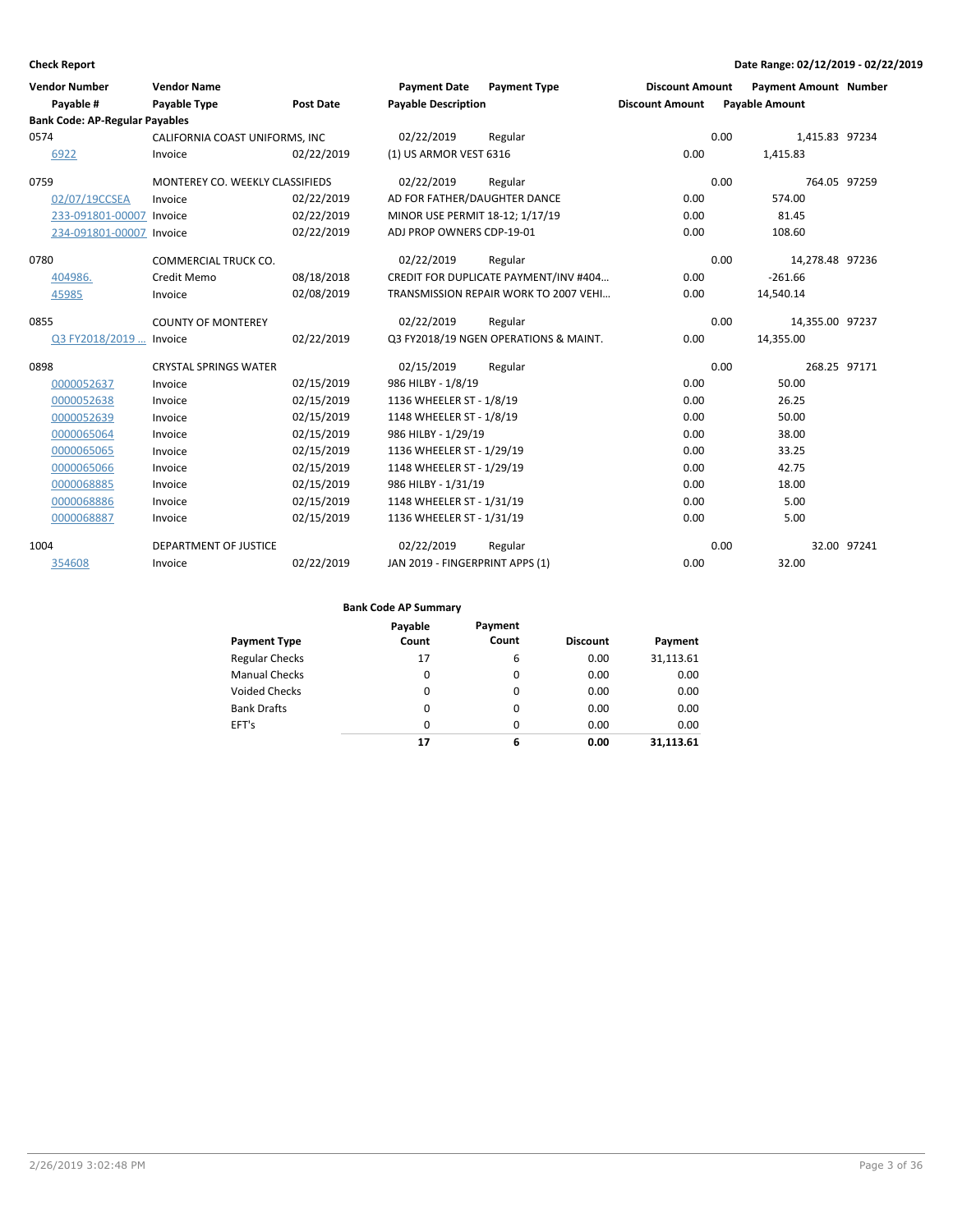| Vendor Number                         | Vendor Name  |                                   | <b>Payment Date</b>        | <b>Payment Type</b>                   | <b>Discount Amount</b> | <b>Payment Amount Number</b> |                        |
|---------------------------------------|--------------|-----------------------------------|----------------------------|---------------------------------------|------------------------|------------------------------|------------------------|
| Pavable #                             | Payable Type | <b>Post Date</b>                  | <b>Payable Description</b> |                                       | <b>Discount Amount</b> | <b>Payable Amount</b>        |                        |
| <b>Bank Code: PY-Payroll Payables</b> |              |                                   |                            |                                       |                        |                              |                        |
| 1144                                  |              | EMPLOYMENT DEVELOPMENT DEPARTMENT | 02/19/2019                 | <b>Bank Draft</b>                     |                        | 0.00                         | 6,361.00 0-763-150-144 |
| INV0003015                            | Invoice      | 02/19/2019                        |                            | 4TH OTR 2018 UNEMP INS BENEFIT CHARGE | 0.00                   | 6.361.00                     |                        |
|                                       |              |                                   |                            |                                       |                        |                              |                        |

|                       | Payable  | Payment  |                 |          |
|-----------------------|----------|----------|-----------------|----------|
| <b>Payment Type</b>   | Count    | Count    | <b>Discount</b> | Payment  |
| <b>Regular Checks</b> | 0        | 0        | 0.00            | 0.00     |
| <b>Manual Checks</b>  | 0        | 0        | 0.00            | 0.00     |
| <b>Voided Checks</b>  | 0        | 0        | 0.00            | 0.00     |
| <b>Bank Drafts</b>    | 1        | 1        | 0.00            | 6,361.00 |
| EFT's                 | $\Omega$ | $\Omega$ | 0.00            | 0.00     |
|                       | 1        |          | 0.00            | 6,361.00 |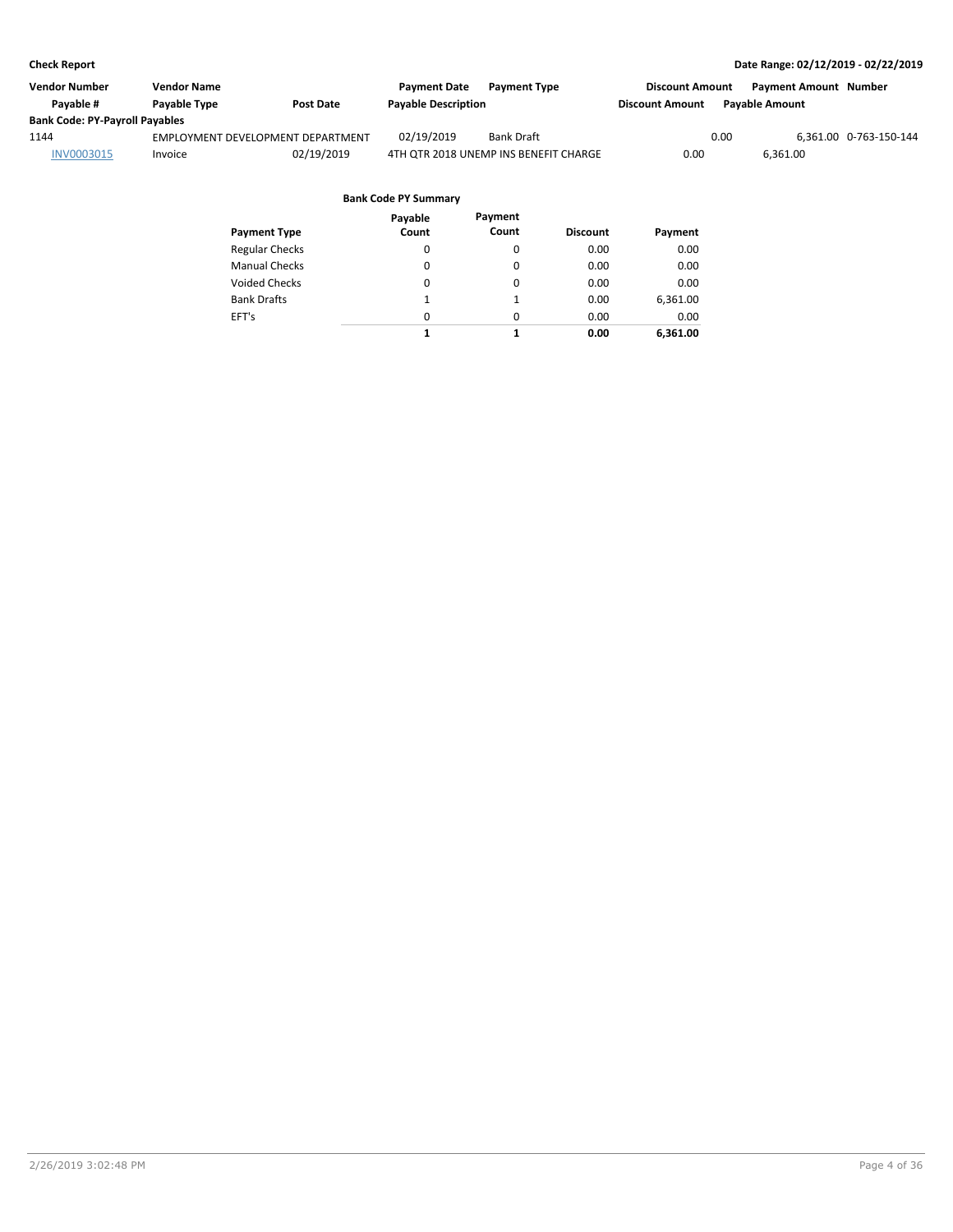| <b>Vendor Number</b>                  | <b>Vendor Name</b>            |                  | <b>Payment Date</b><br><b>Payment Type</b> | <b>Discount Amount</b> | <b>Payment Amount Number</b> |  |
|---------------------------------------|-------------------------------|------------------|--------------------------------------------|------------------------|------------------------------|--|
| Payable #                             | Payable Type                  | <b>Post Date</b> | <b>Payable Description</b>                 | <b>Discount Amount</b> | <b>Pavable Amount</b>        |  |
| <b>Bank Code: AP-Regular Payables</b> |                               |                  |                                            |                        |                              |  |
| 1188                                  | FERGUSON ENTERPRISES INC #686 |                  | 02/15/2019<br>Regular                      | 0.00                   | 139.51 97179                 |  |
| 6490740                               | Invoice                       | 02/15/2019       | <b>MISC SUPPLIES - CUTINO PARK</b>         | 0.00                   | 139.51                       |  |
| 1224                                  | <b>FIRST ALARM</b>            |                  | 02/22/2019<br>Regular                      | 0.00                   | 130.00 97246                 |  |
| 450451                                | Invoice                       | 02/22/2019       | SEASIDE PD - EVIDENCE ROOM 2/8/19          | 0.00                   | 130.00                       |  |

|                       | Payable  | Payment  |                 |         |
|-----------------------|----------|----------|-----------------|---------|
| <b>Payment Type</b>   | Count    | Count    | <b>Discount</b> | Payment |
| <b>Regular Checks</b> | 2        | 2        | 0.00            | 269.51  |
| <b>Manual Checks</b>  | $\Omega$ | 0        | 0.00            | 0.00    |
| <b>Voided Checks</b>  | $\Omega$ | 0        | 0.00            | 0.00    |
| <b>Bank Drafts</b>    | $\Omega$ | $\Omega$ | 0.00            | 0.00    |
| EFT's                 | $\Omega$ | $\Omega$ | 0.00            | 0.00    |
|                       | 2        | ,        | 0.00            | 269.51  |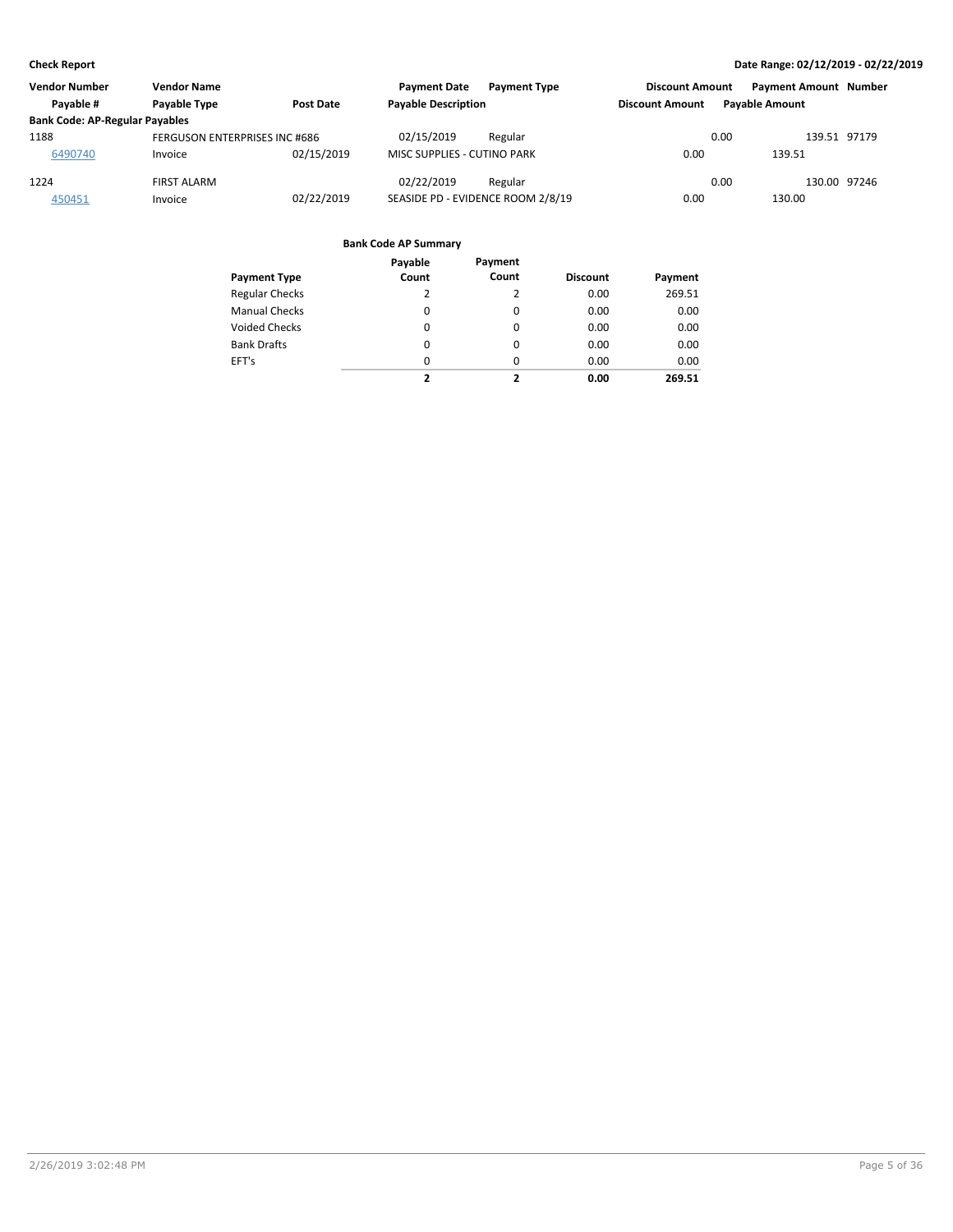| <b>Vendor Number</b>                  | <b>Vendor Name</b>         |            | <b>Payment Date</b>        | <b>Payment Type</b> | <b>Discount Amount</b> | <b>Payment Amount Number</b> |  |
|---------------------------------------|----------------------------|------------|----------------------------|---------------------|------------------------|------------------------------|--|
| Payable #                             | Payable Type               | Post Date  | <b>Payable Description</b> |                     | <b>Discount Amount</b> | <b>Payable Amount</b>        |  |
| <b>Bank Code: PY-Payroll Payables</b> |                            |            |                            |                     |                        |                              |  |
| 1268                                  | <b>FRANCHISE TAX BOARD</b> |            | 02/15/2019                 | Regular             |                        | 0.00<br>300.00 18859         |  |
| <b>INV0002879</b>                     | Invoice                    | 02/15/2019 | EWO #: 367491337599687485  |                     | 0.00                   | 100.00                       |  |
| <b>INV0002922</b>                     | Invoice                    | 02/15/2019 | EWO #: 367491337599687485  |                     | 0.00                   | 100.00                       |  |
| <b>INV0002948</b>                     | Invoice                    | 02/15/2019 | EWO #: 367491337599687485  |                     | 0.00                   | 100.00                       |  |
| 1268                                  | <b>FRANCHISE TAX BOARD</b> |            | 02/15/2019                 | Regular             |                        | 1,081.52 18860<br>0.00       |  |
| <b>INV0002915</b>                     | Invoice                    | 02/15/2019 | <b>EWO FOR TAXES</b>       |                     | 0.00                   | 499.79                       |  |
| <b>INV0002942</b>                     | Invoice                    | 02/15/2019 | <b>EWO FOR TAXES</b>       |                     | 0.00                   | 581.73                       |  |
| 1268                                  | <b>FRANCHISE TAX BOARD</b> |            | 02/15/2019                 | Regular             |                        | 600.00 18861<br>0.00         |  |
| <b>INV0002874</b>                     | Invoice                    | 02/15/2019 | <b>EWO FOR TAXES</b>       |                     | 0.00                   | 200.00                       |  |
| <b>INV0002918</b>                     | Invoice                    | 02/15/2019 | <b>EWO FOR TAXES</b>       |                     | 0.00                   | 200.00                       |  |
| <b>INV0002945</b>                     | Invoice                    | 02/15/2019 | <b>EWO FOR TAXES</b>       |                     | 0.00                   | 200.00                       |  |

|                       | Payable  | Payment  |                 |          |
|-----------------------|----------|----------|-----------------|----------|
| <b>Payment Type</b>   | Count    | Count    | <b>Discount</b> | Payment  |
| <b>Regular Checks</b> | 8        | 3        | 0.00            | 1,981.52 |
| <b>Manual Checks</b>  | 0        | $\Omega$ | 0.00            | 0.00     |
| <b>Voided Checks</b>  | $\Omega$ | $\Omega$ | 0.00            | 0.00     |
| <b>Bank Drafts</b>    | 0        | $\Omega$ | 0.00            | 0.00     |
| EFT's                 | $\Omega$ | $\Omega$ | 0.00            | 0.00     |
|                       | 8        | 3        | 0.00            | 1.981.52 |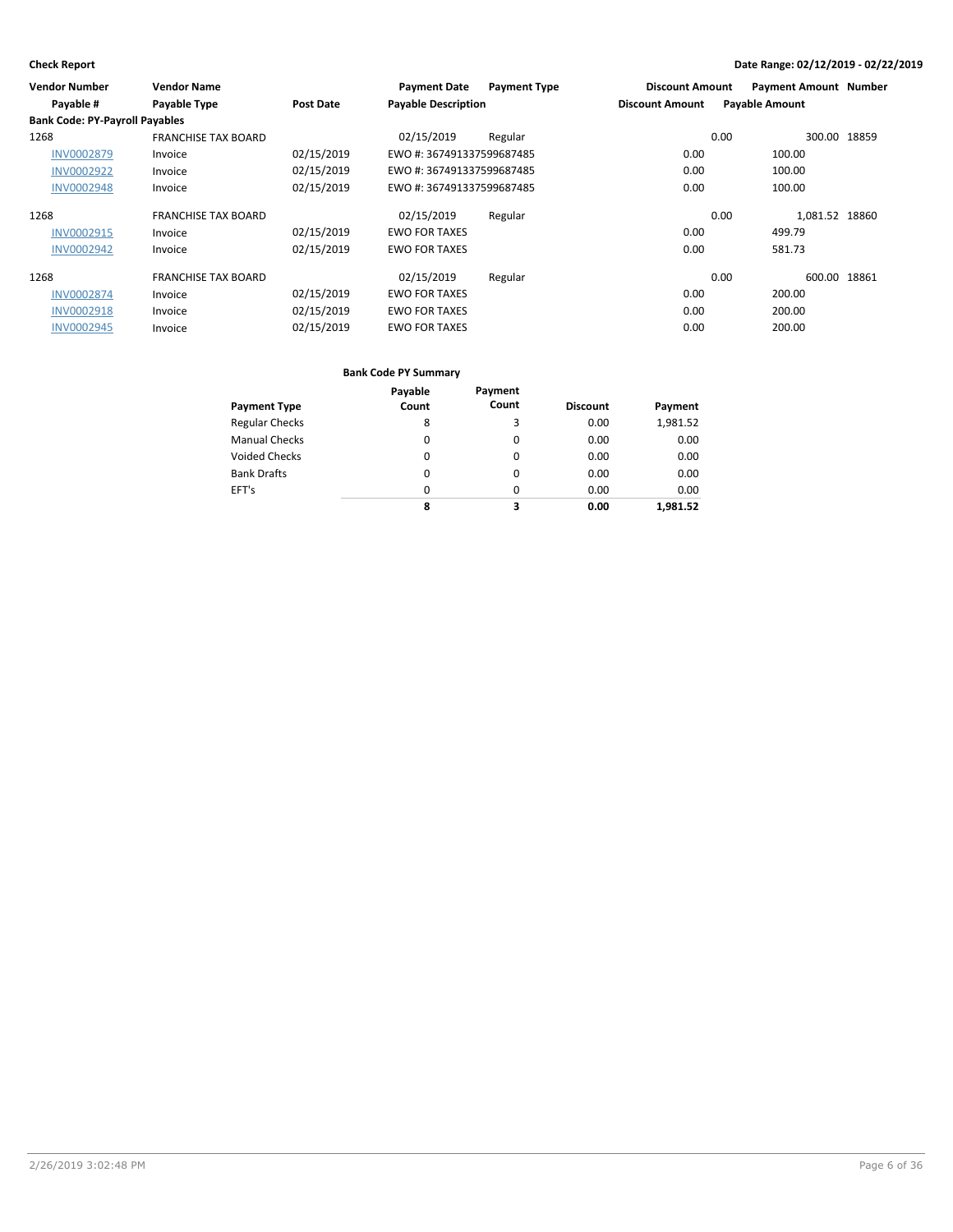| <b>Vendor Number</b><br>Payable #     | <b>Vendor Name</b><br><b>Payable Type</b> | <b>Post Date</b> | <b>Payment Date</b><br><b>Payable Description</b> | <b>Payment Type</b>                   | <b>Discount Amount</b><br><b>Discount Amount</b> |      | <b>Payment Amount Number</b><br><b>Payable Amount</b> |             |
|---------------------------------------|-------------------------------------------|------------------|---------------------------------------------------|---------------------------------------|--------------------------------------------------|------|-------------------------------------------------------|-------------|
| <b>Bank Code: AP-Regular Payables</b> |                                           |                  |                                                   |                                       |                                                  |      |                                                       |             |
| 1334<br>CS1901                        | JOHN C GEMMA<br>Invoice                   | 02/15/2019       | 02/15/2019<br>(1) HP Z2 SFF WORKSTATION 5DU85UT   | Regular                               | 0.00                                             | 0.00 | 1,660.60 97189<br>1,660.60                            |             |
| 1392                                  | <b>GRANITE ROCK COMPANY</b>               |                  | 02/15/2019                                        | Regular                               |                                                  | 0.00 | 255,810.28 97184                                      |             |
| 985590                                | Invoice                                   | 02/15/2019       | DAVID CUTINO PARK - PHASE I                       |                                       | 0.00                                             |      | 255,810.28                                            |             |
| 1392                                  | <b>GRANITE ROCK COMPANY</b>               |                  | 02/22/2019                                        | Regular                               |                                                  | 0.00 | 863.37 97247                                          |             |
| 1149840                               | Invoice                                   | 02/22/2019       | TICKET #629059; 1/2/19                            |                                       | 0.00                                             |      | 167.15                                                |             |
| 1149886                               | Invoice                                   | 02/22/2019       | TICKET #629010; 1/2/19                            |                                       | 0.00                                             |      | 161.90                                                |             |
| 1149955                               | Invoice                                   | 02/22/2019       | TICKET #629014; 1/2/19                            |                                       | 0.00                                             |      | 23.97                                                 |             |
| 1150050                               | Invoice                                   | 02/22/2019       | TICKET #629282; 1/3/19                            |                                       | 0.00                                             |      | 189.88                                                |             |
| 1153677                               | Invoice                                   | 02/22/2019       | TICKET #633394; 1/30/19                           |                                       | 0.00                                             |      | 160.31                                                |             |
| 1154037                               | Invoice                                   | 02/22/2019       | TICKET #632744; 1/28/19                           |                                       | 0.00                                             |      | 160.16                                                |             |
| 1569                                  | <b>HOPE SERVICES</b>                      |                  | 02/22/2019                                        | Regular                               |                                                  | 0.00 | 4,773.79 97248                                        |             |
| S168011                               | Invoice                                   | 02/22/2019       |                                                   | JAN 2019 - SEASIDE MAINTENANCE CREW   | 0.00                                             |      | 4,773.79                                              |             |
| 1798                                  | KELLY-MOORE PAINT COMPANY                 |                  | 02/22/2019                                        | Regular                               |                                                  | 0.00 | 184.36 97252                                          |             |
| 802-00000674075                       | Invoice                                   | 02/22/2019       | (1G) PREM PROF SATIN 1                            |                                       | 0.00                                             |      | 43.56                                                 |             |
| 802-00000674275                       | Invoice                                   | 02/22/2019       | MISC SUPPLIES; 2/6/19                             |                                       | 0.00                                             |      | 84.31                                                 |             |
| 802-00000674312                       | Invoice                                   | 02/22/2019       | MISC SUPPLIES - GOV BUILDINGS                     |                                       | 0.00                                             |      | 56.49                                                 |             |
| 1971                                  | LIEBERT CASSIDY WHITMORE                  |                  | 02/22/2019                                        | Regular                               |                                                  | 0.00 |                                                       | 75.00 97254 |
| <b>MRY BAY ERC</b>                    | Invoice                                   | 02/22/2019       | MONTEREY BAY ERC WEBINAR 2-21-19                  |                                       | 0.00                                             |      | 75.00                                                 |             |
| 2046                                  | M3 ENVIRONMENTAL CONSULTING LLC           |                  | 02/15/2019                                        | Regular                               |                                                  | 0.00 | 2,150.00 97192                                        |             |
| 1845501                               | Invoice                                   | 02/15/2019       |                                                   | MESCAL WATER TANKS - LTD MEAD PAINT S | 0.00                                             |      | 1,250.00                                              |             |
| 1845502                               | Invoice                                   | 02/15/2019       |                                                   | WATER TANKS - LTD LEAD PAINT SAMPLING | 0.00                                             |      | 900.00                                                |             |
| 2184                                  | <b>MISSION LINEN SERVICE</b>              |                  | 02/15/2019                                        | Regular                               |                                                  | 0.00 | 508.34 97194                                          |             |
| 508969596                             | Invoice                                   | 02/15/2019       | SEASIDE FIRE; CUSTOMER #118975                    |                                       | 0.00                                             |      | 82.21                                                 |             |
| 509014417                             | Invoice                                   | 02/15/2019       | SEASIDE FIRE; CUST #118975                        |                                       | 0.00                                             |      | 82.21                                                 |             |
| 509065166                             | Invoice                                   | 02/15/2019       | SEASIDE FIRE; CUST #118975                        |                                       | 0.00                                             |      | 82.21                                                 |             |
| 509113277                             | Invoice                                   | 02/15/2019       | SEASIDE FIRE; CUST #118975                        |                                       | 0.00                                             |      | 82.21                                                 |             |
| 509159992                             | Invoice                                   | 02/15/2019       | SEASIDE FIRE; CUST #118975                        |                                       | 0.00                                             |      | 82.21                                                 |             |
| 509206355                             | Invoice                                   | 02/15/2019       | SEASIDE FIRE; CUST #118975                        |                                       | 0.00                                             |      | 97.29                                                 |             |
| 2186                                  | <b>MISSION UNIFORM SERVICE</b>            |                  | 02/15/2019                                        | Regular                               |                                                  | 0.00 | 2,413.96 97195                                        |             |
| 508232372                             | Invoice                                   | 02/15/2019       | SEASIDE POMA; 9/17/18                             |                                       | 0.00                                             |      | 27.00                                                 |             |
| 508287224                             | Invoice                                   | 02/15/2019       | SEASIDE MAIN & UTILITIES - 11/5/18                |                                       | 0.00                                             |      | 287.87                                                |             |
| 508572067                             | Invoice                                   | 02/15/2019       | SEASIDE POMA; 11/5/18                             |                                       | 0.00                                             |      | 84.10                                                 |             |
| 508617360                             | Invoice                                   | 02/15/2019       | SEASIDE-POMA; 11/12/18                            |                                       | 0.00                                             |      | 114.65                                                |             |
| 508949151                             | Invoice                                   | 02/15/2019       | SEASIDE FIRE; CUSTOMER #157011                    |                                       | 0.00                                             |      | 33.18                                                 |             |
| 508989360                             | Invoice                                   | 02/15/2019       | SEASIDE MAIN & UTILITIES - 11/5/18                |                                       | 0.00                                             |      | 318.48                                                |             |
| 508989361                             | Invoice                                   | 02/15/2019       | SEASIDE-POMA; 1/7/19                              |                                       | 0.00                                             |      | 85.94                                                 |             |
| 509022551                             | Invoice                                   | 02/15/2019       | SEASIDE-POMA; 1/21/19                             |                                       | 0.00                                             |      | 27.00                                                 |             |
| 509039970                             | Invoice                                   | 02/15/2019       | SEASIDE MAIN & UTILITIES - 11/5/18                |                                       | 0.00                                             |      | 318.48                                                |             |
| 509039971                             | Invoice                                   | 02/15/2019       | SEASIDE-POMA; 1/14/19                             |                                       | 0.00                                             |      | 85.94                                                 |             |
| 509048786                             | Invoice                                   | 02/15/2019       | SEASIDE FIRE; CUSTOMER #157011                    |                                       | 0.00                                             |      | 33.18                                                 |             |
| 509071294                             | Invoice                                   | 02/15/2019       | SEASIDE MAIN & UTILITIES - 11/5/18                |                                       | 0.00                                             |      | 68.75                                                 |             |
| 509087023                             | Invoice                                   | 02/15/2019       | SEASIDE MAIN & UTILITIES - 11/5/18                |                                       | 0.00                                             |      | 344.48                                                |             |
|                                       |                                           |                  |                                                   |                                       | 0.00                                             |      |                                                       |             |
| 509087024                             | Invoice                                   | 02/15/2019       | SEASIDE-POMA; 1/21/19                             |                                       |                                                  |      | 85.94                                                 |             |
| 509097450                             | Invoice                                   | 02/15/2019       | SEASIDE MAIN & UTILITIES - 11/5/18                |                                       | 0.00                                             |      | 61.37                                                 |             |
| 509134104                             | Invoice                                   | 02/15/2019       | SEASIDE MAIN & UTILITIES - 11/5/18                |                                       | 0.00                                             |      | 318.48                                                |             |
| 509134105                             | Invoice                                   | 02/15/2019       | SEASIDE-POMA; 1/28/19                             |                                       | 0.00                                             |      | 85.94                                                 |             |
| 509143321                             | Invoice                                   | 02/15/2019       | SEASIDE FIRE: CUSTOMER #157011                    |                                       | 0.00                                             |      | 33.18                                                 |             |
| 2186                                  | MISSION UNIFORM SERVICE                   |                  | 02/15/2019                                        | Regular                               |                                                  | 0.00 | 113.60 97197                                          |             |
| 509200629                             | Invoice                                   | 02/15/2019       | RECREATION DEPT / CUST 3292112                    |                                       | 0.00                                             |      | 113.60                                                |             |
| 2186                                  | <b>MISSION UNIFORM SERVICE</b>            |                  | 02/22/2019                                        | Regular                               |                                                  | 0.00 | 113.60 97255                                          |             |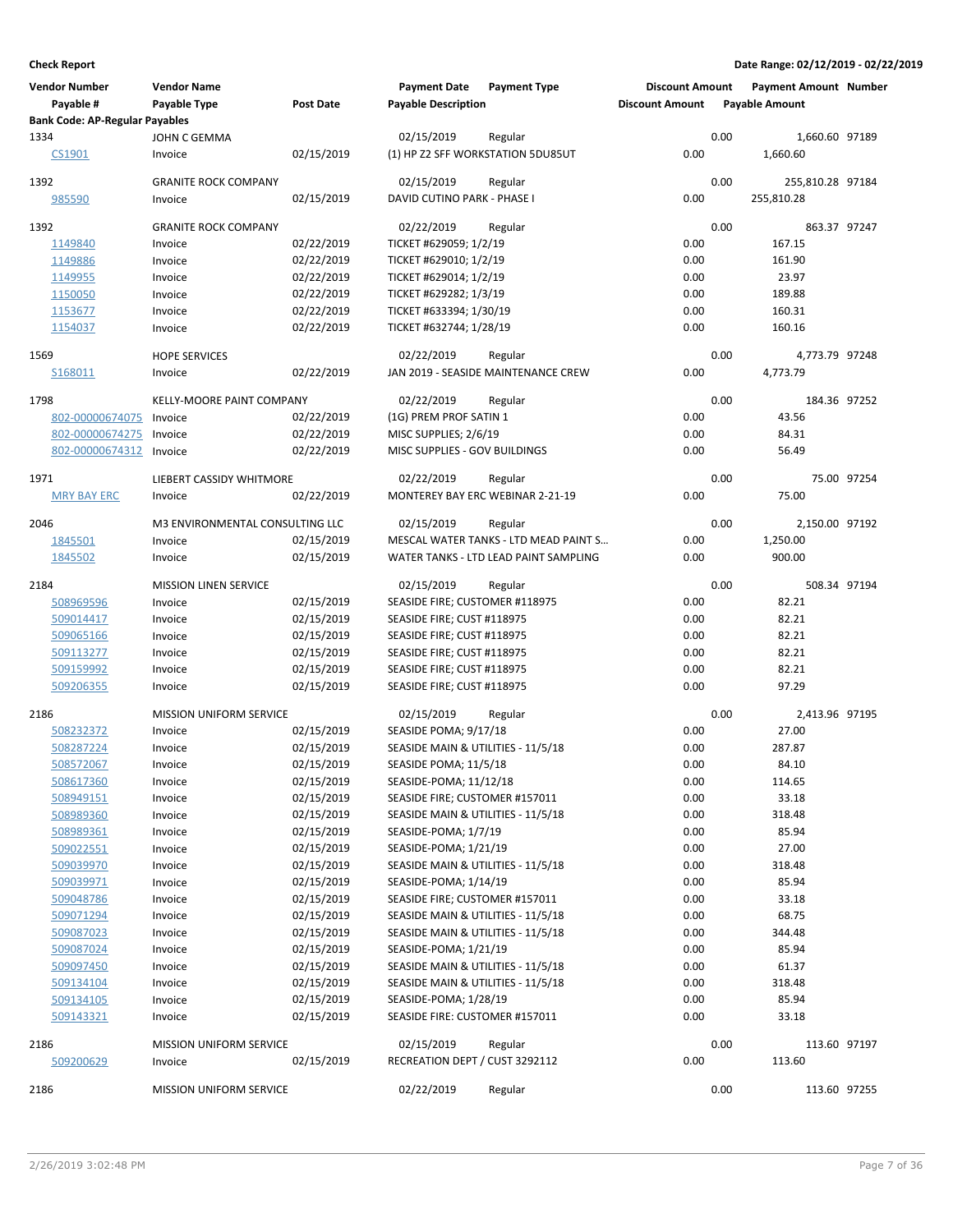| <b>Vendor Number</b><br>Payable #<br>509248355 | <b>Vendor Name</b><br>Payable Type<br>Invoice                     | Post Date<br>02/22/2019                | <b>Payment Date</b><br><b>Payable Description</b><br>986 HILBY AVE - UNIFORM SERVICE | <b>Payment Type</b>                                                                                                             | <b>Discount Amount</b><br><b>Discount Amount</b><br>0.00 | <b>Payable Amount</b>                    | <b>Payment Amount Number</b><br>113.60   |  |
|------------------------------------------------|-------------------------------------------------------------------|----------------------------------------|--------------------------------------------------------------------------------------|---------------------------------------------------------------------------------------------------------------------------------|----------------------------------------------------------|------------------------------------------|------------------------------------------|--|
| 2205<br>DEC 2018 - SEASID Invoice              | <b>MONTEREY COUNTY CONVENTION</b>                                 | 02/15/2019                             | 02/15/2019<br>DECEMBER 2018 - SEASIDE TID                                            | Regular                                                                                                                         | 0.00                                                     | 0.00<br>16,399.35                        | 16,399.35 97199                          |  |
| 2236<br>352289                                 | <b>MBS BUSINESS SYSTEMS</b><br>Invoice                            | 02/15/2019                             | 02/15/2019                                                                           | Regular<br>610 OLYMPIA - KONICA MINOLTA / BH224e                                                                                | 0.00                                                     | 0.00                                     | 107.36 97193<br>107.36                   |  |
| 2238<br>0167411<br>0167413<br>0167414          | <b>MONTEREY BAY PEST CONTROL</b><br>Invoice<br>Invoice<br>Invoice | 02/22/2019<br>02/22/2019<br>02/22/2019 | 02/22/2019                                                                           | Regular<br>440 HARCOURT - TRAILER #A MONTHLY SVC<br>440 HARCOURT - POLICE DEPT MONTHLY SVC<br>610 OLYMPIA AVE - MONTHLY SERVICE | 0.00<br>0.00<br>0.00                                     | 0.00                                     | 218.00 97257<br>58.00<br>100.00<br>60.00 |  |
| 2279<br>847 12/2018                            | COUNTY OF MONTEREY IT DEPT.<br>Invoice                            | 02/15/2019                             | 02/15/2019                                                                           | Regular<br>DEC 2018 - FIRE DEPT (847) IT CHARGES                                                                                | 0.00                                                     | 0.00                                     | 670.31 97170<br>670.31                   |  |
| 2295<br>324588<br>324589<br>324751             | <b>MONTEREY COUNTY PETROLEUM</b><br>Invoice<br>Invoice<br>Invoice | 02/15/2019<br>02/15/2019<br>02/15/2019 | 02/15/2019<br>500 GALLONS DIESEL NO. 2                                               | Regular<br>820 GALLONS UNLEADED REG GASOLINE<br>900 GALLONS UNLEADED REG GASOLINE                                               | 0.00<br>0.00<br>0.00                                     | 0.00<br>1,486.63<br>2,115.24<br>2,292.52 | 5,894.39 97200                           |  |
| 2338<br>12/27/18-1/28/19                       | <b>MONTEREY PENINSULA WATER</b><br>Invoice                        | 02/15/2019                             | 02/15/2019                                                                           | Regular<br>MPWMD SURCHARGE - SEASIDE - 12/27/18-                                                                                | 0.00                                                     | 0.00<br>3,515.41                         | 3,515.41 97203                           |  |

|                       | Payable | Payment<br>Count |                 |            |
|-----------------------|---------|------------------|-----------------|------------|
| <b>Payment Type</b>   | Count   |                  | <b>Discount</b> | Payment    |
| <b>Regular Checks</b> | 51      | 17               | 0.00            | 295,471.72 |
| <b>Manual Checks</b>  | 0       | 0                | 0.00            | 0.00       |
| <b>Voided Checks</b>  | 0       | 0                | 0.00            | 0.00       |
| <b>Bank Drafts</b>    | 0       | $\Omega$         | 0.00            | 0.00       |
| EFT's                 | 0       | $\Omega$         | 0.00            | 0.00       |
|                       | 51      | 17               | 0.00            | 295.471.72 |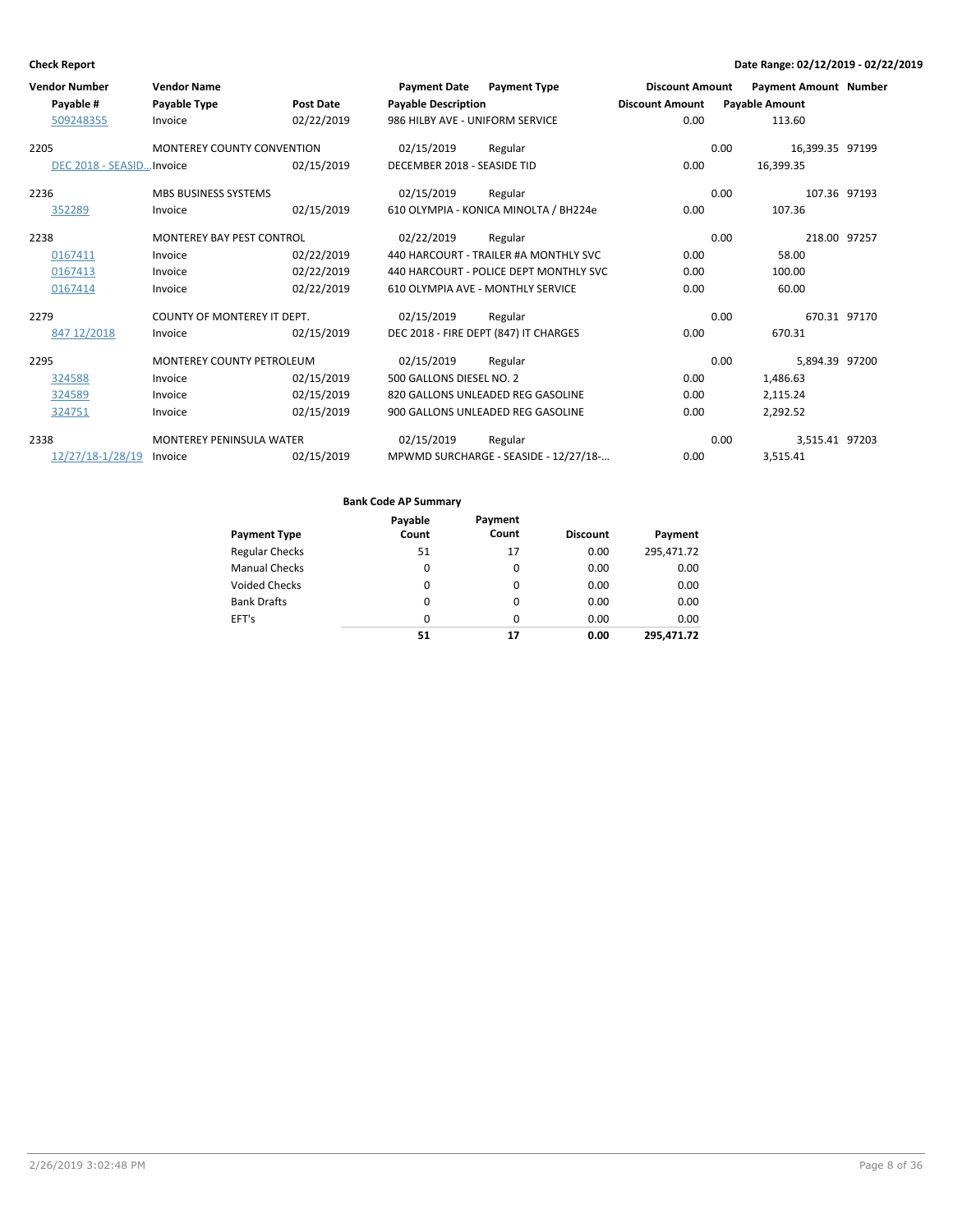| Vendor Number                         | <b>Vendor Name</b>            |            | <b>Payment Date</b><br><b>Payment Type</b> | <b>Discount Amount</b> | <b>Payment Amount Number</b> |  |
|---------------------------------------|-------------------------------|------------|--------------------------------------------|------------------------|------------------------------|--|
| Pavable #                             | Payable Type                  | Post Date  | <b>Payable Description</b>                 | <b>Discount Amount</b> | <b>Pavable Amount</b>        |  |
| <b>Bank Code: PY-Payroll Payables</b> |                               |            |                                            |                        |                              |  |
| 2346                                  | <b>MONTEREY SPORTS CENTER</b> |            | 02/15/2019<br>Regular                      | 0.00                   | 1.270.00 18862               |  |
| <b>INV0002862</b>                     | Invoice                       | 02/06/2019 | <b>GYM MBRSHIP - SINGLE</b>                | 0.00                   | 306.00                       |  |
| <b>INV0002863</b>                     | Invoice                       | 02/06/2019 | <b>GYM MBRSHP - SENIOR</b>                 | 0.00                   | 40.00                        |  |
| <b>INV0002864</b>                     | Invoice                       | 02/06/2019 | <b>GYM MBRSHIP - FAMILY</b>                | 0.00                   | 847.00                       |  |
| <b>INV0002909</b>                     | Invoice                       | 02/06/2019 | <b>GYM MBRSHIP - FAMILY</b>                | 0.00                   | 77.00                        |  |

| <b>Payment Type</b>   | Payable<br>Count | Payment<br>Count | <b>Discount</b> | Payment  |
|-----------------------|------------------|------------------|-----------------|----------|
| <b>Regular Checks</b> | 4                |                  | 0.00            | 1,270.00 |
| <b>Manual Checks</b>  | 0                | 0                | 0.00            | 0.00     |
| <b>Voided Checks</b>  | 0                | 0                | 0.00            | 0.00     |
| <b>Bank Drafts</b>    | 0                | 0                | 0.00            | 0.00     |
| EFT's                 | $\Omega$         | 0                | 0.00            | 0.00     |
|                       | 4                | 1                | 0.00            | 1.270.00 |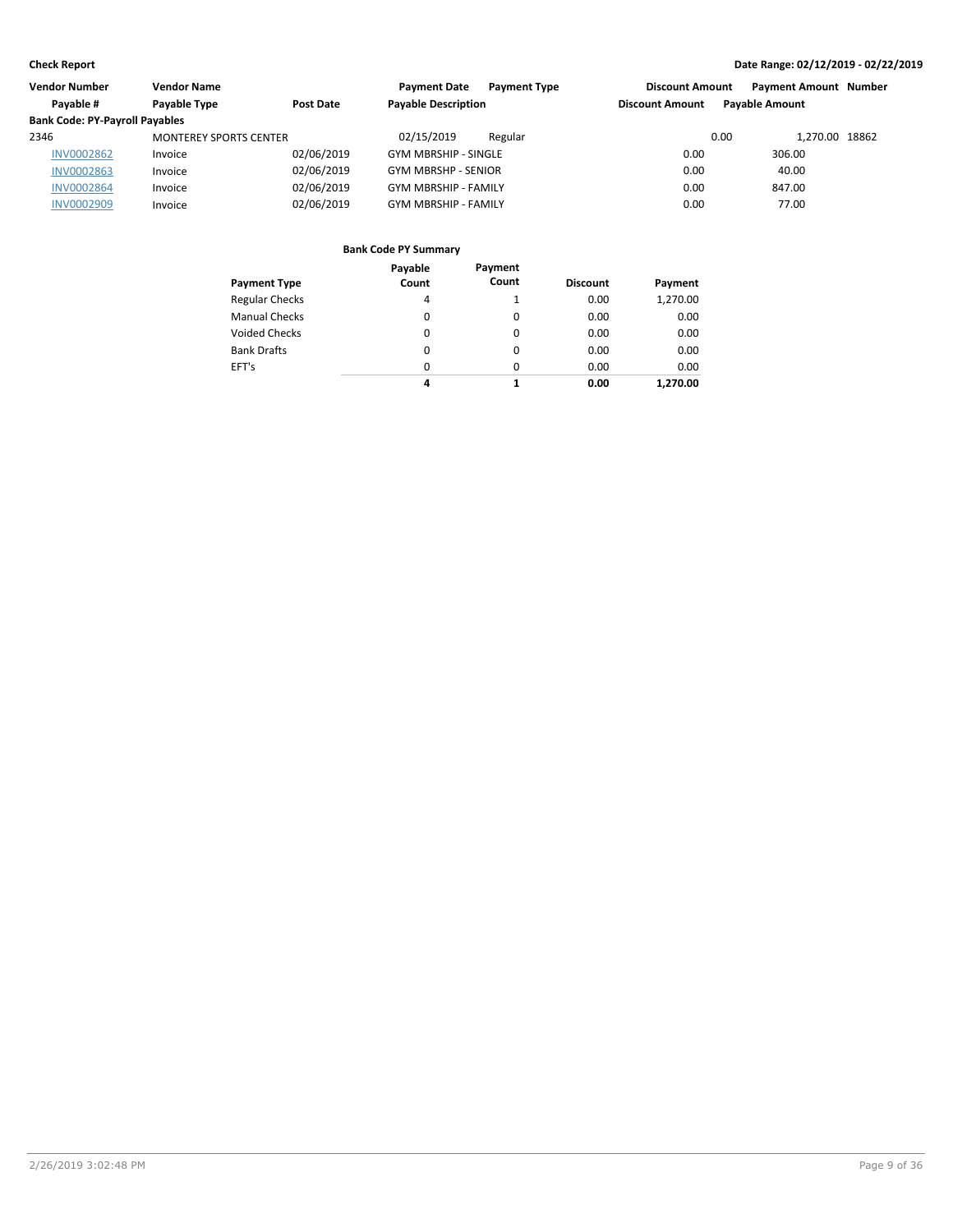| Payable #<br>Payable Type<br><b>Post Date</b><br><b>Payable Description</b><br><b>Discount Amount</b><br><b>Payable Amount</b><br><b>Bank Code: AP-Regular Payables</b><br>0.00<br>2663<br>PACIFIC SMOG<br>02/15/2019<br>79.50 97205<br>Regular<br>0.00<br>122911<br>02/15/2019<br>SMOG - 2001 FORD E350<br>39.75<br>Invoice<br>122930<br>02/15/2019<br>SMOG - 2006 FORD E350<br>0.00<br>39.75<br>Invoice<br>2752<br>PENINSULA WELDING<br>02/15/2019<br>0.00<br>56.43 97206<br>Regular<br>181801<br>02/15/2019<br>(3) OXYGEN USP MED GRD SIZE 15CF<br>0.00<br>56.43<br>Invoice<br>2802<br>PITNEY BOWES GLOBAL<br>0.00<br>02/15/2019<br>Regular<br>1,351.95 97207<br>0.00<br>02/15/2019<br>11/28/18 - 2/27/19 / CONTRACT #00407475<br>1,351.95<br>3102892159<br>Invoice<br>2849<br>02/15/2019<br>0.00<br>217.06 97208<br>PREMIUM AUTO PARTS, INC.<br>Regular<br>0.00<br>7474-166853<br>02/15/2019<br>(1) KWIK, (1) OIL-WILDBERRIES<br>10.73<br>Invoice<br>7474-166856<br>02/15/2019<br>(1) BRAKE LIGHT SWITCH<br>0.00<br>17.03<br>Invoice<br>02/15/2019<br>(1) REAR MIRROR BRACKET, (1) REAR MIRRO<br>0.00<br>10.09<br>7474-166861<br>Invoice<br>7474-167007<br>Invoice<br>02/15/2019<br>(1) RADIATOR<br>0.00<br>179.21<br>3016<br>ROSS RECREATION EQUIPMENT INC.<br>0.00<br>33.60 97267<br>02/22/2019<br>Regular<br>02/22/2019<br>(2) TENDERTUFF REPAIR KIT, BROWN<br>0.00<br>33.60<br>114487<br>Invoice<br>0.00<br>160.35 97268<br>3154<br>02/22/2019<br>SEASIDE GARDEN CENTER<br>Regular<br>0.00<br>160.35<br>33816<br>Invoice<br>02/22/2019<br>(1) TREE, (10) STAKES, (3) PLANTING MIX<br>0.00<br>3249<br><b>SMART &amp; FINAL</b><br>02/15/2019<br>74.58 97217<br>Regular<br>TRANS #256; PURCHASE ON 2/8/19<br>0.00<br>74.58<br>4313610058376<br>02/15/2019<br>Invoice<br>0.00<br>96.09 97269<br>3249<br><b>SMART &amp; FINAL</b><br>02/22/2019<br>Regular<br>2/11/19<br>02/22/2019<br>TRANS #158/ STORE #455<br>0.00<br>96.09<br>Invoice<br>THE SPCA OF MONTEREY CO.<br>0.00<br>3290<br>02/22/2019<br>5,821.91 97273<br>Regular<br>02/22/2019<br>DEC 2018 SERVICES FOR SEASIDE POLICE DE<br>0.00<br>$12 - 18$<br>5,821.91<br>Invoice<br>3290<br>THE SPCA OF MONTEREY CO.<br>02/22/2019<br>0.00<br>3.089.85 97274<br>Regular<br>02/22/2019<br>JAN 2019 - SERVICES FOR SEASIDE POLICE D<br>0.00<br>3,399.85<br>$1 - 19$<br>Invoice<br>ADJUSTMENTS FROM DEC 2018 BILL<br>0.00<br><b>DEC 2018</b><br>Credit Memo<br>02/08/2019<br>$-310.00$<br>STAPLES ADVANTAGE<br>0.00<br>107.45 97219<br>3319<br>02/15/2019<br>Regular<br>02/15/2019<br>FINANCE - 7" FOLDERS, STENO PADS, RULERS<br>0.00<br>107.45<br>3403266483<br>Invoice<br>3319<br><b>STAPLES ADVANTAGE</b><br>0.00<br>645.03 97271<br>02/22/2019<br>Regular<br>3403266482<br>02/22/2019<br>POLICE DEPT - MISC SUPPLIES 1/29/19<br>0.00<br>82.35<br>Invoice<br>02/22/2019<br>0.00<br>91.20<br>3404330232<br>Invoice<br>RECREATION - (1) CYAN INK CART, (1) YLW I<br>02/22/2019<br>RECREATION - (1) GUIDE METL TAB A-Z LGL<br>0.00<br>64.45<br>3404330233<br>Invoice<br>3404396230<br>Invoice<br>02/22/2019<br><b>RECREATION - MISC SUPPLIES</b><br>0.00<br>20.28<br>02/22/2019<br>0.00<br>241.79<br>3404946820<br>Invoice<br>FINANCE - MISC SUPPLIES 2/10/19<br>02/22/2019<br>FINANCE - (1) BIG FOOT DOORSTOP<br>0.00<br>8.62<br>3404946821<br>Invoice<br>3404946822<br>02/22/2019<br>FINANCE - MISC ENG SUPPLIES 2/10/19<br>0.00<br>136.34<br>Invoice | <b>Vendor Number</b> | <b>Vendor Name</b> | <b>Payment Date</b> | <b>Payment Type</b> | <b>Discount Amount</b> | <b>Payment Amount Number</b> |  |
|----------------------------------------------------------------------------------------------------------------------------------------------------------------------------------------------------------------------------------------------------------------------------------------------------------------------------------------------------------------------------------------------------------------------------------------------------------------------------------------------------------------------------------------------------------------------------------------------------------------------------------------------------------------------------------------------------------------------------------------------------------------------------------------------------------------------------------------------------------------------------------------------------------------------------------------------------------------------------------------------------------------------------------------------------------------------------------------------------------------------------------------------------------------------------------------------------------------------------------------------------------------------------------------------------------------------------------------------------------------------------------------------------------------------------------------------------------------------------------------------------------------------------------------------------------------------------------------------------------------------------------------------------------------------------------------------------------------------------------------------------------------------------------------------------------------------------------------------------------------------------------------------------------------------------------------------------------------------------------------------------------------------------------------------------------------------------------------------------------------------------------------------------------------------------------------------------------------------------------------------------------------------------------------------------------------------------------------------------------------------------------------------------------------------------------------------------------------------------------------------------------------------------------------------------------------------------------------------------------------------------------------------------------------------------------------------------------------------------------------------------------------------------------------------------------------------------------------------------------------------------------------------------------------------------------------------------------------------------------------------------------------------------------------------------------------------------------------------------------------------------------------------------------------------------------------------------------------------------------------------------------------------------------------------------------------------------------------------------------------------------------------------------------------|----------------------|--------------------|---------------------|---------------------|------------------------|------------------------------|--|
|                                                                                                                                                                                                                                                                                                                                                                                                                                                                                                                                                                                                                                                                                                                                                                                                                                                                                                                                                                                                                                                                                                                                                                                                                                                                                                                                                                                                                                                                                                                                                                                                                                                                                                                                                                                                                                                                                                                                                                                                                                                                                                                                                                                                                                                                                                                                                                                                                                                                                                                                                                                                                                                                                                                                                                                                                                                                                                                                                                                                                                                                                                                                                                                                                                                                                                                                                                                                                |                      |                    |                     |                     |                        |                              |  |
|                                                                                                                                                                                                                                                                                                                                                                                                                                                                                                                                                                                                                                                                                                                                                                                                                                                                                                                                                                                                                                                                                                                                                                                                                                                                                                                                                                                                                                                                                                                                                                                                                                                                                                                                                                                                                                                                                                                                                                                                                                                                                                                                                                                                                                                                                                                                                                                                                                                                                                                                                                                                                                                                                                                                                                                                                                                                                                                                                                                                                                                                                                                                                                                                                                                                                                                                                                                                                |                      |                    |                     |                     |                        |                              |  |
|                                                                                                                                                                                                                                                                                                                                                                                                                                                                                                                                                                                                                                                                                                                                                                                                                                                                                                                                                                                                                                                                                                                                                                                                                                                                                                                                                                                                                                                                                                                                                                                                                                                                                                                                                                                                                                                                                                                                                                                                                                                                                                                                                                                                                                                                                                                                                                                                                                                                                                                                                                                                                                                                                                                                                                                                                                                                                                                                                                                                                                                                                                                                                                                                                                                                                                                                                                                                                |                      |                    |                     |                     |                        |                              |  |
|                                                                                                                                                                                                                                                                                                                                                                                                                                                                                                                                                                                                                                                                                                                                                                                                                                                                                                                                                                                                                                                                                                                                                                                                                                                                                                                                                                                                                                                                                                                                                                                                                                                                                                                                                                                                                                                                                                                                                                                                                                                                                                                                                                                                                                                                                                                                                                                                                                                                                                                                                                                                                                                                                                                                                                                                                                                                                                                                                                                                                                                                                                                                                                                                                                                                                                                                                                                                                |                      |                    |                     |                     |                        |                              |  |
|                                                                                                                                                                                                                                                                                                                                                                                                                                                                                                                                                                                                                                                                                                                                                                                                                                                                                                                                                                                                                                                                                                                                                                                                                                                                                                                                                                                                                                                                                                                                                                                                                                                                                                                                                                                                                                                                                                                                                                                                                                                                                                                                                                                                                                                                                                                                                                                                                                                                                                                                                                                                                                                                                                                                                                                                                                                                                                                                                                                                                                                                                                                                                                                                                                                                                                                                                                                                                |                      |                    |                     |                     |                        |                              |  |
|                                                                                                                                                                                                                                                                                                                                                                                                                                                                                                                                                                                                                                                                                                                                                                                                                                                                                                                                                                                                                                                                                                                                                                                                                                                                                                                                                                                                                                                                                                                                                                                                                                                                                                                                                                                                                                                                                                                                                                                                                                                                                                                                                                                                                                                                                                                                                                                                                                                                                                                                                                                                                                                                                                                                                                                                                                                                                                                                                                                                                                                                                                                                                                                                                                                                                                                                                                                                                |                      |                    |                     |                     |                        |                              |  |
|                                                                                                                                                                                                                                                                                                                                                                                                                                                                                                                                                                                                                                                                                                                                                                                                                                                                                                                                                                                                                                                                                                                                                                                                                                                                                                                                                                                                                                                                                                                                                                                                                                                                                                                                                                                                                                                                                                                                                                                                                                                                                                                                                                                                                                                                                                                                                                                                                                                                                                                                                                                                                                                                                                                                                                                                                                                                                                                                                                                                                                                                                                                                                                                                                                                                                                                                                                                                                |                      |                    |                     |                     |                        |                              |  |
|                                                                                                                                                                                                                                                                                                                                                                                                                                                                                                                                                                                                                                                                                                                                                                                                                                                                                                                                                                                                                                                                                                                                                                                                                                                                                                                                                                                                                                                                                                                                                                                                                                                                                                                                                                                                                                                                                                                                                                                                                                                                                                                                                                                                                                                                                                                                                                                                                                                                                                                                                                                                                                                                                                                                                                                                                                                                                                                                                                                                                                                                                                                                                                                                                                                                                                                                                                                                                |                      |                    |                     |                     |                        |                              |  |
|                                                                                                                                                                                                                                                                                                                                                                                                                                                                                                                                                                                                                                                                                                                                                                                                                                                                                                                                                                                                                                                                                                                                                                                                                                                                                                                                                                                                                                                                                                                                                                                                                                                                                                                                                                                                                                                                                                                                                                                                                                                                                                                                                                                                                                                                                                                                                                                                                                                                                                                                                                                                                                                                                                                                                                                                                                                                                                                                                                                                                                                                                                                                                                                                                                                                                                                                                                                                                |                      |                    |                     |                     |                        |                              |  |
|                                                                                                                                                                                                                                                                                                                                                                                                                                                                                                                                                                                                                                                                                                                                                                                                                                                                                                                                                                                                                                                                                                                                                                                                                                                                                                                                                                                                                                                                                                                                                                                                                                                                                                                                                                                                                                                                                                                                                                                                                                                                                                                                                                                                                                                                                                                                                                                                                                                                                                                                                                                                                                                                                                                                                                                                                                                                                                                                                                                                                                                                                                                                                                                                                                                                                                                                                                                                                |                      |                    |                     |                     |                        |                              |  |
|                                                                                                                                                                                                                                                                                                                                                                                                                                                                                                                                                                                                                                                                                                                                                                                                                                                                                                                                                                                                                                                                                                                                                                                                                                                                                                                                                                                                                                                                                                                                                                                                                                                                                                                                                                                                                                                                                                                                                                                                                                                                                                                                                                                                                                                                                                                                                                                                                                                                                                                                                                                                                                                                                                                                                                                                                                                                                                                                                                                                                                                                                                                                                                                                                                                                                                                                                                                                                |                      |                    |                     |                     |                        |                              |  |
|                                                                                                                                                                                                                                                                                                                                                                                                                                                                                                                                                                                                                                                                                                                                                                                                                                                                                                                                                                                                                                                                                                                                                                                                                                                                                                                                                                                                                                                                                                                                                                                                                                                                                                                                                                                                                                                                                                                                                                                                                                                                                                                                                                                                                                                                                                                                                                                                                                                                                                                                                                                                                                                                                                                                                                                                                                                                                                                                                                                                                                                                                                                                                                                                                                                                                                                                                                                                                |                      |                    |                     |                     |                        |                              |  |
|                                                                                                                                                                                                                                                                                                                                                                                                                                                                                                                                                                                                                                                                                                                                                                                                                                                                                                                                                                                                                                                                                                                                                                                                                                                                                                                                                                                                                                                                                                                                                                                                                                                                                                                                                                                                                                                                                                                                                                                                                                                                                                                                                                                                                                                                                                                                                                                                                                                                                                                                                                                                                                                                                                                                                                                                                                                                                                                                                                                                                                                                                                                                                                                                                                                                                                                                                                                                                |                      |                    |                     |                     |                        |                              |  |
|                                                                                                                                                                                                                                                                                                                                                                                                                                                                                                                                                                                                                                                                                                                                                                                                                                                                                                                                                                                                                                                                                                                                                                                                                                                                                                                                                                                                                                                                                                                                                                                                                                                                                                                                                                                                                                                                                                                                                                                                                                                                                                                                                                                                                                                                                                                                                                                                                                                                                                                                                                                                                                                                                                                                                                                                                                                                                                                                                                                                                                                                                                                                                                                                                                                                                                                                                                                                                |                      |                    |                     |                     |                        |                              |  |
|                                                                                                                                                                                                                                                                                                                                                                                                                                                                                                                                                                                                                                                                                                                                                                                                                                                                                                                                                                                                                                                                                                                                                                                                                                                                                                                                                                                                                                                                                                                                                                                                                                                                                                                                                                                                                                                                                                                                                                                                                                                                                                                                                                                                                                                                                                                                                                                                                                                                                                                                                                                                                                                                                                                                                                                                                                                                                                                                                                                                                                                                                                                                                                                                                                                                                                                                                                                                                |                      |                    |                     |                     |                        |                              |  |
|                                                                                                                                                                                                                                                                                                                                                                                                                                                                                                                                                                                                                                                                                                                                                                                                                                                                                                                                                                                                                                                                                                                                                                                                                                                                                                                                                                                                                                                                                                                                                                                                                                                                                                                                                                                                                                                                                                                                                                                                                                                                                                                                                                                                                                                                                                                                                                                                                                                                                                                                                                                                                                                                                                                                                                                                                                                                                                                                                                                                                                                                                                                                                                                                                                                                                                                                                                                                                |                      |                    |                     |                     |                        |                              |  |
|                                                                                                                                                                                                                                                                                                                                                                                                                                                                                                                                                                                                                                                                                                                                                                                                                                                                                                                                                                                                                                                                                                                                                                                                                                                                                                                                                                                                                                                                                                                                                                                                                                                                                                                                                                                                                                                                                                                                                                                                                                                                                                                                                                                                                                                                                                                                                                                                                                                                                                                                                                                                                                                                                                                                                                                                                                                                                                                                                                                                                                                                                                                                                                                                                                                                                                                                                                                                                |                      |                    |                     |                     |                        |                              |  |
|                                                                                                                                                                                                                                                                                                                                                                                                                                                                                                                                                                                                                                                                                                                                                                                                                                                                                                                                                                                                                                                                                                                                                                                                                                                                                                                                                                                                                                                                                                                                                                                                                                                                                                                                                                                                                                                                                                                                                                                                                                                                                                                                                                                                                                                                                                                                                                                                                                                                                                                                                                                                                                                                                                                                                                                                                                                                                                                                                                                                                                                                                                                                                                                                                                                                                                                                                                                                                |                      |                    |                     |                     |                        |                              |  |
|                                                                                                                                                                                                                                                                                                                                                                                                                                                                                                                                                                                                                                                                                                                                                                                                                                                                                                                                                                                                                                                                                                                                                                                                                                                                                                                                                                                                                                                                                                                                                                                                                                                                                                                                                                                                                                                                                                                                                                                                                                                                                                                                                                                                                                                                                                                                                                                                                                                                                                                                                                                                                                                                                                                                                                                                                                                                                                                                                                                                                                                                                                                                                                                                                                                                                                                                                                                                                |                      |                    |                     |                     |                        |                              |  |
|                                                                                                                                                                                                                                                                                                                                                                                                                                                                                                                                                                                                                                                                                                                                                                                                                                                                                                                                                                                                                                                                                                                                                                                                                                                                                                                                                                                                                                                                                                                                                                                                                                                                                                                                                                                                                                                                                                                                                                                                                                                                                                                                                                                                                                                                                                                                                                                                                                                                                                                                                                                                                                                                                                                                                                                                                                                                                                                                                                                                                                                                                                                                                                                                                                                                                                                                                                                                                |                      |                    |                     |                     |                        |                              |  |
|                                                                                                                                                                                                                                                                                                                                                                                                                                                                                                                                                                                                                                                                                                                                                                                                                                                                                                                                                                                                                                                                                                                                                                                                                                                                                                                                                                                                                                                                                                                                                                                                                                                                                                                                                                                                                                                                                                                                                                                                                                                                                                                                                                                                                                                                                                                                                                                                                                                                                                                                                                                                                                                                                                                                                                                                                                                                                                                                                                                                                                                                                                                                                                                                                                                                                                                                                                                                                |                      |                    |                     |                     |                        |                              |  |
|                                                                                                                                                                                                                                                                                                                                                                                                                                                                                                                                                                                                                                                                                                                                                                                                                                                                                                                                                                                                                                                                                                                                                                                                                                                                                                                                                                                                                                                                                                                                                                                                                                                                                                                                                                                                                                                                                                                                                                                                                                                                                                                                                                                                                                                                                                                                                                                                                                                                                                                                                                                                                                                                                                                                                                                                                                                                                                                                                                                                                                                                                                                                                                                                                                                                                                                                                                                                                |                      |                    |                     |                     |                        |                              |  |
|                                                                                                                                                                                                                                                                                                                                                                                                                                                                                                                                                                                                                                                                                                                                                                                                                                                                                                                                                                                                                                                                                                                                                                                                                                                                                                                                                                                                                                                                                                                                                                                                                                                                                                                                                                                                                                                                                                                                                                                                                                                                                                                                                                                                                                                                                                                                                                                                                                                                                                                                                                                                                                                                                                                                                                                                                                                                                                                                                                                                                                                                                                                                                                                                                                                                                                                                                                                                                |                      |                    |                     |                     |                        |                              |  |
|                                                                                                                                                                                                                                                                                                                                                                                                                                                                                                                                                                                                                                                                                                                                                                                                                                                                                                                                                                                                                                                                                                                                                                                                                                                                                                                                                                                                                                                                                                                                                                                                                                                                                                                                                                                                                                                                                                                                                                                                                                                                                                                                                                                                                                                                                                                                                                                                                                                                                                                                                                                                                                                                                                                                                                                                                                                                                                                                                                                                                                                                                                                                                                                                                                                                                                                                                                                                                |                      |                    |                     |                     |                        |                              |  |
|                                                                                                                                                                                                                                                                                                                                                                                                                                                                                                                                                                                                                                                                                                                                                                                                                                                                                                                                                                                                                                                                                                                                                                                                                                                                                                                                                                                                                                                                                                                                                                                                                                                                                                                                                                                                                                                                                                                                                                                                                                                                                                                                                                                                                                                                                                                                                                                                                                                                                                                                                                                                                                                                                                                                                                                                                                                                                                                                                                                                                                                                                                                                                                                                                                                                                                                                                                                                                |                      |                    |                     |                     |                        |                              |  |
|                                                                                                                                                                                                                                                                                                                                                                                                                                                                                                                                                                                                                                                                                                                                                                                                                                                                                                                                                                                                                                                                                                                                                                                                                                                                                                                                                                                                                                                                                                                                                                                                                                                                                                                                                                                                                                                                                                                                                                                                                                                                                                                                                                                                                                                                                                                                                                                                                                                                                                                                                                                                                                                                                                                                                                                                                                                                                                                                                                                                                                                                                                                                                                                                                                                                                                                                                                                                                |                      |                    |                     |                     |                        |                              |  |
|                                                                                                                                                                                                                                                                                                                                                                                                                                                                                                                                                                                                                                                                                                                                                                                                                                                                                                                                                                                                                                                                                                                                                                                                                                                                                                                                                                                                                                                                                                                                                                                                                                                                                                                                                                                                                                                                                                                                                                                                                                                                                                                                                                                                                                                                                                                                                                                                                                                                                                                                                                                                                                                                                                                                                                                                                                                                                                                                                                                                                                                                                                                                                                                                                                                                                                                                                                                                                |                      |                    |                     |                     |                        |                              |  |
|                                                                                                                                                                                                                                                                                                                                                                                                                                                                                                                                                                                                                                                                                                                                                                                                                                                                                                                                                                                                                                                                                                                                                                                                                                                                                                                                                                                                                                                                                                                                                                                                                                                                                                                                                                                                                                                                                                                                                                                                                                                                                                                                                                                                                                                                                                                                                                                                                                                                                                                                                                                                                                                                                                                                                                                                                                                                                                                                                                                                                                                                                                                                                                                                                                                                                                                                                                                                                |                      |                    |                     |                     |                        |                              |  |
|                                                                                                                                                                                                                                                                                                                                                                                                                                                                                                                                                                                                                                                                                                                                                                                                                                                                                                                                                                                                                                                                                                                                                                                                                                                                                                                                                                                                                                                                                                                                                                                                                                                                                                                                                                                                                                                                                                                                                                                                                                                                                                                                                                                                                                                                                                                                                                                                                                                                                                                                                                                                                                                                                                                                                                                                                                                                                                                                                                                                                                                                                                                                                                                                                                                                                                                                                                                                                |                      |                    |                     |                     |                        |                              |  |
|                                                                                                                                                                                                                                                                                                                                                                                                                                                                                                                                                                                                                                                                                                                                                                                                                                                                                                                                                                                                                                                                                                                                                                                                                                                                                                                                                                                                                                                                                                                                                                                                                                                                                                                                                                                                                                                                                                                                                                                                                                                                                                                                                                                                                                                                                                                                                                                                                                                                                                                                                                                                                                                                                                                                                                                                                                                                                                                                                                                                                                                                                                                                                                                                                                                                                                                                                                                                                |                      |                    |                     |                     |                        |                              |  |
|                                                                                                                                                                                                                                                                                                                                                                                                                                                                                                                                                                                                                                                                                                                                                                                                                                                                                                                                                                                                                                                                                                                                                                                                                                                                                                                                                                                                                                                                                                                                                                                                                                                                                                                                                                                                                                                                                                                                                                                                                                                                                                                                                                                                                                                                                                                                                                                                                                                                                                                                                                                                                                                                                                                                                                                                                                                                                                                                                                                                                                                                                                                                                                                                                                                                                                                                                                                                                |                      |                    |                     |                     |                        |                              |  |
|                                                                                                                                                                                                                                                                                                                                                                                                                                                                                                                                                                                                                                                                                                                                                                                                                                                                                                                                                                                                                                                                                                                                                                                                                                                                                                                                                                                                                                                                                                                                                                                                                                                                                                                                                                                                                                                                                                                                                                                                                                                                                                                                                                                                                                                                                                                                                                                                                                                                                                                                                                                                                                                                                                                                                                                                                                                                                                                                                                                                                                                                                                                                                                                                                                                                                                                                                                                                                |                      |                    |                     |                     |                        |                              |  |
|                                                                                                                                                                                                                                                                                                                                                                                                                                                                                                                                                                                                                                                                                                                                                                                                                                                                                                                                                                                                                                                                                                                                                                                                                                                                                                                                                                                                                                                                                                                                                                                                                                                                                                                                                                                                                                                                                                                                                                                                                                                                                                                                                                                                                                                                                                                                                                                                                                                                                                                                                                                                                                                                                                                                                                                                                                                                                                                                                                                                                                                                                                                                                                                                                                                                                                                                                                                                                |                      |                    |                     |                     |                        |                              |  |
|                                                                                                                                                                                                                                                                                                                                                                                                                                                                                                                                                                                                                                                                                                                                                                                                                                                                                                                                                                                                                                                                                                                                                                                                                                                                                                                                                                                                                                                                                                                                                                                                                                                                                                                                                                                                                                                                                                                                                                                                                                                                                                                                                                                                                                                                                                                                                                                                                                                                                                                                                                                                                                                                                                                                                                                                                                                                                                                                                                                                                                                                                                                                                                                                                                                                                                                                                                                                                |                      |                    |                     |                     |                        |                              |  |
|                                                                                                                                                                                                                                                                                                                                                                                                                                                                                                                                                                                                                                                                                                                                                                                                                                                                                                                                                                                                                                                                                                                                                                                                                                                                                                                                                                                                                                                                                                                                                                                                                                                                                                                                                                                                                                                                                                                                                                                                                                                                                                                                                                                                                                                                                                                                                                                                                                                                                                                                                                                                                                                                                                                                                                                                                                                                                                                                                                                                                                                                                                                                                                                                                                                                                                                                                                                                                |                      |                    |                     |                     |                        |                              |  |
|                                                                                                                                                                                                                                                                                                                                                                                                                                                                                                                                                                                                                                                                                                                                                                                                                                                                                                                                                                                                                                                                                                                                                                                                                                                                                                                                                                                                                                                                                                                                                                                                                                                                                                                                                                                                                                                                                                                                                                                                                                                                                                                                                                                                                                                                                                                                                                                                                                                                                                                                                                                                                                                                                                                                                                                                                                                                                                                                                                                                                                                                                                                                                                                                                                                                                                                                                                                                                |                      |                    |                     |                     |                        |                              |  |
|                                                                                                                                                                                                                                                                                                                                                                                                                                                                                                                                                                                                                                                                                                                                                                                                                                                                                                                                                                                                                                                                                                                                                                                                                                                                                                                                                                                                                                                                                                                                                                                                                                                                                                                                                                                                                                                                                                                                                                                                                                                                                                                                                                                                                                                                                                                                                                                                                                                                                                                                                                                                                                                                                                                                                                                                                                                                                                                                                                                                                                                                                                                                                                                                                                                                                                                                                                                                                |                      |                    |                     |                     |                        |                              |  |
| 3515<br>TRI-COUNTY FIRE PROTECTION<br>02/22/2019<br>0.00<br>84.39 97276<br>Regular                                                                                                                                                                                                                                                                                                                                                                                                                                                                                                                                                                                                                                                                                                                                                                                                                                                                                                                                                                                                                                                                                                                                                                                                                                                                                                                                                                                                                                                                                                                                                                                                                                                                                                                                                                                                                                                                                                                                                                                                                                                                                                                                                                                                                                                                                                                                                                                                                                                                                                                                                                                                                                                                                                                                                                                                                                                                                                                                                                                                                                                                                                                                                                                                                                                                                                                             |                      |                    |                     |                     |                        |                              |  |
| 0.00<br>SY100519<br>02/22/2019<br>986 HILBY AVE - SEMI-ANNUAL SYSTEM SVC<br>84.39<br>Invoice                                                                                                                                                                                                                                                                                                                                                                                                                                                                                                                                                                                                                                                                                                                                                                                                                                                                                                                                                                                                                                                                                                                                                                                                                                                                                                                                                                                                                                                                                                                                                                                                                                                                                                                                                                                                                                                                                                                                                                                                                                                                                                                                                                                                                                                                                                                                                                                                                                                                                                                                                                                                                                                                                                                                                                                                                                                                                                                                                                                                                                                                                                                                                                                                                                                                                                                   |                      |                    |                     |                     |                        |                              |  |

|                       | Payable | Payment |                 |           |
|-----------------------|---------|---------|-----------------|-----------|
| <b>Payment Type</b>   | Count   | Count   | <b>Discount</b> | Payment   |
| <b>Regular Checks</b> | 24      | 13      | 0.00            | 11,818.19 |
| <b>Manual Checks</b>  | 0       | 0       | 0.00            | 0.00      |
| <b>Voided Checks</b>  | 0       | 0       | 0.00            | 0.00      |
| <b>Bank Drafts</b>    | 0       | 0       | 0.00            | 0.00      |
| EFT's                 | 0       | 0       | 0.00            | 0.00      |
|                       | 24      | 13      | 0.00            | 11.818.19 |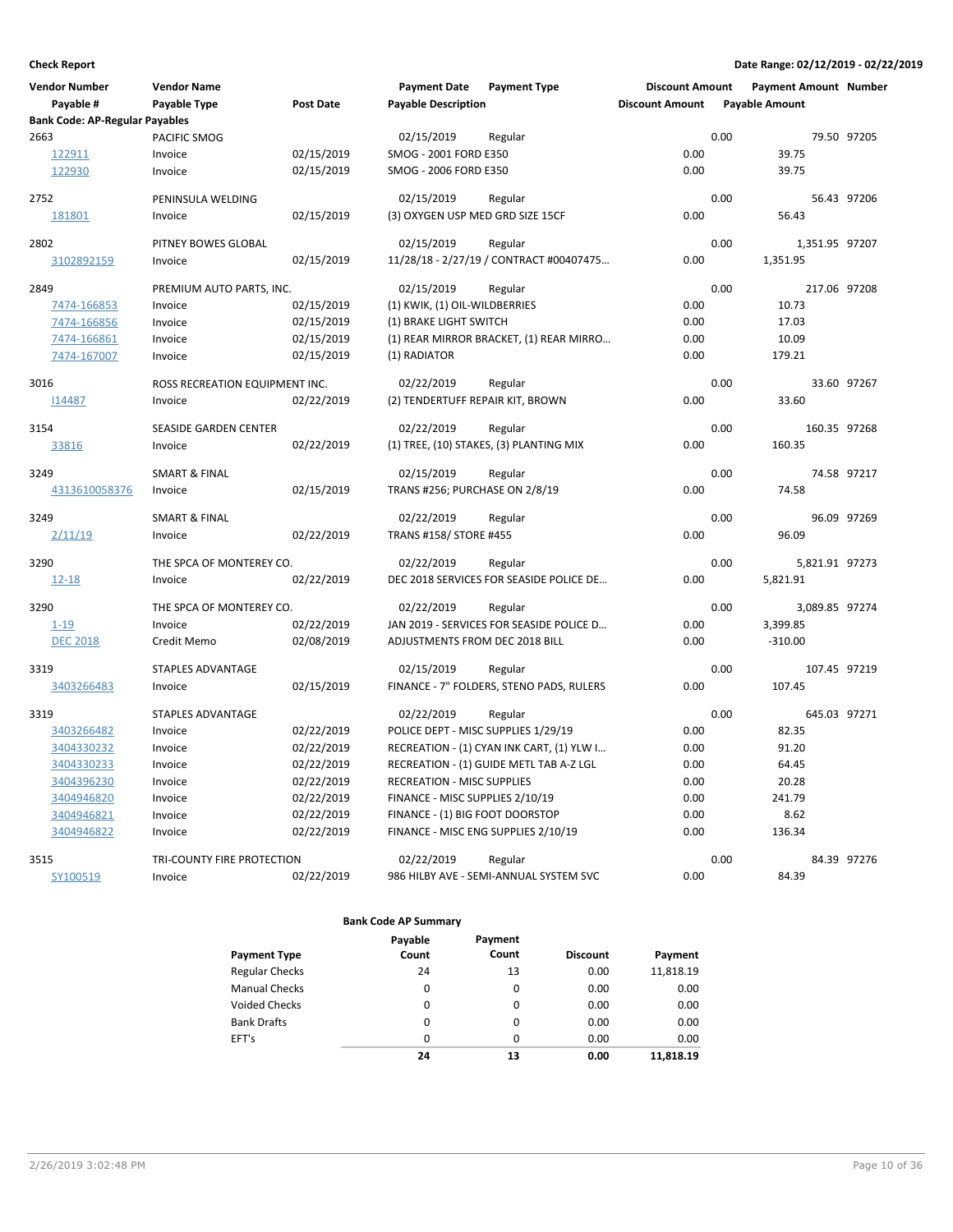| Vendor Number                         | <b>Vendor Name</b>               |                  | <b>Payment Date</b><br><b>Payment Type</b> | <b>Discount Amount</b> | <b>Payment Amount Number</b> |             |
|---------------------------------------|----------------------------------|------------------|--------------------------------------------|------------------------|------------------------------|-------------|
| Pavable #                             | <b>Pavable Type</b>              | <b>Post Date</b> | <b>Payable Description</b>                 | <b>Discount Amount</b> | <b>Pavable Amount</b>        |             |
| <b>Bank Code: PY-Payroll Payables</b> |                                  |                  |                                            |                        |                              |             |
| 3560                                  | UNITED WAY OF MONTEREY PENINSULA |                  | 02/15/2019<br>Regular                      | 0.00                   |                              | 99.00 18864 |
| <b>INV0002860</b>                     | Invoice                          | 02/06/2019       | <b>EMPLOYEE CONTRIBUTIONS</b>              | 0.00                   | 33.00                        |             |
| <b>INV0002907</b>                     | Invoice                          | 02/06/2019       | <b>EMPLOYEE CONTRIBUTIONS</b>              | 0.00                   | 33.00                        |             |
| INV0002941                            | Invoice                          | 02/06/2019       | <b>EMPLOYEE CONTRIBUTIONS</b>              | 0.00                   | 33.00                        |             |

|                       | Payable  | Payment  |                 |         |
|-----------------------|----------|----------|-----------------|---------|
| <b>Payment Type</b>   | Count    | Count    | <b>Discount</b> | Payment |
| <b>Regular Checks</b> | 3        | 1        | 0.00            | 99.00   |
| <b>Manual Checks</b>  | 0        | 0        | 0.00            | 0.00    |
| <b>Voided Checks</b>  | 0        | $\Omega$ | 0.00            | 0.00    |
| <b>Bank Drafts</b>    | 0        | $\Omega$ | 0.00            | 0.00    |
| EFT's                 | $\Omega$ | $\Omega$ | 0.00            | 0.00    |
|                       | 3        |          | 0.00            | 99.00   |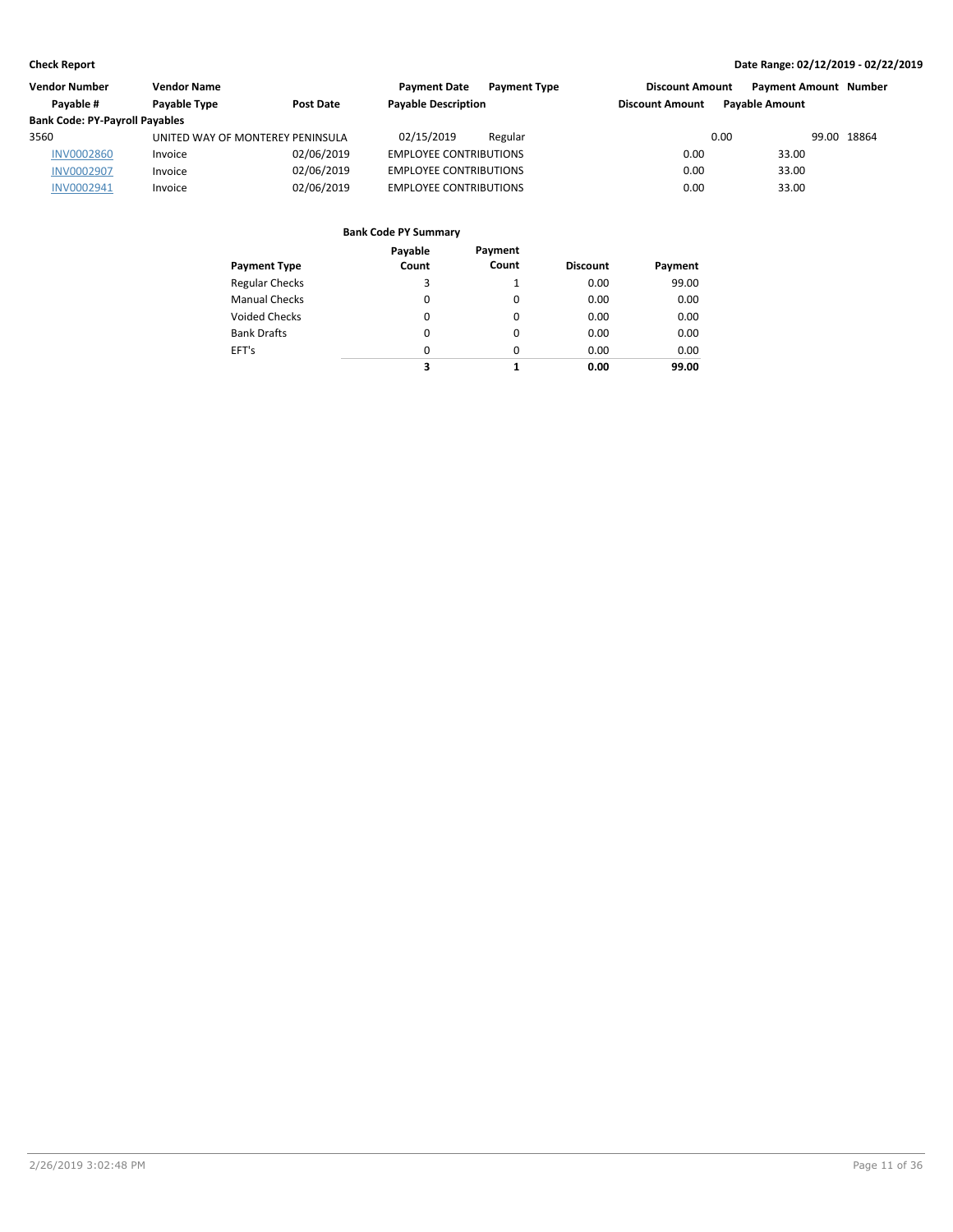| <b>Vendor Number</b>                  | <b>Vendor Name</b>                   |                  | <b>Payment Date</b>               | <b>Payment Type</b>                      | <b>Discount Amount</b> | <b>Payment Amount Number</b> |              |
|---------------------------------------|--------------------------------------|------------------|-----------------------------------|------------------------------------------|------------------------|------------------------------|--------------|
| Payable #                             | <b>Payable Type</b>                  | <b>Post Date</b> | <b>Payable Description</b>        |                                          | <b>Discount Amount</b> | <b>Payable Amount</b>        |              |
| <b>Bank Code: AP-Regular Payables</b> |                                      |                  |                                   |                                          |                        |                              |              |
| 3574                                  | U.S. BANK-CALCARD                    |                  | 02/15/2019                        | Regular                                  |                        | 0.00<br>38,496.27 97222      |              |
| 4246 0445 5565 0 Invoice              |                                      | 02/15/2019       | CALCARD 11/23/18                  |                                          | 0.00                   | 38,496.27                    |              |
| 3574                                  | U.S. BANK-CALCARD                    |                  | 02/22/2019                        | Regular                                  |                        | 0.00<br>40,895.38 97279      |              |
| 4246 0445 5565 0 Invoice              |                                      | 02/22/2019       | CALCARD 12/24/2018                |                                          | 0.00                   | 40,895.38                    |              |
| 3844                                  | DIAMONDBACK FIRE & RESCUE, INC.      |                  | 02/15/2019                        | Regular                                  |                        | 0.00<br>1,645.35 97175       |              |
| 24319                                 | Invoice                              | 02/15/2019       | SEASIDE FIRE SERVICE 1/16/19      |                                          | 0.00                   | 1,645.35                     |              |
| 4034                                  | CDW GOVERNMENT, INC.                 |                  | 02/15/2019                        | Regular                                  |                        | 0.00                         | 629.74 97165 |
| QXS9552                               | Invoice                              | 02/15/2019       | (2) ADO ACRO PRO AOO 2017 1U      |                                          | 0.00                   | 629.74                       |              |
| 4052                                  | CPS HR CONSULTING                    |                  | 02/22/2019                        | Regular                                  |                        | 0.00<br>1,027.40 97238       |              |
| SOP48224                              | Invoice                              | 02/22/2019       |                                   | ENTRY-LEVEL FIREFIGHTER - TEST DATE 1/29 | 0.00                   | 1,027.40                     |              |
| 4174                                  | POTTER'S ELECTRONICS                 |                  | 02/22/2019                        | Regular                                  |                        | 0.00                         | 429.63 97262 |
| 28295                                 | Invoice                              | 02/22/2019       | EMERGENCY CCTV REPAIR 1/31/19     |                                          | 0.00                   | 354.63                       |              |
| 28353                                 | Invoice                              | 02/22/2019       |                                   | REPAIR WORK TO MOUSE ON CCTV SYSTEM      | 0.00                   | 75.00                        |              |
| 4271                                  | <b>URETSKY SECURITY</b>              |                  | 02/22/2019                        | Regular                                  |                        | 0.00                         | 20.00 97281  |
| 7782                                  | Invoice                              | 02/22/2019       | JAN 2019 - FINGERPRINTING         |                                          | 0.00                   | 20.00                        |              |
| 4417                                  | <b>VALLEY SAW &amp; GARDEN EQUIP</b> |                  | 02/22/2019                        | Regular                                  |                        | 0.00                         | 131.10 97282 |
| 185957                                | Invoice                              | 02/22/2019       | (2) LOOP ST/TRIMMER               |                                          | 0.00                   | 131.10                       |              |
| 4425                                  | <b>MONTEREY AUTO SUPPLY</b>          |                  | 02/22/2019                        | Regular                                  |                        | 0.00                         | 582.17 97256 |
| 598546                                | Invoice                              | 02/22/2019       | (1) STROBE                        |                                          | 0.00                   | 167.14                       |              |
| 598578                                | Invoice                              | 02/22/2019       | (2) AMBER STROBE LIGHT            |                                          | 0.00                   | 215.68                       |              |
| 598909                                | Credit Memo                          | 01/16/2019       | <b>CREDIT FOR INVOICE #598546</b> |                                          | 0.00                   | $-166.38$                    |              |
| 598918                                | Invoice                              | 02/22/2019       | (2) LICENSE KIT, (2) PLUG         |                                          | 0.00                   | 20.18                        |              |
| 598921                                | Invoice                              | 02/22/2019       | (1) RUBBER HOOD CATCH             |                                          | 0.00                   | 8.74                         |              |
| 599054                                | Credit Memo                          | 01/17/2019       | (2) LIGHTS                        |                                          | 0.00                   | $-215.68$                    |              |
| 599055                                | Invoice                              | 02/22/2019       | (2) CLASS 1 ROT BEACON            |                                          | 0.00                   | 165.93                       |              |
| 599274                                | Invoice                              | 02/22/2019       | (2) NITRILE DISPOS GLOVE          |                                          | 0.00                   | 26.08                        |              |
| 599858                                | Invoice                              | 02/22/2019       | (2) HEADLIGHT ASSEMBLY            |                                          | 0.00                   | 309.22                       |              |
| 600179                                | Invoice                              | 02/22/2019       | (1) TRAILER CONN SOCKET           |                                          | 0.00                   | 8.73                         |              |
| 600421                                | Invoice                              | 02/22/2019       | (1) MEDIUM FUEL FILTER            |                                          | 0.00                   | 23.54                        |              |
| 600974                                | Invoice                              | 02/22/2019       | (2) BLISTER PACK CAPSULES         |                                          | 0.00                   | 18.99                        |              |

| <b>Payment Type</b>   | Payable<br>Count | Payment<br>Count | <b>Discount</b> | Payment   |
|-----------------------|------------------|------------------|-----------------|-----------|
| <b>Regular Checks</b> | 21               | 9                | 0.00            | 83,857.04 |
| <b>Manual Checks</b>  | 0                | 0                | 0.00            | 0.00      |
| <b>Voided Checks</b>  | $\Omega$         | $\Omega$         | 0.00            | 0.00      |
| <b>Bank Drafts</b>    | 0                | 0                | 0.00            | 0.00      |
| EFT's                 | $\Omega$         | $\Omega$         | 0.00            | 0.00      |
|                       | 21               | 9                | 0.00            | 83,857.04 |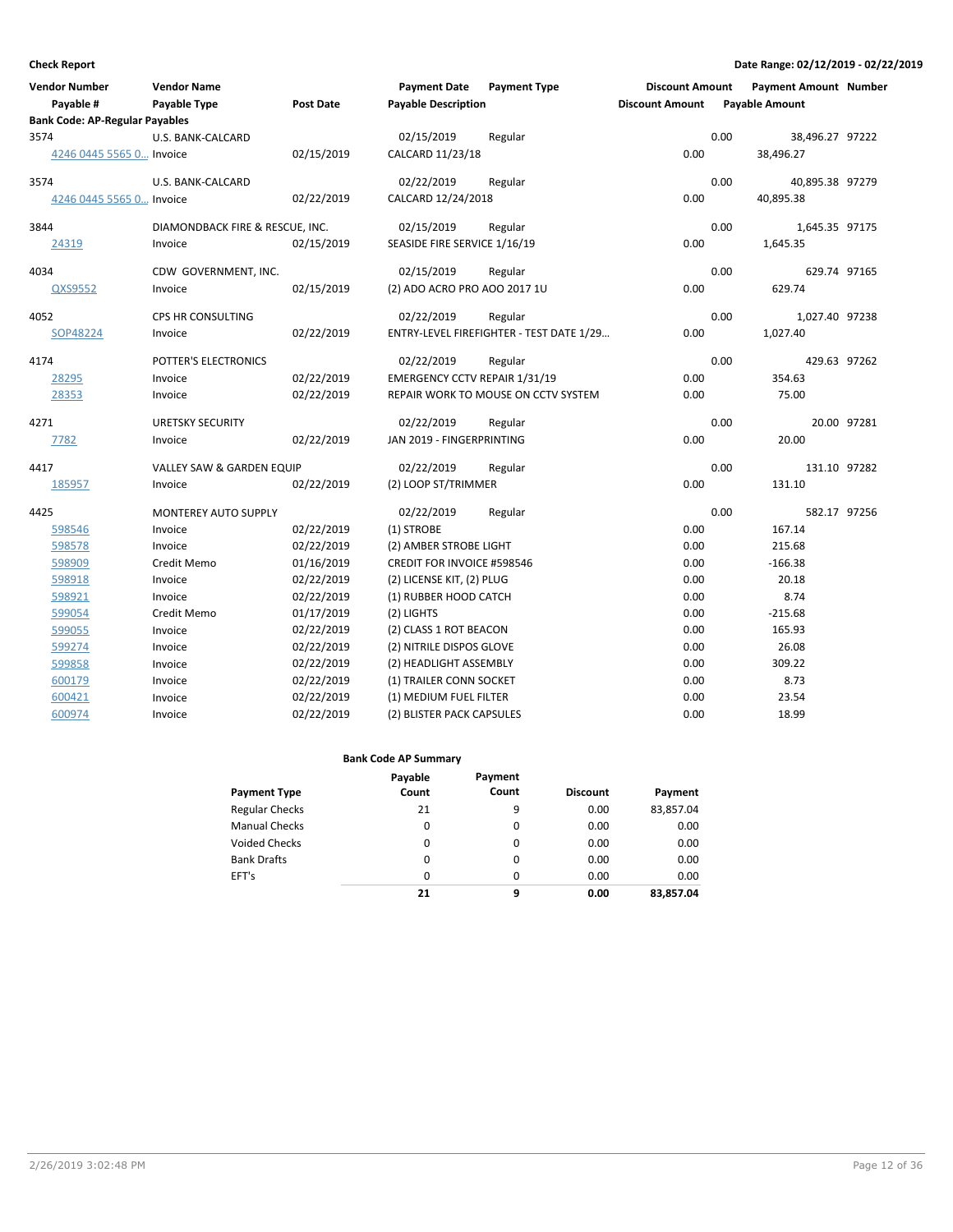| Vendor Number                         | <b>Vendor Name</b>             |                  | <b>Payment Date</b><br><b>Payment Type</b> | <b>Discount Amount</b> | <b>Payment Amount Number</b> |  |
|---------------------------------------|--------------------------------|------------------|--------------------------------------------|------------------------|------------------------------|--|
| Pavable #                             | <b>Pavable Type</b>            | <b>Post Date</b> | <b>Payable Description</b>                 | <b>Discount Amount</b> | <b>Pavable Amount</b>        |  |
| <b>Bank Code: PY-Payroll Payables</b> |                                |                  |                                            |                        |                              |  |
| 4508                                  | CALPERS LONG-TERM CARE PROGRAM |                  | 02/15/2019<br>Regular                      | 0.00                   | 460.95 18863                 |  |
| <b>INV0002858</b>                     | Invoice                        | 02/15/2019       | <b>EMPLOYEE PREMIUM</b>                    | 0.00                   | 153.65                       |  |
| <b>INV0002905</b>                     | Invoice                        | 02/15/2019       | <b>EMPLOYEE PREMIUM</b>                    | 0.00                   | 153.65                       |  |
| INV0002939                            | Invoice                        | 02/15/2019       | EMPLOYEE PREMIUM                           | 0.00                   | 153.65                       |  |

|                       | Payable  | Payment |                 |         |
|-----------------------|----------|---------|-----------------|---------|
| <b>Payment Type</b>   | Count    | Count   | <b>Discount</b> | Payment |
| <b>Regular Checks</b> | 3        |         | 0.00            | 460.95  |
| <b>Manual Checks</b>  | 0        | 0       | 0.00            | 0.00    |
| <b>Voided Checks</b>  | 0        | 0       | 0.00            | 0.00    |
| <b>Bank Drafts</b>    | 0        | 0       | 0.00            | 0.00    |
| EFT's                 | $\Omega$ | 0       | 0.00            | 0.00    |
|                       | 3        | 1       | 0.00            | 460.95  |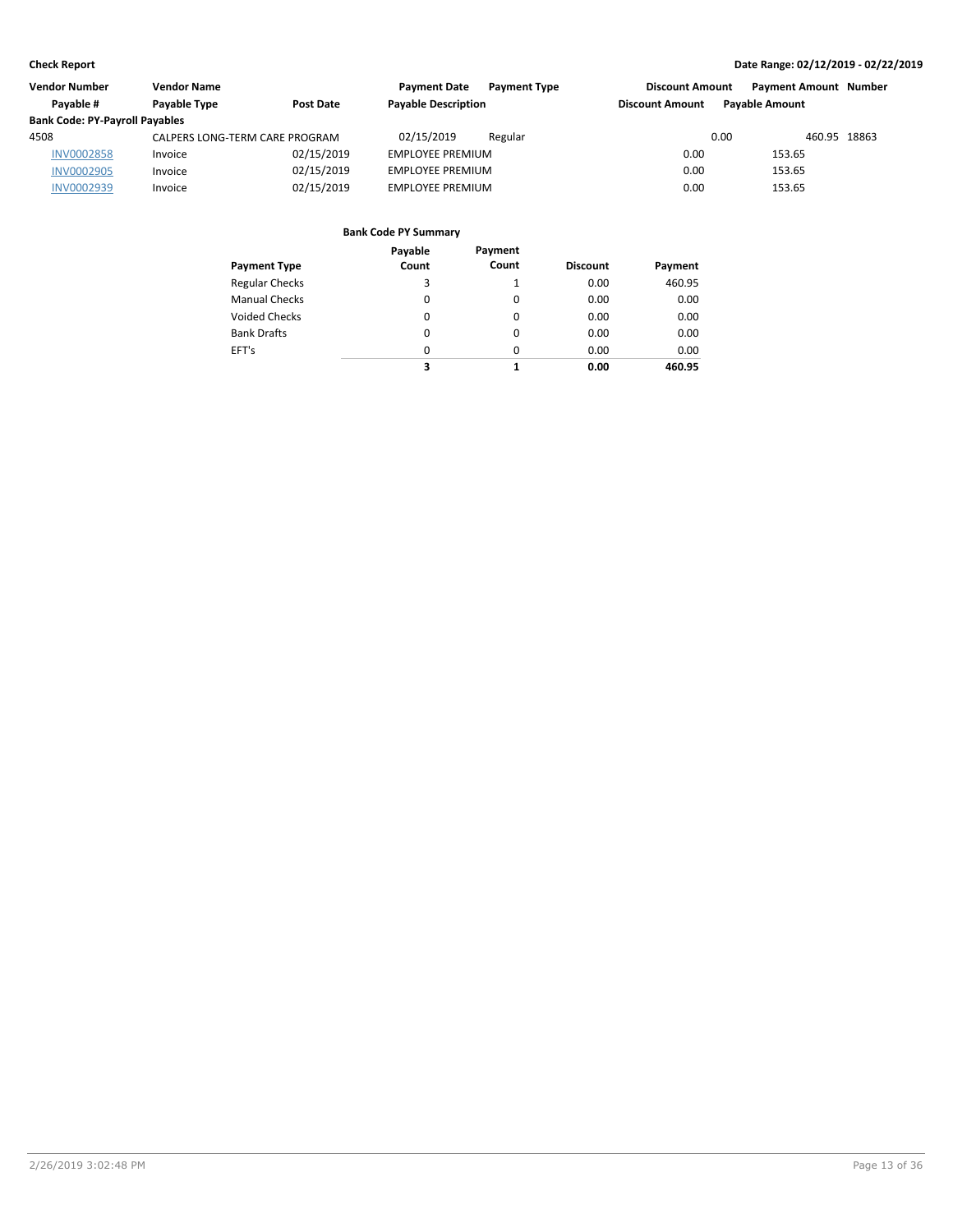| <b>Vendor Number</b>                  | <b>Vendor Name</b>    |            | <b>Payment Date</b><br><b>Payment Type</b> | <b>Discount Amount</b> | <b>Payment Amount Number</b> |             |
|---------------------------------------|-----------------------|------------|--------------------------------------------|------------------------|------------------------------|-------------|
| Pavable #                             | <b>Pavable Type</b>   | Post Date  | <b>Payable Description</b>                 | <b>Discount Amount</b> | <b>Pavable Amount</b>        |             |
| <b>Bank Code: AP-Regular Payables</b> |                       |            |                                            |                        |                              |             |
| 4628                                  | U.S. BANK             |            | 02/15/2019<br>Regular                      |                        | 0.00<br>1.700.00 97221       |             |
| 5252496                               | Invoice               | 02/15/2019 | SUCCESSOR AGCY- TAX ALLOC                  | 0.00                   | 1.700.00                     |             |
| 4896                                  | DEPARTMENT OF JUSTICE |            | 02/15/2019<br>Regular                      |                        | 0.00                         | 66.00 97174 |
| 353837                                | Invoice               | 02/15/2019 | JANUARY 2019 - FINGERPRINT APPS            | 0.00                   | 66.00                        |             |

|                       | Payable                 | Payment                  |                 |          |
|-----------------------|-------------------------|--------------------------|-----------------|----------|
| <b>Payment Type</b>   | Count                   | Count                    | <b>Discount</b> | Payment  |
| <b>Regular Checks</b> | 2                       | 2                        | 0.00            | 1,766.00 |
| <b>Manual Checks</b>  | $\Omega$                | $\Omega$                 | 0.00            | 0.00     |
| <b>Voided Checks</b>  | 0                       | 0                        | 0.00            | 0.00     |
| <b>Bank Drafts</b>    | $\Omega$                | 0                        | 0.00            | 0.00     |
| EFT's                 | $\Omega$                | $\Omega$                 | 0.00            | 0.00     |
|                       | $\overline{\mathbf{z}}$ | $\overline{\phantom{a}}$ | 0.00            | 1.766.00 |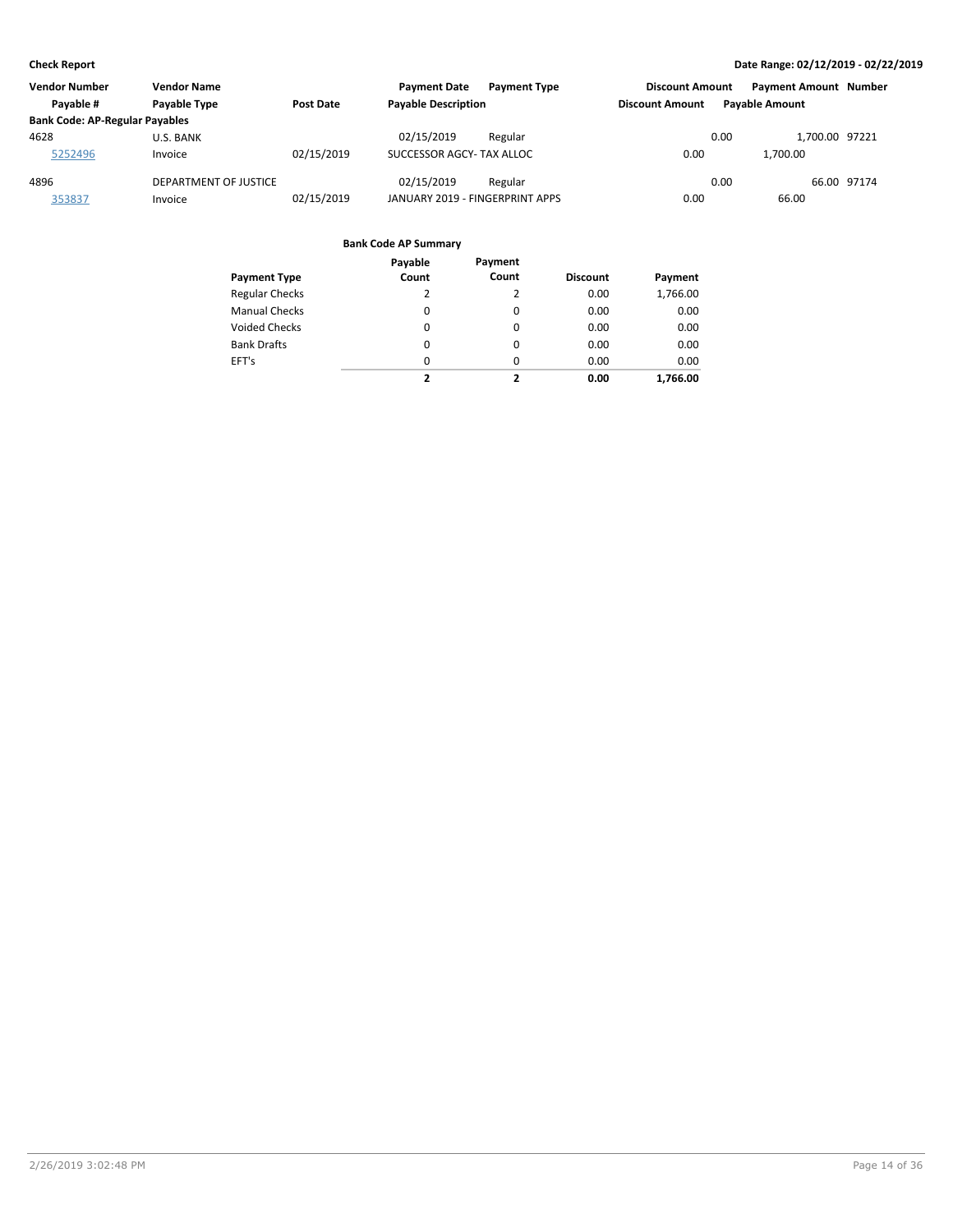| <b>Vendor Number</b>                  | <b>Vendor Name</b>               |            | <b>Payment Date</b>                | <b>Payment Type</b> | <b>Discount Amount</b> |      | <b>Payment Amount Number</b> |                  |
|---------------------------------------|----------------------------------|------------|------------------------------------|---------------------|------------------------|------|------------------------------|------------------|
| Payable #                             | Payable Type                     | Post Date  | <b>Payable Description</b>         |                     | <b>Discount Amount</b> |      | <b>Payable Amount</b>        |                  |
| <b>Bank Code: PY-Payroll Payables</b> |                                  |            |                                    |                     |                        |      |                              |                  |
| 4920                                  | <b>ICMA RETIREMENT TRUST-457</b> |            | 02/15/2019                         | <b>Bank Draft</b>   |                        | 0.00 |                              | -285.16 41734659 |
| CM0000159                             | Credit Memo                      | 02/15/2019 | HOFFMAN LOAN ADJ - REIMBURSE EE    |                     | 0.00                   |      | $-285.16$                    |                  |
| 4920                                  | <b>ICMA RETIREMENT TRUST-457</b> |            | 02/15/2019                         | <b>Bank Draft</b>   |                        | 0.00 |                              | -203.96 41734659 |
| CM0000158                             | Credit Memo                      | 02/15/2019 | BARTLETT ADJ - OFFSETS 1/31 CREDIT |                     | 0.00                   |      | $-203.96$                    |                  |
| 4920                                  | <b>ICMA RETIREMENT TRUST-457</b> |            | 02/15/2019                         | <b>Bank Draft</b>   |                        | 0.00 | 29,515.36 41734659           |                  |
| <b>INV0002997</b>                     | Invoice                          | 02/14/2019 | <b>CONTRIBUTIONS</b>               |                     | 0.00                   |      | 29,515.36                    |                  |

| <b>Payment Type</b>   | Payable<br>Count | Payment<br>Count | <b>Discount</b> | Payment   |
|-----------------------|------------------|------------------|-----------------|-----------|
| <b>Regular Checks</b> | 0                | 0                | 0.00            | 0.00      |
| <b>Manual Checks</b>  | 0                | 0                | 0.00            | 0.00      |
| <b>Voided Checks</b>  | $\Omega$         | 0                | 0.00            | 0.00      |
| <b>Bank Drafts</b>    | 3                | 3                | 0.00            | 29,026.24 |
| EFT's                 | 0                | $\Omega$         | 0.00            | 0.00      |
|                       | 3                | 3                | 0.00            | 29.026.24 |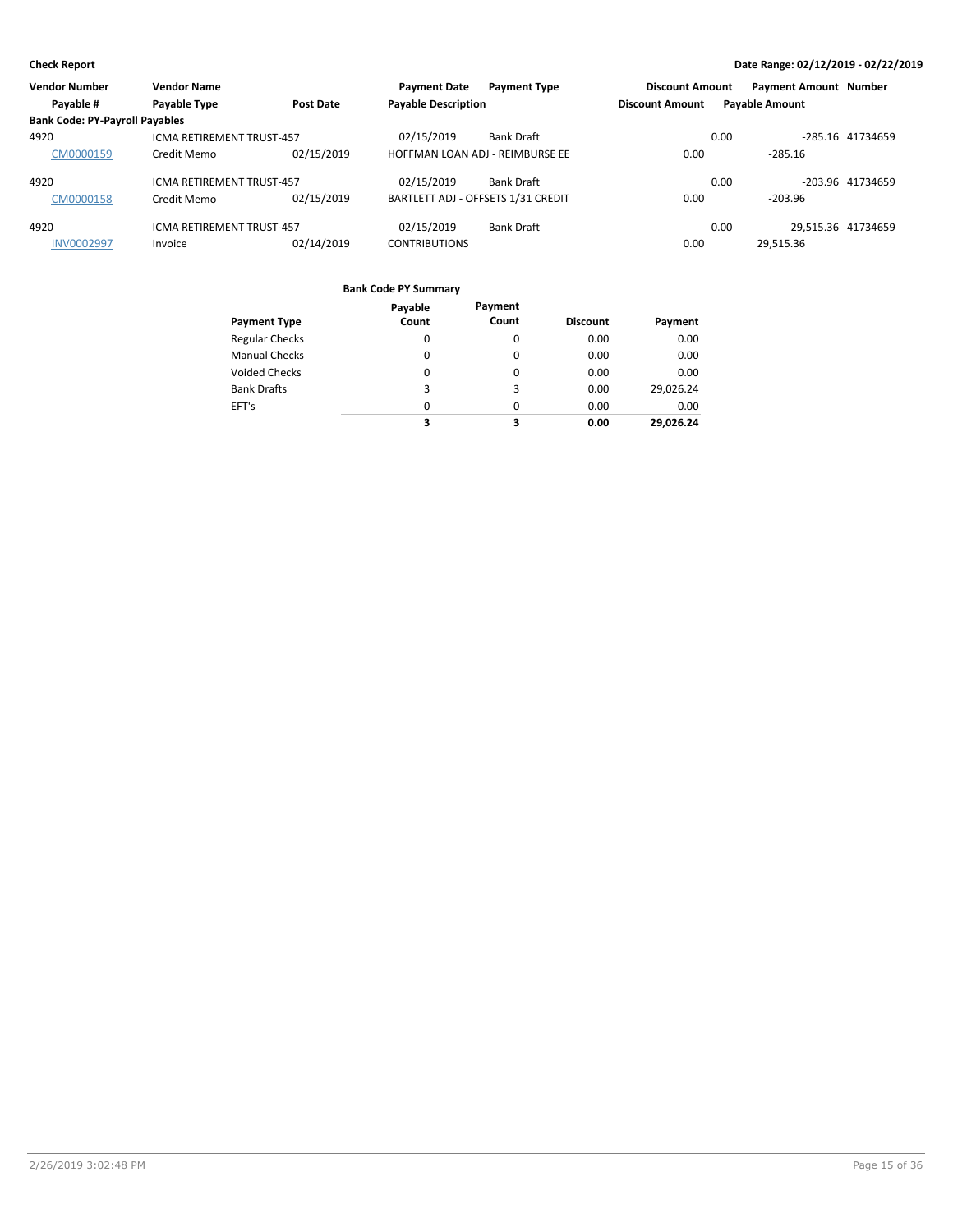| Vendor Number                         | <b>Vendor Name</b>        |                  | <b>Payment Date</b>        | <b>Payment Type</b>                    | <b>Discount Amount</b> | <b>Payment Amount Number</b> |              |
|---------------------------------------|---------------------------|------------------|----------------------------|----------------------------------------|------------------------|------------------------------|--------------|
| Pavable #                             | Payable Type              | <b>Post Date</b> | <b>Payable Description</b> |                                        | <b>Discount Amount</b> | <b>Pavable Amount</b>        |              |
| <b>Bank Code: AP-Regular Payables</b> |                           |                  |                            |                                        |                        |                              |              |
| 5038                                  | THE VILLAGE PROJECT, INC. |                  | 02/22/2019                 | Regular                                |                        | 0.00                         | 799.54 97275 |
| <b>DEC 2018</b>                       | Invoice                   | 02/22/2019       |                            | DEC 2018 - CAL VIP GRANT REIMBURSEMENT | 0.00                   | 799.54                       |              |
|                                       |                           |                  |                            |                                        |                        |                              |              |

|                       | Payable  | Payment  |                 |         |
|-----------------------|----------|----------|-----------------|---------|
| <b>Payment Type</b>   | Count    | Count    | <b>Discount</b> | Payment |
| <b>Regular Checks</b> | 1        |          | 0.00            | 799.54  |
| <b>Manual Checks</b>  | 0        | 0        | 0.00            | 0.00    |
| <b>Voided Checks</b>  | 0        | 0        | 0.00            | 0.00    |
| <b>Bank Drafts</b>    | 0        | $\Omega$ | 0.00            | 0.00    |
| EFT's                 | $\Omega$ | $\Omega$ | 0.00            | 0.00    |
|                       | 1        | 1        | 0.00            | 799.54  |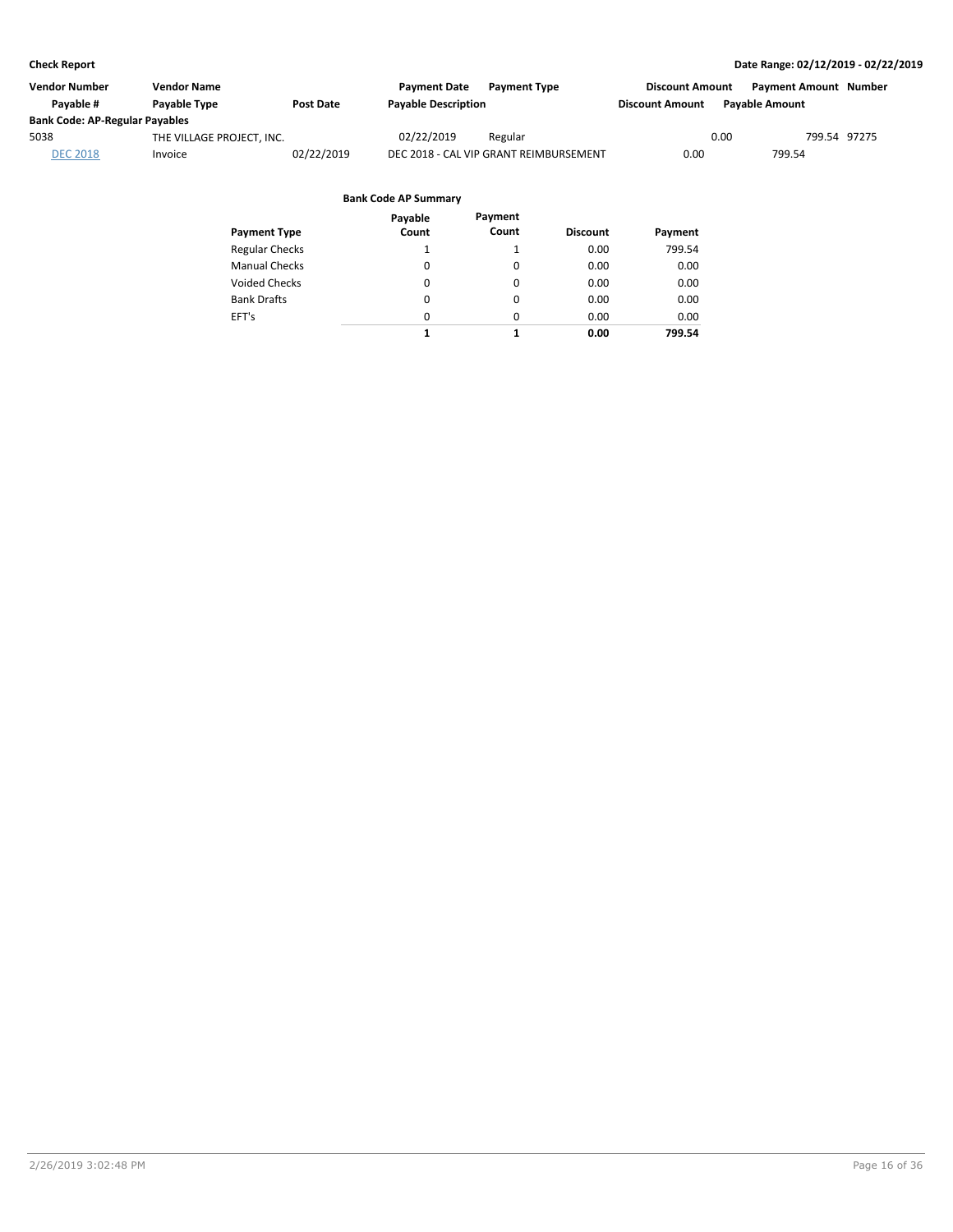| <b>Vendor Number</b>                  | <b>Vendor Name</b>         |                  | <b>Payment Date</b>        | <b>Payment Type</b>                     | <b>Discount Amount</b> | <b>Payment Amount Number</b> |                      |
|---------------------------------------|----------------------------|------------------|----------------------------|-----------------------------------------|------------------------|------------------------------|----------------------|
| Payable #                             | Payable Type               | <b>Post Date</b> | <b>Payable Description</b> |                                         | <b>Discount Amount</b> | <b>Payable Amount</b>        |                      |
| <b>Bank Code: PY-Payroll Payables</b> |                            |                  |                            |                                         |                        |                              |                      |
| 5103                                  | CALIF LAW ENFRCMNT ASSOC   |                  | 02/15/2019                 | Regular                                 |                        | 0.00<br>1,929.75 18857       |                      |
| DM0000139                             | Debit Memo                 | 02/14/2019       |                            | DEC BILL ADDITIONS: DIRKES, GOMEZ & INC | 0.00                   | 62.25                        |                      |
| <b>INV0002706</b>                     | Invoice                    | 11/08/2018       | POLICE DISABILITY          |                                         | 0.00                   | 31.14                        |                      |
| <b>INV0002707</b>                     | Invoice                    | 11/08/2018       | POLICE DISABILITY          |                                         | 0.00                   | 259.50                       |                      |
| INV0002739                            | Invoice                    | 11/23/2018       | POLICE DISABILITY          |                                         | 0.00                   | 31.11                        |                      |
| <b>INV0002740</b>                     | Invoice                    | 11/23/2018       | POLICE DISABILITY          |                                         | 0.00                   | 259.25                       |                      |
| <b>INV0002785</b>                     | Invoice                    | 02/15/2019       | POLICE DISABILITY          |                                         | 0.00                   | 31.14                        |                      |
| <b>INV0002786</b>                     | Invoice                    | 02/15/2019       | POLICE DISABILITY          |                                         | 0.00                   | 290.64                       |                      |
| <b>INV0002823</b>                     | Invoice                    | 02/15/2019       | POLICE DISABILITY          |                                         | 0.00                   | 31.11                        |                      |
| <b>INV0002824</b>                     | Invoice                    | 02/15/2019       | POLICE DISABILITY          |                                         | 0.00                   | 290.36                       |                      |
| <b>INV0002880</b>                     | Invoice                    | 02/15/2019       | POLICE DISABILITY          |                                         | 0.00                   | 31.14                        |                      |
| <b>INV0002881</b>                     | Invoice                    | 02/15/2019       | POLICE DISABILITY          |                                         | 0.00                   | 290.64                       |                      |
| INV0002923                            | Invoice                    | 02/15/2019       | POLICE DISABILITY          |                                         | 0.00                   | 31.11                        |                      |
| INV0002924                            | Invoice                    | 02/15/2019       | POLICE DISABILITY          |                                         | 0.00                   | 290.36                       |                      |
| 5144                                  | <b>STATE OF CALIFORNIA</b> |                  | 02/15/2019                 | <b>Bank Draft</b>                       |                        | 0.00                         | 97.50 DFT0001568     |
| INV0002961                            | Invoice                    | 02/15/2019       | <b>SIT PAYABLE</b>         |                                         | 0.00                   | 97.50                        |                      |
| 5144                                  | <b>STATE OF CALIFORNIA</b> |                  | 02/15/2019                 | <b>Bank Draft</b>                       |                        | 0.00                         | 24,331.49 DFT0001594 |
| <b>INV0003001</b>                     | Invoice                    | 02/15/2019       | <b>SIT PAYABLE</b>         |                                         | 0.00                   | 24,331.49                    |                      |
| 5264                                  | RABOBANK, N.A.             |                  | 02/15/2019                 | <b>Bank Draft</b>                       |                        | 0.00                         | 72.54 DFT0001568     |
| <b>INV0002963</b>                     | Invoice                    | 02/15/2019       | <b>MEDICARE PAYABLE</b>    |                                         | 0.00                   | 72.54                        |                      |
| 5264                                  | RABOBANK, N.A.             |                  | 02/15/2019                 | <b>Bank Draft</b>                       |                        | 0.00                         | 255.76 DFT0001568    |
| <b>INV0002962</b>                     | Invoice                    | 02/15/2019       | <b>FIT PAYABLE</b>         |                                         | 0.00                   | 255.76                       |                      |
| 5264                                  | RABOBANK, N.A.             |                  | 02/15/2019                 | <b>Bank Draft</b>                       |                        | 0.00                         | 64,257.84 DFT0001594 |
| <b>INV0003002</b>                     | Invoice                    | 02/15/2019       | FIT PAYABLE                |                                         | 0.00                   | 64,257.84                    |                      |
| 5264                                  | RABOBANK, N.A.             |                  | 02/15/2019                 | <b>Bank Draft</b>                       |                        | 0.00                         | 17,276.18 DFT0001594 |
| <b>INV0003003</b>                     | Invoice                    | 02/15/2019       | <b>MEDICARE PAYABLE</b>    |                                         | 0.00                   | 17,276.18                    |                      |

|                       | Payable  | Payment |                 |            |
|-----------------------|----------|---------|-----------------|------------|
| <b>Payment Type</b>   | Count    | Count   | <b>Discount</b> | Payment    |
| <b>Regular Checks</b> | 13       | 1       | 0.00            | 1,929.75   |
| <b>Manual Checks</b>  | 0        | 0       | 0.00            | 0.00       |
| Voided Checks         | 0        | 0       | 0.00            | 0.00       |
| <b>Bank Drafts</b>    | 6        | 6       | 0.00            | 106,291.31 |
| EFT's                 | $\Omega$ | 0       | 0.00            | 0.00       |
|                       | 19       | 7       | 0.00            | 108.221.06 |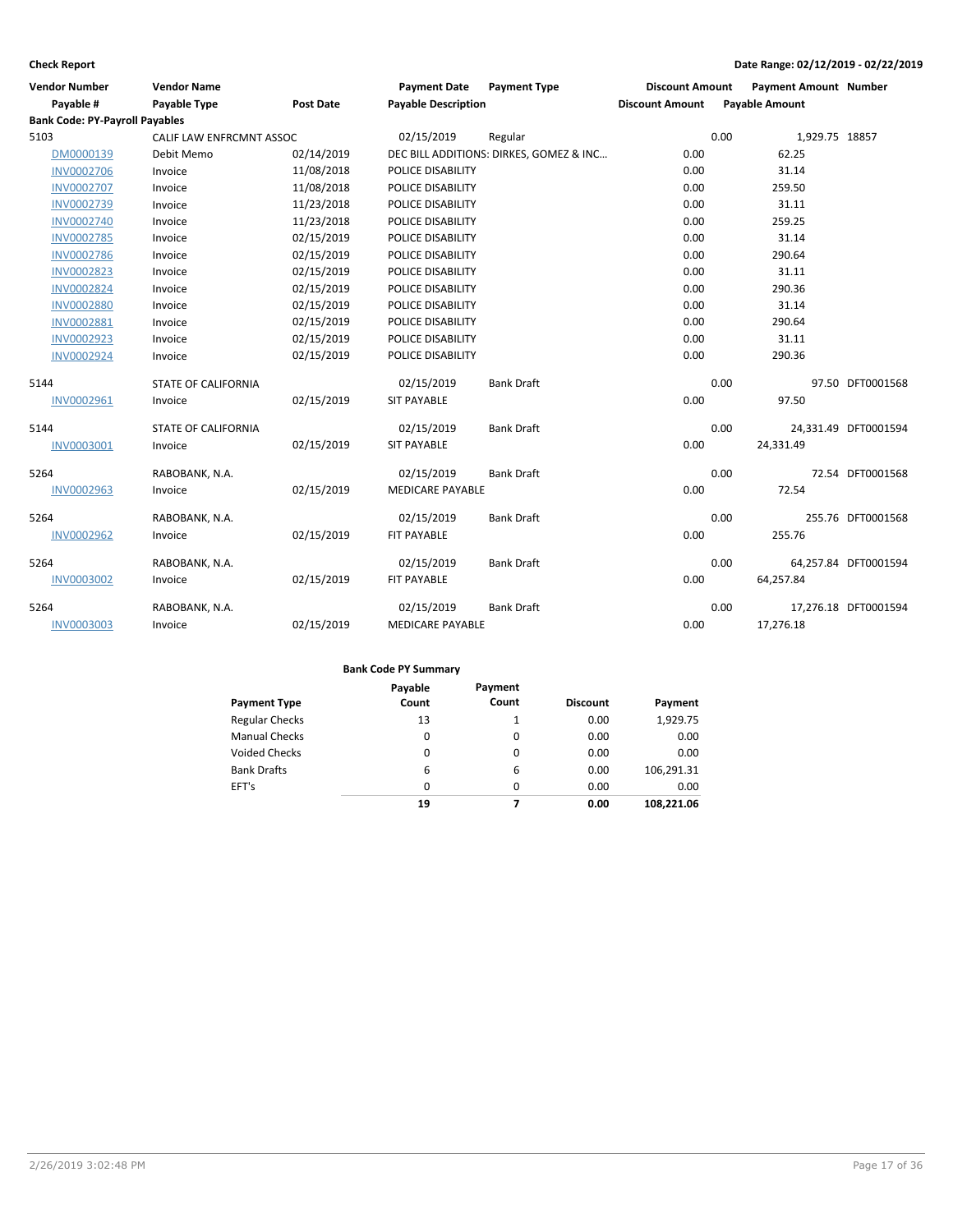| Vendor Number                         | <b>Vendor Name</b>        |                  | <b>Payment Date</b><br><b>Payment Type</b> | <b>Discount Amount</b> | <b>Payment Amount Number</b> |
|---------------------------------------|---------------------------|------------------|--------------------------------------------|------------------------|------------------------------|
| Pavable #                             | Payable Type              | <b>Post Date</b> | <b>Payable Description</b>                 | <b>Discount Amount</b> | <b>Pavable Amount</b>        |
| <b>Bank Code: AP-Regular Payables</b> |                           |                  |                                            |                        |                              |
| 5336                                  | DRIVERS LICENSE GUIDE CO. |                  | 02/22/2019<br>Regular                      | 0.00                   | 212.60 97242                 |
| 745626                                | Invoice                   | 02/22/2019       | (10) 2019 ID CHECKING GUIDES               | 0.00                   | 212.60                       |

|                       | Payable  | Payment  |                 |         |
|-----------------------|----------|----------|-----------------|---------|
| <b>Payment Type</b>   | Count    | Count    | <b>Discount</b> | Payment |
| <b>Regular Checks</b> | 1        |          | 0.00            | 212.60  |
| <b>Manual Checks</b>  | $\Omega$ | $\Omega$ | 0.00            | 0.00    |
| Voided Checks         | 0        | $\Omega$ | 0.00            | 0.00    |
| <b>Bank Drafts</b>    | 0        | $\Omega$ | 0.00            | 0.00    |
| EFT's                 | 0        | $\Omega$ | 0.00            | 0.00    |
|                       | 1        | 1        | 0.00            | 212.60  |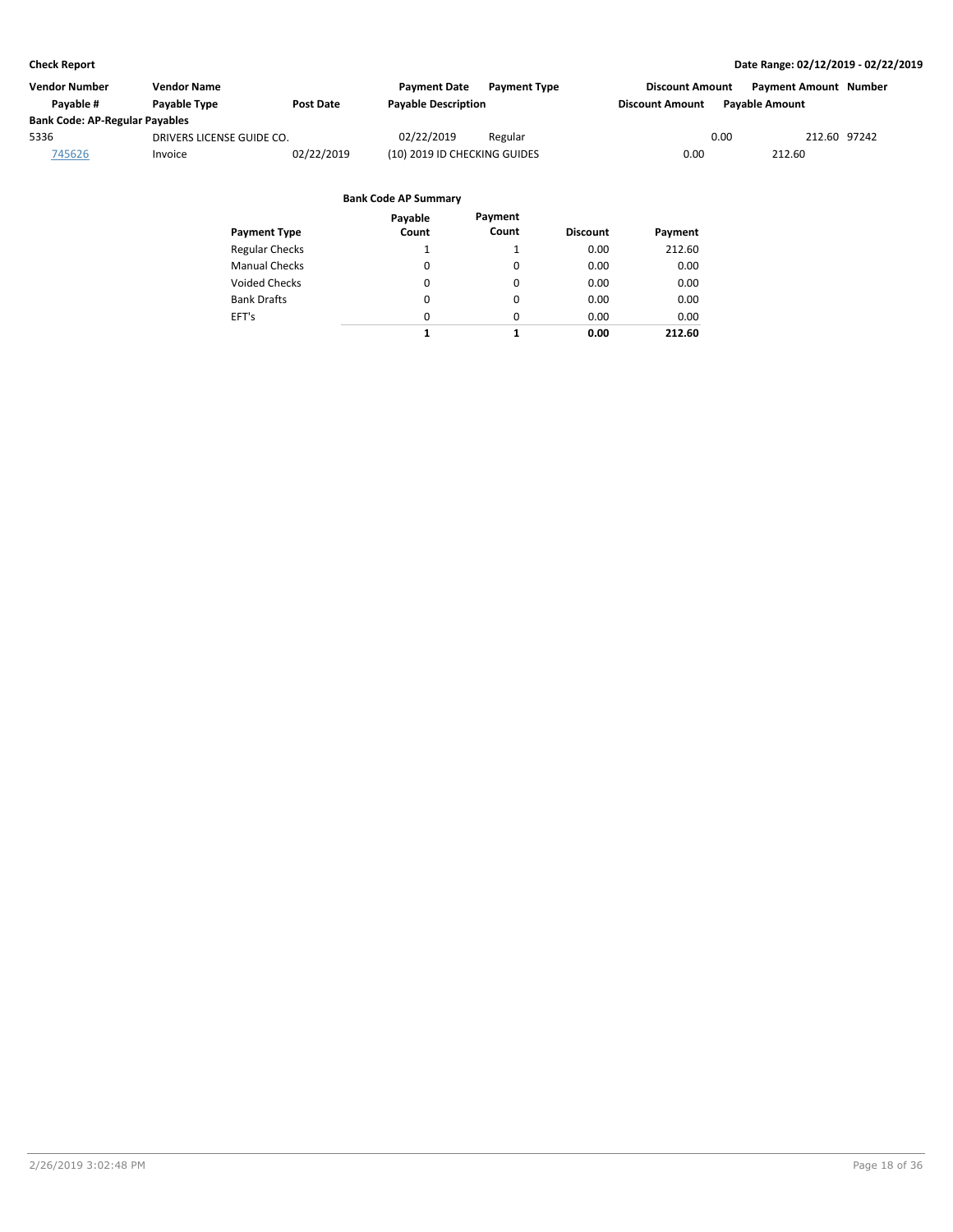| <b>Vendor Number</b>                  | <b>Vendor Name</b>               |                  | <b>Payment Date</b>        | <b>Payment Type</b> | <b>Discount Amount</b> | <b>Payment Amount Number</b> |  |
|---------------------------------------|----------------------------------|------------------|----------------------------|---------------------|------------------------|------------------------------|--|
| Payable #                             | Payable Type                     | <b>Post Date</b> | <b>Payable Description</b> |                     | <b>Discount Amount</b> | <b>Payable Amount</b>        |  |
| <b>Bank Code: PY-Payroll Payables</b> |                                  |                  |                            |                     |                        |                              |  |
| 5462                                  | <b>LABORERS NATIONAL PENSION</b> |                  | 02/12/2019                 | Regular             |                        | 0.00<br>-23,282.40 18840     |  |
| 5462                                  | <b>LABORERS NATIONAL PENSION</b> |                  | 02/12/2019                 | Regular             |                        | 0.00<br>23,282.40 18855      |  |
| INV0002614                            | Invoice                          | 10/11/2018       | <b>LIUNA PENSION</b>       |                     | 0.00                   | 3,400.80                     |  |
| <b>INV0002615</b>                     | Invoice                          | 10/11/2018       | LIUNA PENSION POST 7/11    |                     | 0.00                   | 261.60                       |  |
| <b>INV0002656</b>                     | Invoice                          | 10/25/2018       | <b>LIUNA PENSION</b>       |                     | 0.00                   | 3,662.40                     |  |
| <b>INV0002657</b>                     | Invoice                          | 10/25/2018       | LIUNA PENSION POST 7/11    |                     | 0.00                   | 261.60                       |  |
| <b>INV0002708</b>                     | Invoice                          | 11/08/2018       | <b>LIUNA PENSION</b>       |                     | 0.00                   | 3,662.40                     |  |
| <b>INV0002709</b>                     | Invoice                          | 11/08/2018       | LIUNA PENSION POST 7/11    |                     | 0.00                   | 261.60                       |  |
| INV0002741                            | Invoice                          | 11/23/2018       | <b>LIUNA PENSION</b>       |                     | 0.00                   | 3,662.40                     |  |
| <b>INV0002742</b>                     | Invoice                          | 11/23/2018       | LIUNA PENSION POST 7/11    |                     | 0.00                   | 261.60                       |  |
| <b>INV0002787</b>                     | Invoice                          | 12/06/2018       | LIUNA PENSION              |                     | 0.00                   | 3,662.40                     |  |
| <b>INV0002788</b>                     | Invoice                          | 12/06/2018       | LIUNA PENSION POST 7/11    |                     | 0.00                   | 261.60                       |  |
| <b>INV0002825</b>                     | Invoice                          | 12/20/2018       | LIUNA PENSION              |                     | 0.00                   | 3,662.40                     |  |
| <b>INV0002826</b>                     | Invoice                          | 12/20/2018       | LIUNA PENSION POST 7/11    |                     | 0.00                   | 261.60                       |  |
| 5462                                  | <b>LABORERS NATIONAL PENSION</b> |                  | 02/15/2019                 | Regular             |                        | 0.00<br>11,772.00 18865      |  |
| <b>INV0002882</b>                     | Invoice                          | 02/15/2019       | <b>LIUNA PENSION</b>       |                     | 0.00                   | 3,662.40                     |  |
| <b>INV0002883</b>                     | Invoice                          | 02/15/2019       | LIUNA PENSION POST 7/11    |                     | 0.00                   | 261.60                       |  |
| <b>INV0002925</b>                     | Invoice                          | 02/15/2019       | <b>LIUNA PENSION</b>       |                     | 0.00                   | 3,662.40                     |  |
| <b>INV0002926</b>                     | Invoice                          | 02/15/2019       | LIUNA PENSION POST 7/11    |                     | 0.00                   | 261.60                       |  |
| INV0002949                            | Invoice                          | 02/15/2019       | <b>LIUNA PENSION</b>       |                     | 0.00                   | 3,662.40                     |  |
| <b>INV0002950</b>                     | Invoice                          | 02/15/2019       | LIUNA PENSION POST 7/11    |                     | 0.00                   | 261.60                       |  |

| <b>Payment Type</b>   | Payable<br>Count | Payment<br>Count | <b>Discount</b> | Payment      |
|-----------------------|------------------|------------------|-----------------|--------------|
| <b>Regular Checks</b> | 18               | 2                | 0.00            | 35,054.40    |
| <b>Manual Checks</b>  | 0                | $\Omega$         | 0.00            | 0.00         |
| <b>Voided Checks</b>  | 0                | 1                | 0.00            | $-23.282.40$ |
| <b>Bank Drafts</b>    | 0                | $\Omega$         | 0.00            | 0.00         |
| EFT's                 | 0                | $\Omega$         | 0.00            | 0.00         |
|                       | 18               | 3                | 0.00            | 11.772.00    |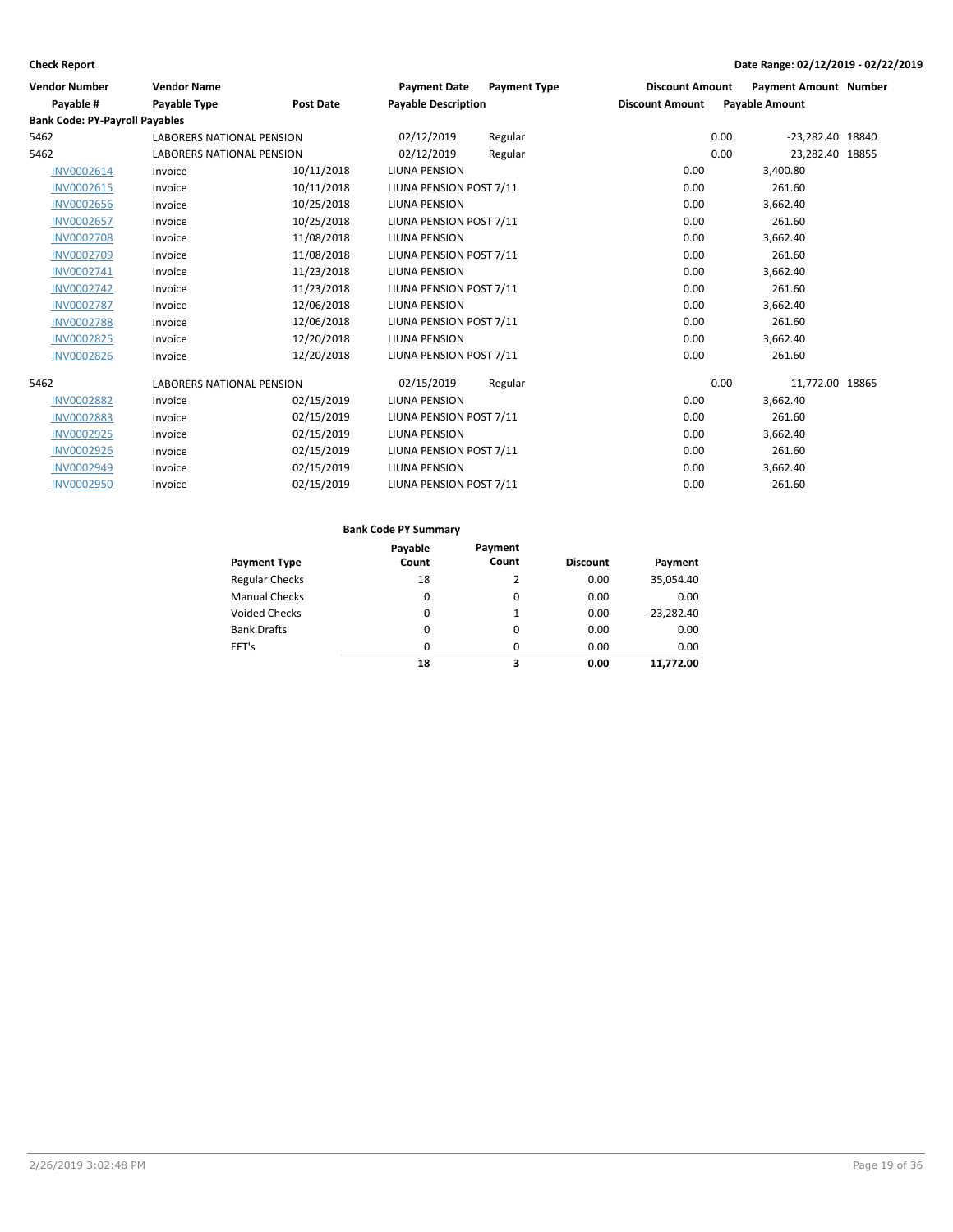| <b>Vendor Number</b>                  | <b>Vendor Name</b> |            | <b>Payment Date</b><br><b>Payment Type</b> | <b>Discount Amount</b> | <b>Payment Amount Number</b> |
|---------------------------------------|--------------------|------------|--------------------------------------------|------------------------|------------------------------|
| Payable #                             | Payable Type       | Post Date  | <b>Payable Description</b>                 | <b>Discount Amount</b> | <b>Payable Amount</b>        |
| <b>Bank Code: AP-Regular Payables</b> |                    |            |                                            |                        |                              |
| 5475                                  | TERRYBERRY         |            | 02/22/2019<br>Regular                      | 0.00                   | 462.77 97272                 |
| F78547                                | Invoice            | 02/22/2019 | (1) COLLAPSABLE COOLER                     | 0.00                   | 115.72                       |
| F78907                                | Invoice            | 02/22/2019 | (1) CITIZEN WATCH                          | 0.00                   | 347.05                       |
| 5493                                  | DATA FLOW          |            | 02/15/2019<br>Regular                      | 0.00                   | 293.59 97172                 |
| 30890                                 | Invoice            | 02/15/2019 | 3,000 - TAN LASER "GEN ACCT" CHECKS #97    | 0.00                   | 293.59                       |

|                       | Payable  | Payment  |                 |         |
|-----------------------|----------|----------|-----------------|---------|
| <b>Payment Type</b>   | Count    | Count    | <b>Discount</b> | Payment |
| <b>Regular Checks</b> | 3        | 2        | 0.00            | 756.36  |
| <b>Manual Checks</b>  | 0        | $\Omega$ | 0.00            | 0.00    |
| Voided Checks         | 0        | 0        | 0.00            | 0.00    |
| <b>Bank Drafts</b>    | $\Omega$ | $\Omega$ | 0.00            | 0.00    |
| EFT's                 | 0        | $\Omega$ | 0.00            | 0.00    |
|                       | 3        | 7        | 0.00            | 756.36  |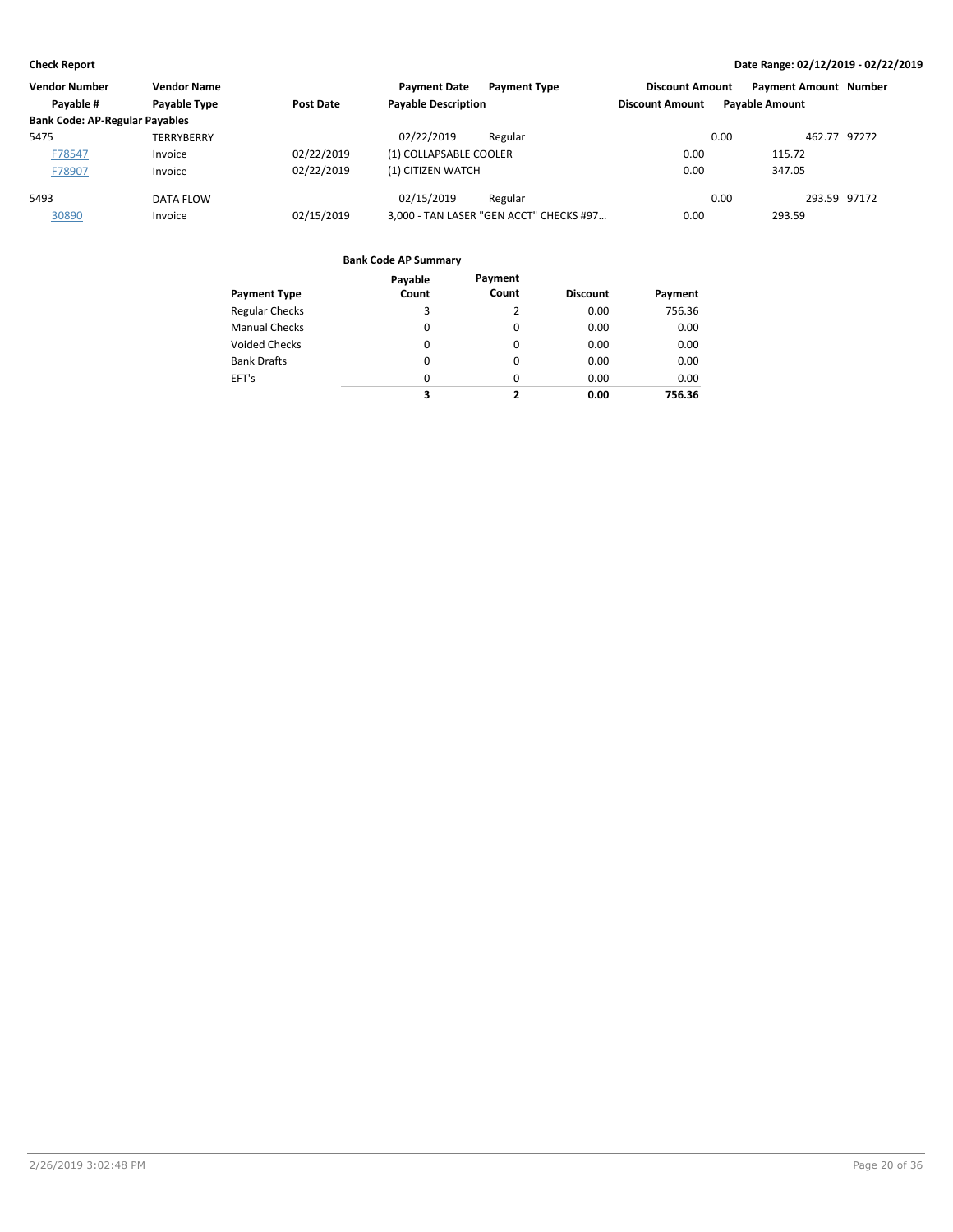| <b>Vendor Number</b>                  | <b>Vendor Name</b> |                  | <b>Payment Date</b>        | <b>Payment Type</b> | <b>Discount Amount</b> | <b>Payment Amount Number</b> |                   |
|---------------------------------------|--------------------|------------------|----------------------------|---------------------|------------------------|------------------------------|-------------------|
| Payable #                             | Payable Type       | <b>Post Date</b> | <b>Payable Description</b> |                     | <b>Discount Amount</b> | <b>Payable Amount</b>        |                   |
| <b>Bank Code: PY-Payroll Payables</b> |                    |                  |                            |                     |                        |                              |                   |
| 5539                                  | AFLAC              |                  | 02/15/2019                 | <b>Bank Draft</b>   |                        | 0.00<br>$-7.80$              | DFT0001472        |
| CM0000157                             | Credit Memo        | 02/15/2019       | <b>HOFFMAN ADJ</b>         |                     | 0.00                   | $-7.80$                      |                   |
| 5539                                  | <b>AFLAC</b>       |                  | 02/15/2019                 | <b>Bank Draft</b>   |                        | 0.00                         | 209.85 DFT0001472 |
| <b>INV0002914</b>                     | Invoice            | 02/15/2019       | AFLAC AFTER-TAX PRODUCT    |                     | 0.00                   | 209.85                       |                   |
| 5539                                  | <b>AFLAC</b>       |                  | 02/15/2019                 | <b>Bank Draft</b>   |                        | 0.00                         | 121.35 DFT0001472 |
| INV0002913                            | Invoice            | 02/15/2019       | AFLAC PRE-TAX PRODUCT      |                     | 0.00                   | 121.35                       |                   |
| 5539                                  | <b>AFLAC</b>       |                  | 02/15/2019                 | <b>Bank Draft</b>   |                        | 0.00                         | 209.88 DFT0001472 |
| <b>INV0002871</b>                     | Invoice            | 02/15/2019       | AFLAC AFTER-TAX PRODUCT    |                     | 0.00                   | 209.88                       |                   |
| 5539                                  | <b>AFLAC</b>       |                  | 02/15/2019                 | <b>Bank Draft</b>   |                        | 0.00<br>121.37               | DFT0001472        |
| <b>INV0002870</b>                     | Invoice            | 02/15/2019       | AFLAC PRE-TAX PRODUCT      |                     | 0.00                   | 121.37                       |                   |

|                       | Payable  | Payment  |                 |         |
|-----------------------|----------|----------|-----------------|---------|
| <b>Payment Type</b>   | Count    | Count    | <b>Discount</b> | Payment |
| <b>Regular Checks</b> | 0        | 0        | 0.00            | 0.00    |
| <b>Manual Checks</b>  | 0        | 0        | 0.00            | 0.00    |
| <b>Voided Checks</b>  | 0        | $\Omega$ | 0.00            | 0.00    |
| <b>Bank Drafts</b>    | 5        | 5        | 0.00            | 654.65  |
| EFT's                 | $\Omega$ | $\Omega$ | 0.00            | 0.00    |
|                       | 5        | 5        | 0.00            | 654.65  |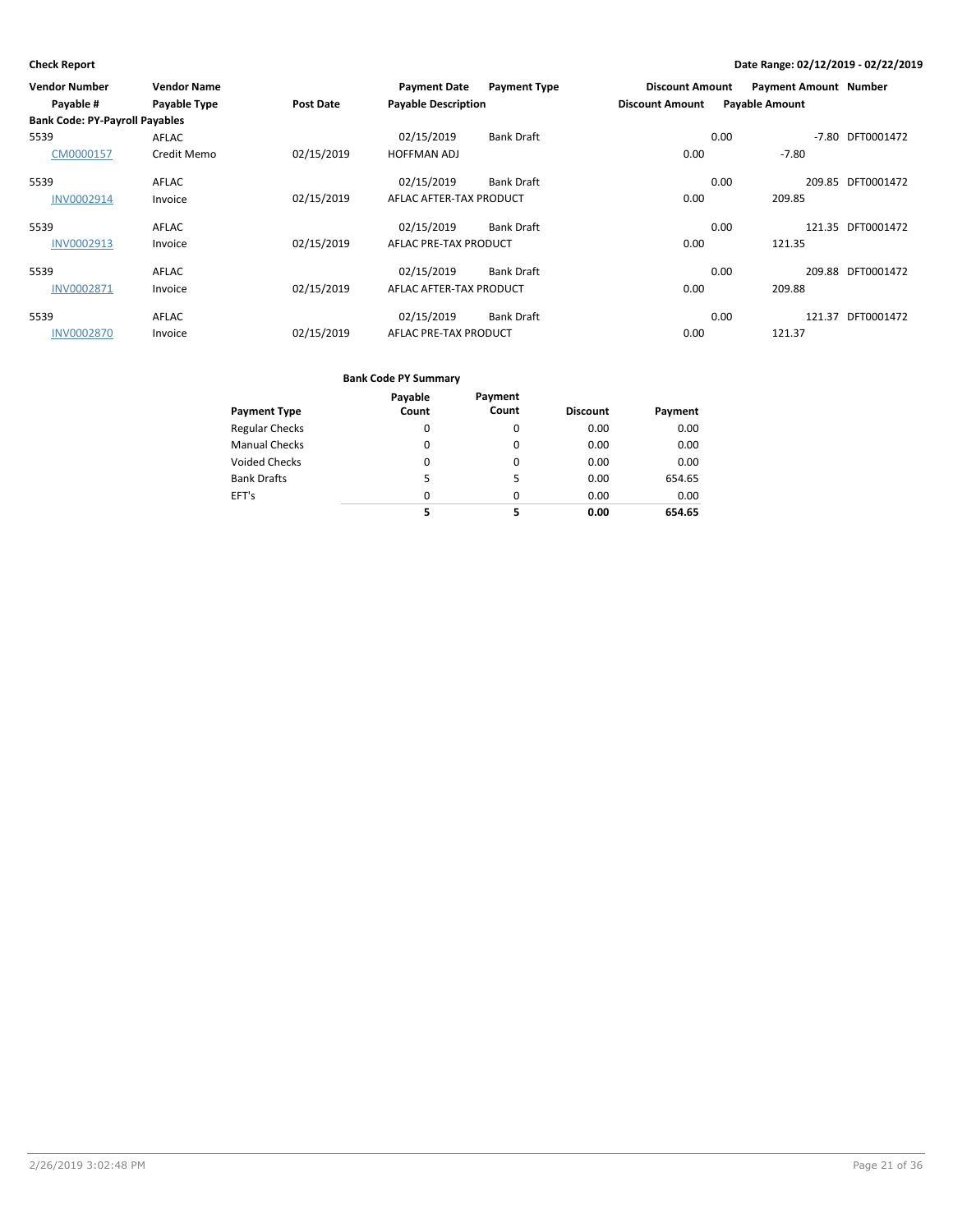| <b>Vendor Number</b>                  | <b>Vendor Name</b>         |            | <b>Payment Date</b><br><b>Payment Type</b> | <b>Discount Amount</b> | <b>Payment Amount Number</b> |  |
|---------------------------------------|----------------------------|------------|--------------------------------------------|------------------------|------------------------------|--|
| Payable #                             | Payable Type               | Post Date  | <b>Payable Description</b>                 | <b>Discount Amount</b> | <b>Pavable Amount</b>        |  |
| <b>Bank Code: AP-Regular Payables</b> |                            |            |                                            |                        |                              |  |
| 5543                                  | <b>MONTEREY BAY URGENT</b> |            | 02/22/2019<br>Regular                      | 0.00                   | 419.00 97258                 |  |
| 252478                                | Invoice                    | 02/22/2019 | SEASIDE POLICE - 1/9/19                    | 0.00                   | 25.00                        |  |
| 252479                                | Invoice                    | 02/22/2019 | SEASIDE POLICE - 1/9/19                    | 0.00                   | 147.00                       |  |
| 252480                                | Invoice                    | 02/22/2019 | SEASIDE POLICE - 1/9/19                    | 0.00                   | 226.00                       |  |
| 252481                                | Invoice                    | 02/22/2019 | SEASIDE POLICE - 1/9/19                    | 0.00                   | 21.00                        |  |

| <b>Payment Type</b>   | Payable<br>Count | Payment<br>Count | <b>Discount</b> | Payment |
|-----------------------|------------------|------------------|-----------------|---------|
| <b>Regular Checks</b> | 4                |                  | 0.00            | 419.00  |
| <b>Manual Checks</b>  | $\Omega$         | 0                | 0.00            | 0.00    |
| <b>Voided Checks</b>  | $\Omega$         | 0                | 0.00            | 0.00    |
| <b>Bank Drafts</b>    | $\Omega$         | 0                | 0.00            | 0.00    |
| EFT's                 | $\Omega$         | $\Omega$         | 0.00            | 0.00    |
|                       | 4                | 1                | 0.00            | 419.00  |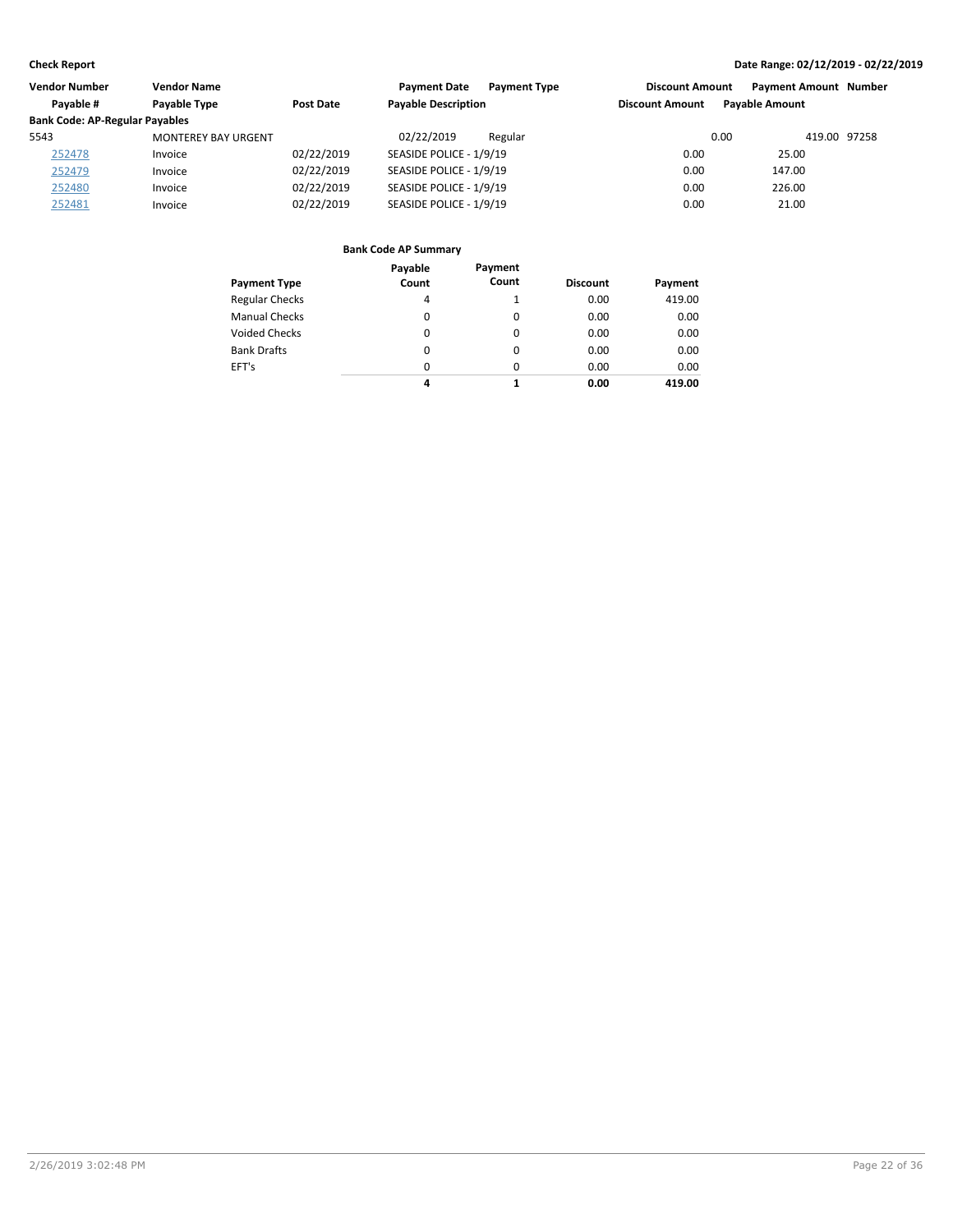| Vendor Number                         | <b>Vendor Name</b>                |                  | <b>Payment Type</b><br><b>Payment Date</b> | <b>Discount Amount</b> | <b>Payment Amount Number</b> |  |
|---------------------------------------|-----------------------------------|------------------|--------------------------------------------|------------------------|------------------------------|--|
| Payable #                             | Payable Type                      | <b>Post Date</b> | <b>Payable Description</b>                 | <b>Discount Amount</b> | <b>Payable Amount</b>        |  |
| <b>Bank Code: PY-Payroll Payables</b> |                                   |                  |                                            |                        |                              |  |
| 5705                                  | PUBLIC AGENCY RETIREMENT SERVICES |                  | 02/19/2019<br>Regular                      | 0.00                   | 3,504.53 18866               |  |
| <b>INV0003006</b>                     | Invoice                           | 02/15/2019       | OCTOBER 2018 ARS FEES                      | 0.00                   | 408.05                       |  |
| <b>INV0003007</b>                     | Invoice                           | 02/15/2019       | OCTOBER 2018 REP FEES                      | 0.00                   | 750.00                       |  |
| <b>INV0003008</b>                     | Invoice                           | 02/15/2019       | NOVEMBER 2018 REP FEES                     | 0.00                   | 750.00                       |  |
| <b>INV0003009</b>                     | Invoice                           | 02/15/2019       | DECEMBER 2018 REP FEES                     | 0.00                   | 750.00                       |  |
| <b>INV0003010</b>                     | Invoice                           | 02/15/2019       | NOVEMBER 2018 ARS FEES                     | 0.00                   | 405.20                       |  |
| <b>INV0003011</b>                     | Invoice                           | 02/15/2019       | DECEMBER 2018 ARS FEES                     | 0.00                   | 441.28                       |  |

|                       | Payable | Payment  |                 |          |
|-----------------------|---------|----------|-----------------|----------|
| <b>Payment Type</b>   | Count   | Count    | <b>Discount</b> | Payment  |
| <b>Regular Checks</b> | 6       |          | 0.00            | 3,504.53 |
| <b>Manual Checks</b>  | 0       | 0        | 0.00            | 0.00     |
| <b>Voided Checks</b>  | 0       | 0        | 0.00            | 0.00     |
| <b>Bank Drafts</b>    | 0       | 0        | 0.00            | 0.00     |
| EFT's                 | 0       | $\Omega$ | 0.00            | 0.00     |
|                       | 6       | 1        | 0.00            | 3.504.53 |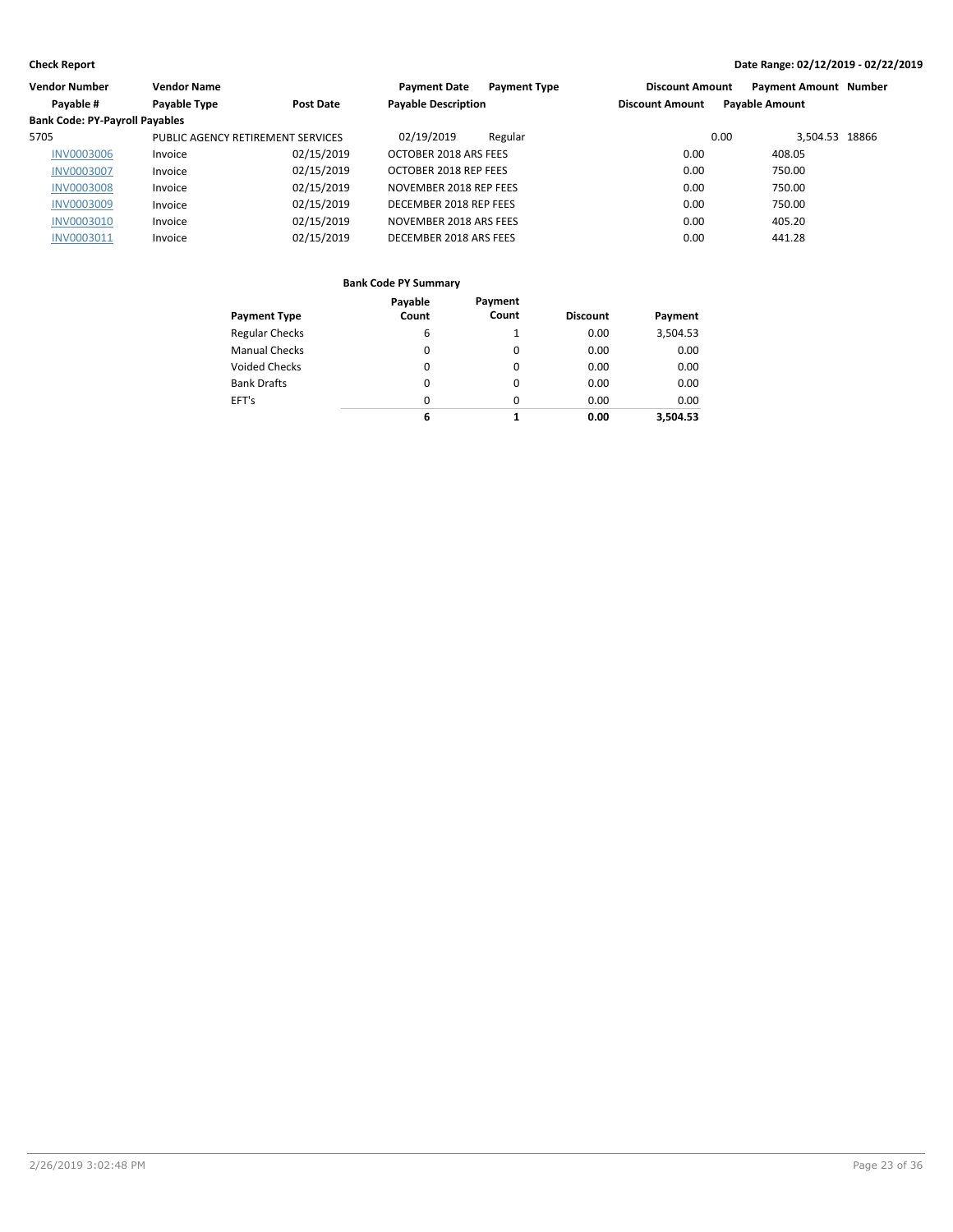| <b>Vendor Number</b>                  | <b>Vendor Name</b>               |            | <b>Payment Date</b>          | <b>Payment Type</b>                   | <b>Discount Amount</b> | <b>Payment Amount Number</b> |             |
|---------------------------------------|----------------------------------|------------|------------------------------|---------------------------------------|------------------------|------------------------------|-------------|
| Payable #                             | Payable Type                     | Post Date  | <b>Payable Description</b>   |                                       | <b>Discount Amount</b> | <b>Payable Amount</b>        |             |
| <b>Bank Code: AP-Regular Payables</b> |                                  |            |                              |                                       |                        |                              |             |
| 5873                                  | UNITED SITE SERVICES, INC.       |            | 02/22/2019                   | Regular                               |                        | 0.00<br>2,609.76 97280       |             |
| 114-7861982                           | Invoice                          | 02/22/2019 |                              | FENCE RENTAL - GIGLING RD & 7TH AVE.  | 0.00                   | 2,609.76                     |             |
| 5969                                  | <b>FASTENAL COMPANY</b>          |            | 02/15/2019                   | Regular                               |                        | 0.00                         | 49.92 97178 |
| <b>CASEA87695</b>                     | Invoice                          | 02/15/2019 | FIRE DEPT - MISC SUPPLIES    |                                       | 0.00                   | 13.11                        |             |
| <b>CASEA88768</b>                     | Invoice                          | 02/15/2019 | (1) 1/8" x 1"x6' HRFLATBAR   |                                       | 0.00                   | 8.67                         |             |
| CASEA90121                            | Invoice                          | 02/15/2019 | (20) 0.125"x1-15/16" HPC     |                                       | 0.00                   | 2.41                         |             |
| <b>CASEA90249</b>                     | Invoice                          | 02/15/2019 | PUBLIC WORKS - MISC SUPPLIES |                                       | 0.00                   | 25.73                        |             |
| 5969                                  | <b>FASTENAL COMPANY</b>          |            | 02/22/2019                   | Regular                               |                        | 0.00                         | 50.30 97244 |
| CASEA91156                            | Invoice                          | 02/22/2019 | <b>STREETS SUPPLIES</b>      |                                       | 0.00                   | 42.53                        |             |
| <b>CASEA91207</b>                     | Invoice                          | 02/22/2019 | <b>MISC SUPPLIES</b>         |                                       | 0.00                   | 7.77                         |             |
| 5989                                  | <b>HdL COREN &amp; CONE</b>      |            | 02/15/2019                   | Regular                               |                        | 0.00<br>3,200.00 97186       |             |
| 0026256-IN                            | Invoice                          | 02/15/2019 |                              | JAN-MAR 2019 CONTRACT SVCS PROPERTY   | 0.00                   | 3,200.00                     |             |
| 6088                                  | MONTEREY FIRE EXTINGUISHER, INC. |            | 02/15/2019                   | Regular                               |                        | 0.00<br>1,385.19 97201       |             |
| 72575                                 | Invoice                          | 02/15/2019 | SEASIDE FIRE - 20# SERVICE   |                                       | 0.00                   | 35.00                        |             |
| 72620                                 | Invoice                          | 02/15/2019 |                              | CITY HALL/POLICE/OLDEMEYER/CORP YARD  | 0.00                   | 1,315.19                     |             |
| 72669                                 | Invoice                          | 02/15/2019 |                              | SEASIDE FIRE DEPT - 5# SERVICE/REFILL | 0.00                   | 35.00                        |             |

| <b>Payment Type</b>   | Payable<br>Count | Payment<br>Count | <b>Discount</b> | Payment  |
|-----------------------|------------------|------------------|-----------------|----------|
| <b>Regular Checks</b> | 11               | 5                | 0.00            | 7,295.17 |
| <b>Manual Checks</b>  | 0                | 0                | 0.00            | 0.00     |
| Voided Checks         | 0                | 0                | 0.00            | 0.00     |
| <b>Bank Drafts</b>    | $\Omega$         | $\Omega$         | 0.00            | 0.00     |
| EFT's                 | $\Omega$         | $\Omega$         | 0.00            | 0.00     |
|                       | 11               | 5                | 0.00            | 7.295.17 |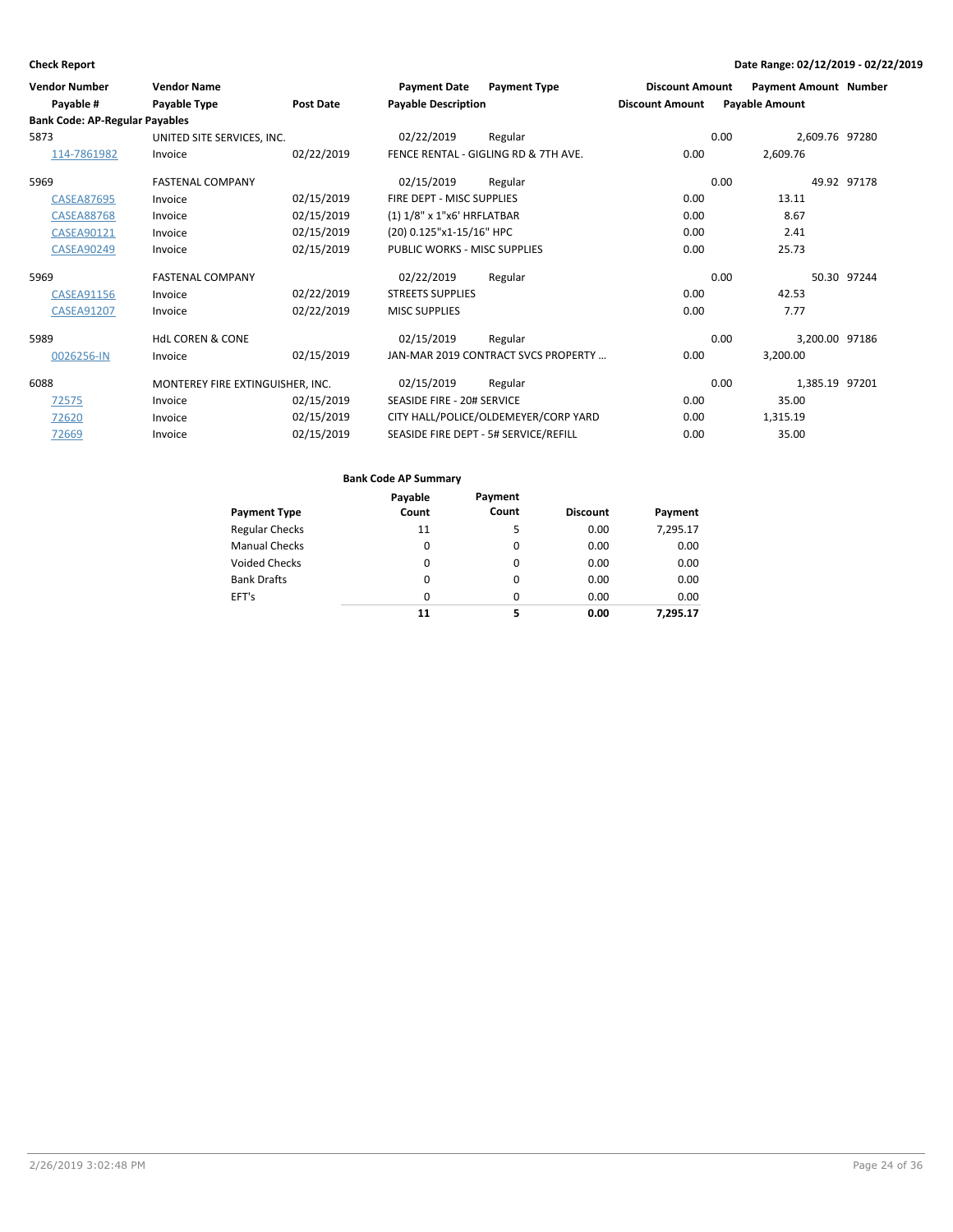| <b>Vendor Number</b>                  | <b>Vendor Name</b>       |                  | <b>Payment Date</b>        | <b>Payment Type</b> | <b>Discount Amount</b> |                       | Payment Amount Number |                  |
|---------------------------------------|--------------------------|------------------|----------------------------|---------------------|------------------------|-----------------------|-----------------------|------------------|
| Payable #                             | Payable Type             | <b>Post Date</b> | <b>Payable Description</b> |                     | <b>Discount Amount</b> | <b>Payable Amount</b> |                       |                  |
| <b>Bank Code: PY-Payroll Payables</b> |                          |                  |                            |                     |                        |                       |                       |                  |
| 6105                                  | VISION SERVICE PLAN-(CA) |                  | 02/21/2019                 | <b>Bank Draft</b>   |                        | 0.00                  |                       | 7.95 E02757897   |
| DM0000145                             | Debit Memo               | 02/21/2019       | ONATE DEC PREMIUM          |                     | 0.00                   |                       | 7.95                  |                  |
| 6105                                  | VISION SERVICE PLAN-(CA) |                  | 02/21/2019                 | <b>Bank Draft</b>   |                        | 0.00                  |                       | 926.98 E02757897 |
| <b>INV0002745</b>                     | Invoice                  | 11/23/2018       | VISION - E+1               |                     | 0.00                   |                       | 926.98                |                  |
|                                       |                          |                  |                            |                     |                        |                       |                       |                  |
| 6105                                  | VISION SERVICE PLAN-(CA) |                  | 02/21/2019                 | <b>Bank Draft</b>   |                        | 0.00                  |                       | 0.35 E02757897   |
| DM0000146                             | Debit Memo               | 02/21/2019       | PLAN C TRUE-UP ADJ         |                     | 0.00                   |                       | 0.35                  |                  |
| 6105                                  | VISION SERVICE PLAN-(CA) |                  | 02/21/2019                 | <b>Bank Draft</b>   |                        | 0.00                  |                       | -9.14 E02757897  |
| CM0000163                             | Credit Memo              | 02/21/2019       | MASCORRO DEC ADJ           |                     | 0.00                   |                       | $-9.14$               |                  |
|                                       |                          |                  |                            |                     |                        |                       |                       |                  |
| 6105                                  | VISION SERVICE PLAN-(CA) |                  | 02/21/2019                 | <b>Bank Draft</b>   |                        | 0.00                  |                       | 955.59 E02757897 |
| INV0002712                            | Invoice                  | 11/08/2018       | VISION - E+1               |                     | 0.00                   |                       | 955.59                |                  |
| 6105                                  | VISION SERVICE PLAN-(CA) |                  | 02/21/2019                 | <b>Bank Draft</b>   |                        | 0.00                  |                       | 327.85 E02757897 |
| DM0000147                             | Debit Memo               | 02/21/2019       | RETIREES DECEMBER PREMIUMS |                     | 0.00                   |                       | 327.85                |                  |
|                                       |                          |                  |                            |                     |                        |                       |                       |                  |
| 6105                                  | VISION SERVICE PLAN-(CA) |                  | 02/21/2019                 | <b>Bank Draft</b>   |                        | 0.00                  |                       | 1.79 E02757998   |
| DM0000149                             | Debit Memo               | 02/21/2019       | KOTOUC JAN ADJ             |                     | 0.00                   |                       | 1.79                  |                  |
| 6105                                  | VISION SERVICE PLAN-(CA) |                  | 02/21/2019                 | <b>Bank Draft</b>   |                        | 0.00                  |                       | 951.62 E02757998 |
| INV0002791                            | Invoice                  | 12/06/2018       | VISION - E+1               |                     | 0.00                   |                       | 951.62                |                  |
|                                       |                          |                  |                            |                     |                        |                       |                       |                  |
| 6105                                  | VISION SERVICE PLAN-(CA) |                  | 02/21/2019                 | <b>Bank Draft</b>   |                        | 0.00                  |                       | 959.75 E02757998 |
| INV0002830                            | Invoice                  | 12/20/2018       | VISION - E+1               |                     | 0.00                   |                       | 959.75                |                  |
| 6105                                  | VISION SERVICE PLAN-(CA) |                  | 02/21/2019                 | <b>Bank Draft</b>   |                        | 0.00                  |                       | 0.31 E02757998   |
| DM0000148                             | Debit Memo               | 02/21/2019       | PLAN C TRUE-UP ADJ         |                     | 0.00                   |                       | 0.31                  |                  |
|                                       |                          |                  |                            |                     |                        |                       |                       |                  |
| 6105                                  | VISION SERVICE PLAN-(CA) |                  | 02/21/2019                 | <b>Bank Draft</b>   |                        | 0.00                  |                       | 3.58 E02757998   |
| DM0000150                             | Debit Memo               | 02/21/2019       | MEYER JAN ADJ              |                     | 0.00                   |                       | 3.58                  |                  |
| 6105                                  | VISION SERVICE PLAN-(CA) |                  | 02/21/2019                 | <b>Bank Draft</b>   |                        | 0.00                  |                       | -3.57 E02757998  |
| CM0000164                             | Credit Memo              | 02/21/2019       | <b>VICK JAN ADJ</b>        |                     | 0.00                   |                       | $-3.57$               |                  |
|                                       |                          |                  |                            |                     |                        |                       |                       |                  |
| 6105                                  | VISION SERVICE PLAN-(CA) |                  | 02/21/2019                 | <b>Bank Draft</b>   |                        | 0.00                  |                       | -11.90 E02757998 |
| CM0000165                             | Credit Memo              | 02/21/2019       | ONATE JAN ADJ              |                     | 0.00                   |                       | $-11.90$              |                  |
| 6105                                  | VISION SERVICE PLAN-(CA) |                  | 02/21/2019                 | <b>Bank Draft</b>   |                        | 0.00                  |                       | -20.66 E02757998 |
| CM0000166                             | Credit Memo              | 02/21/2019       | JONES JAN ADJ              |                     | 0.00                   |                       | $-20.66$              |                  |
|                                       |                          |                  |                            |                     |                        |                       |                       |                  |
| 6105                                  | VISION SERVICE PLAN-(CA) |                  | 02/21/2019                 | <b>Bank Draft</b>   |                        | 0.00                  |                       | -9.14 E02757998  |
| CM0000167                             | Credit Memo              | 02/21/2019       | MASCORRO JAN ADJ           |                     | 0.00                   |                       | $-9.14$               |                  |
| 6105                                  | VISION SERVICE PLAN-(CA) |                  | 02/21/2019                 | <b>Bank Draft</b>   |                        | 0.00                  |                       | 339.37 E02757998 |
| DM0000152                             | Debit Memo               | 02/21/2019       | RETIREES JANUARY PREMIUMS  |                     | 0.00                   |                       | 339.37                |                  |
|                                       |                          |                  |                            |                     |                        |                       |                       |                  |
| 6105                                  | VISION SERVICE PLAN-(CA) |                  | 02/21/2019                 | <b>Bank Draft</b>   |                        | 0.00                  |                       | 9.14 E02757998   |
| DM0000151                             | Debit Memo               | 02/21/2019       | SARDINA JAN ADJ            |                     | 0.00                   |                       | 9.14                  |                  |

| <b>Payment Type</b>   | Payable<br>Count | Payment<br>Count | <b>Discount</b> | Payment  |
|-----------------------|------------------|------------------|-----------------|----------|
| <b>Regular Checks</b> | 0                | 0                | 0.00            | 0.00     |
| <b>Manual Checks</b>  | 0                | 0                | 0.00            | 0.00     |
| <b>Voided Checks</b>  | 0                | $\Omega$         | 0.00            | 0.00     |
| <b>Bank Drafts</b>    | 17               | 17               | 0.00            | 4,429.87 |
| EFT's                 | $\Omega$         | 0                | 0.00            | 0.00     |
|                       | 17               | 17               | 0.00            | 4,429.87 |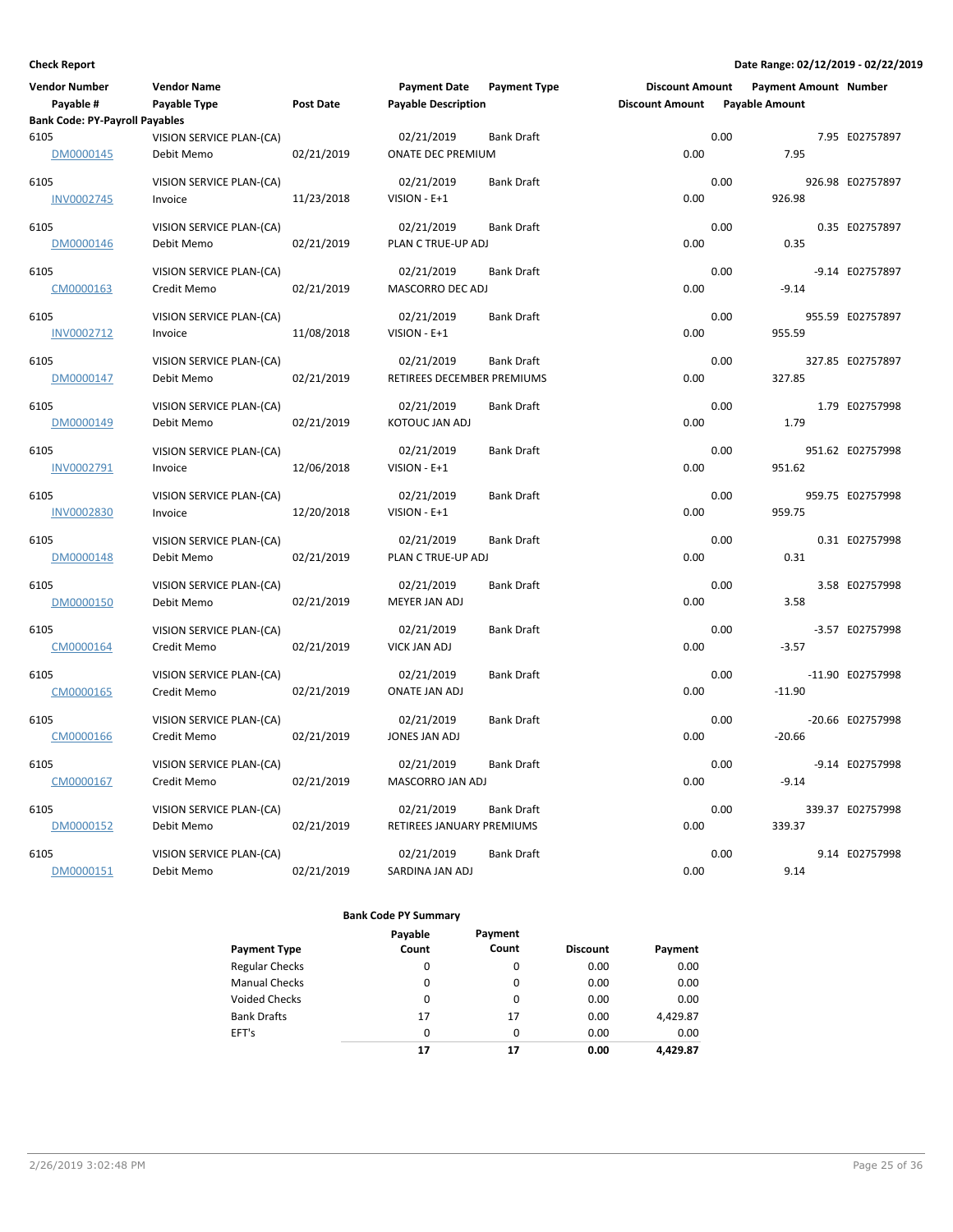| <b>Vendor Number</b><br>Payable #     | <b>Vendor Name</b><br>Payable Type | <b>Post Date</b> | <b>Payment Date</b><br><b>Payable Description</b>                | <b>Payment Type</b> | <b>Discount Amount</b><br><b>Discount Amount</b> | <b>Payment Amount Number</b><br><b>Payable Amount</b> |              |
|---------------------------------------|------------------------------------|------------------|------------------------------------------------------------------|---------------------|--------------------------------------------------|-------------------------------------------------------|--------------|
| <b>Bank Code: AP-Regular Payables</b> |                                    |                  |                                                                  |                     |                                                  |                                                       |              |
| 6172<br>1035416-20190131 Invoice      | LEXIS NEXIS RISK SOLUTIONS         | 02/15/2019       | 02/15/2019<br>Regular<br>JAN 2019 - MINIMUM COMMITMENT BALA      |                     | 0.00                                             | 0.00<br>50.00                                         | 50.00 97191  |
| 6193<br>34599076 2/12                 | <b>PURCHASE POWER</b><br>Invoice   | 02/22/2019       | 02/22/2019<br>Regular<br>ACCT #8000-9000-1135-1503; METER REFILL |                     | 0.00                                             | 0.00<br>1,000.00 97263<br>1,000.00                    |              |
| 6197                                  | U.S. BANK EQUIPMENT FINANCE        |                  | 02/22/2019<br>Regular                                            |                     |                                                  | 0.00                                                  | 197.31 97278 |
| 377746920                             | Invoice                            | 02/22/2019       | <b>656 BROADWAY COPIER</b>                                       |                     | 0.00                                             | 197.31                                                |              |
| 6210                                  | SALINAS VALLEY PRO SQUAD           |                  | 02/15/2019<br>Regular                                            |                     |                                                  | 0.00                                                  | 497.91 97213 |
| 295628                                | Invoice                            | 02/15/2019       | SEASIDE POLICE - MISC SUPPLIES/ESLICK                            |                     | 0.00                                             | 497.91                                                |              |
| 6224                                  | FRED D. HARDEE, JR.                |                  | 02/15/2019<br>Regular                                            |                     |                                                  | 0.00<br>1,919.54 97181                                |              |
| <b>SSPD 19-02</b>                     | Invoice                            | 02/15/2019       | <b>BACKGROUND INVESTIGATIONS</b>                                 |                     | 0.00                                             | 1,919.54                                              |              |
| 6306                                  | <b>GAVILAN PEST CONTROL</b>        |                  | 02/15/2019<br>Regular                                            |                     |                                                  | 0.00                                                  | 83.00 97183  |
| 0121337                               | Invoice                            | 02/15/2019       | 986 HILBY - MONTHLY SVC - GENERAL PEST                           |                     | 0.00                                             | 83.00                                                 |              |
| 6553                                  | <b>COMCAST</b>                     |                  | 02/15/2019<br>Regular                                            |                     |                                                  | 0.00                                                  | 68.06 97168  |
| $2/6/19 - 3/5/19$                     | Invoice                            | 02/15/2019       | 986 HILBY - ACCT #8155 10 027 0002821                            |                     | 0.00                                             | 28.45                                                 |              |
| $2/6/19-3/5/19$                       | Invoice                            | 02/15/2019       | 1136 WHEELER ST - ACCT #8155 10 027 003                          |                     | 0.00                                             | 39.61                                                 |              |
| 6671                                  | <b>VERIZON WIRELESS</b>            |                  | 02/15/2019<br>Regular                                            |                     |                                                  | 0.00                                                  | 986.61 97226 |
| 9822902763                            | Invoice                            | 02/15/2019       | ACCT #742236901-00001                                            |                     | 0.00                                             | 76.02                                                 |              |
| 9822905181                            | Invoice                            | 02/15/2019       | ACCT #772515511-00004; 1/23/19 BILL DATE                         |                     | 0.00                                             | 38.01                                                 |              |
| 9823282314                            | Invoice                            | 02/15/2019       | ACCT #472229021-00001; 2/1/19 BILL DATE                          |                     | 0.00                                             | 662.67                                                |              |
| 9823282315                            | Invoice                            | 02/15/2019       | ACCT #472229021-00002; 2/1/19 BILL DATE                          |                     | 0.00                                             | 38.01                                                 |              |
| 9823282316                            | Invoice                            | 02/15/2019       | ACCT #472229021-00003; 1/2/19 - 2/1/19                           |                     | 0.00                                             | 171.90                                                |              |
| 6685                                  | <b>JONES &amp; MAYER</b>           |                  | 02/22/2019<br>Regular                                            |                     |                                                  | 0.00                                                  | 292.50 97251 |
| 90649                                 | Invoice                            | 02/22/2019       | CLIENT ID: SEASIDE PD - MJM                                      |                     | 0.00                                             | 292.50                                                |              |
| 6727                                  | DATAPROSE, INC.                    |                  | 02/15/2019<br>Regular                                            |                     |                                                  | 0.00                                                  | 86.76 97173  |
| 3P41292                               | Invoice                            | 02/15/2019       | IN-HOUSE INSERT - SEASIDE DRINKING WAT                           |                     | 0.00                                             | 86.76                                                 |              |
| 6747                                  | <b>AT&amp;T MOBILITY</b>           |                  | 02/22/2019<br>Regular                                            |                     |                                                  | 0.00<br>1,226.36 97233                                |              |
| $1/9/19 - 2/8/19$                     | Invoice                            | 02/22/2019       | ACCT #287256319516/INV #287256319516X                            |                     | 0.00                                             | 1,226.36                                              |              |
| 6818                                  | DE LAGE LANDEN                     |                  | 02/22/2019<br>Regular                                            |                     |                                                  | 0.00                                                  | 518.35 97239 |
| 62362132                              | Invoice                            | 02/22/2019       | FEB 2019 - SHARP/MXM904                                          |                     | 0.00                                             | 518.35                                                |              |
| 6963                                  | MNS ENGINEERS, INC.                |                  | 02/15/2019<br>Regular                                            |                     |                                                  | 0.00<br>4,378.00 97198                                |              |
| 71894                                 | Invoice                            | 02/15/2019       | NOV 2018 - WEST BROADWAY URBAN VILLA                             |                     | 0.00                                             | 4,378.00                                              |              |
| 7065                                  | JAN ROEHL CONSULTING               |                  | 02/15/2019<br>Regular                                            |                     |                                                  | 0.00                                                  | 467.50 97187 |
| 5                                     | Invoice                            | 02/15/2019       | JAN 2019 - CAL VIP EVALUATION SVCS                               |                     | 0.00                                             | 467.50                                                |              |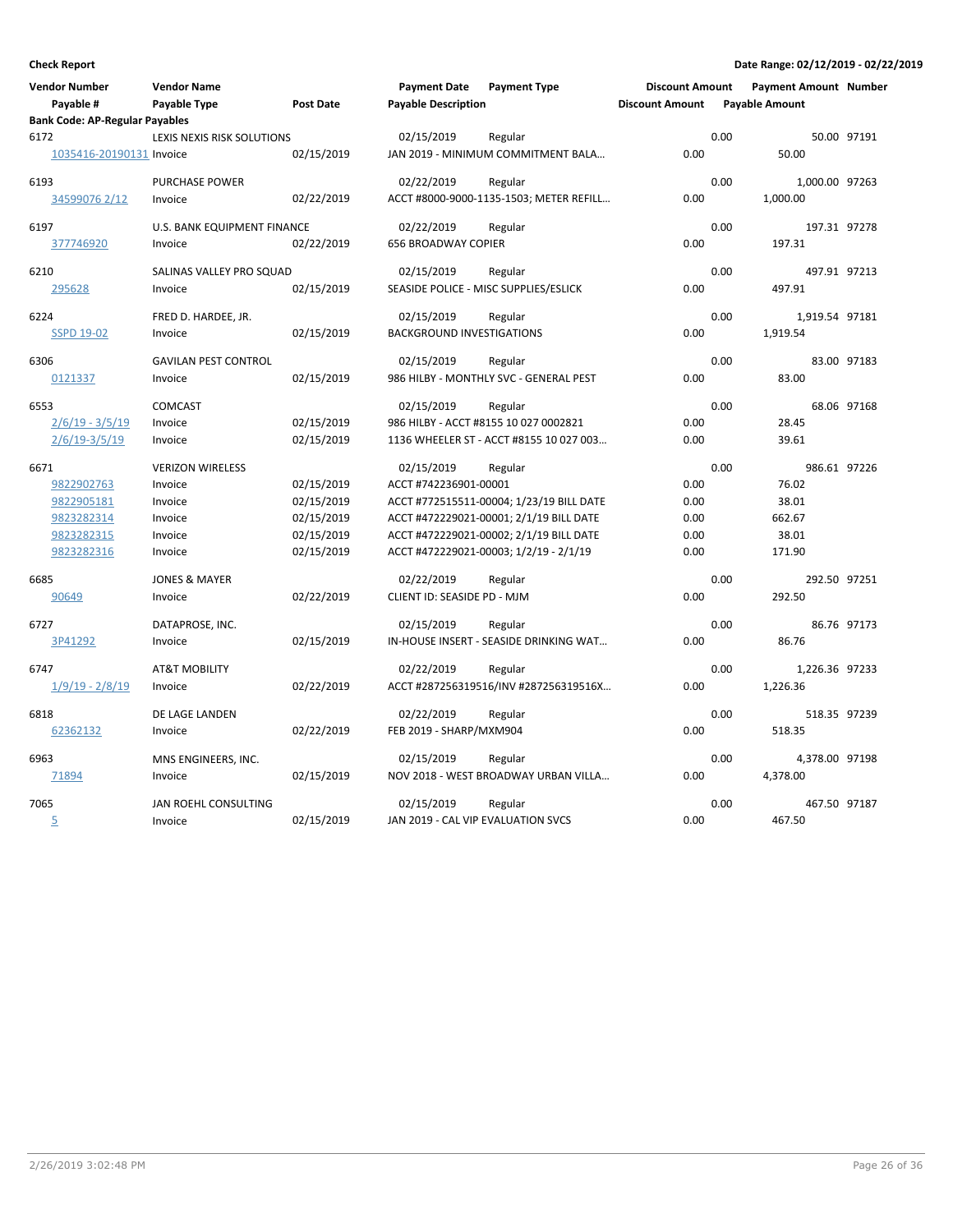| Vendor Number         | <b>Vendor Name</b> |            | <b>Payment Date</b>        | <b>Payment Type</b>                       | <b>Discount Amount</b> |                       | <b>Payment Amount Number</b> |  |
|-----------------------|--------------------|------------|----------------------------|-------------------------------------------|------------------------|-----------------------|------------------------------|--|
| Pavable #             | Payable Type       | Post Date  | <b>Payable Description</b> |                                           | <b>Discount Amount</b> | <b>Pavable Amount</b> |                              |  |
| 7071                  | AT&T               |            | 02/15/2019                 | Regular                                   |                        | 0.00                  | 153.77 97161                 |  |
| $1/18 - 2/27/19$      | Invoice            | 02/15/2019 |                            | ACCT #237 841-1403 201 6; 1/28/19 BILL DA | 0.00                   | 51.06                 |                              |  |
| 1/28/19-2/27/19       | Invoice            | 02/15/2019 |                            | ACCT #237 841-1401 204 2; 1/28/19 BILL DA | 0.00                   | 51.06                 |                              |  |
| $1/28/19 - 2/27/19$ . | Invoice            | 02/15/2019 |                            | ACCT #237 841-1412 213 0; 1/28/19 BILL DA | 0.00                   | 51.65                 |                              |  |

| <b>Payment Type</b>   | Payable<br>Count | Payment<br>Count | <b>Discount</b> | Payment   |
|-----------------------|------------------|------------------|-----------------|-----------|
| <b>Regular Checks</b> | 22               | 15               | 0.00            | 11,925.67 |
| <b>Manual Checks</b>  | 0                | $\Omega$         | 0.00            | 0.00      |
| <b>Voided Checks</b>  | 0                | $\Omega$         | 0.00            | 0.00      |
| <b>Bank Drafts</b>    | $\Omega$         | $\Omega$         | 0.00            | 0.00      |
| EFT's                 | $\Omega$         | $\Omega$         | 0.00            | 0.00      |
|                       | 22               | 15               | 0.00            | 11.925.67 |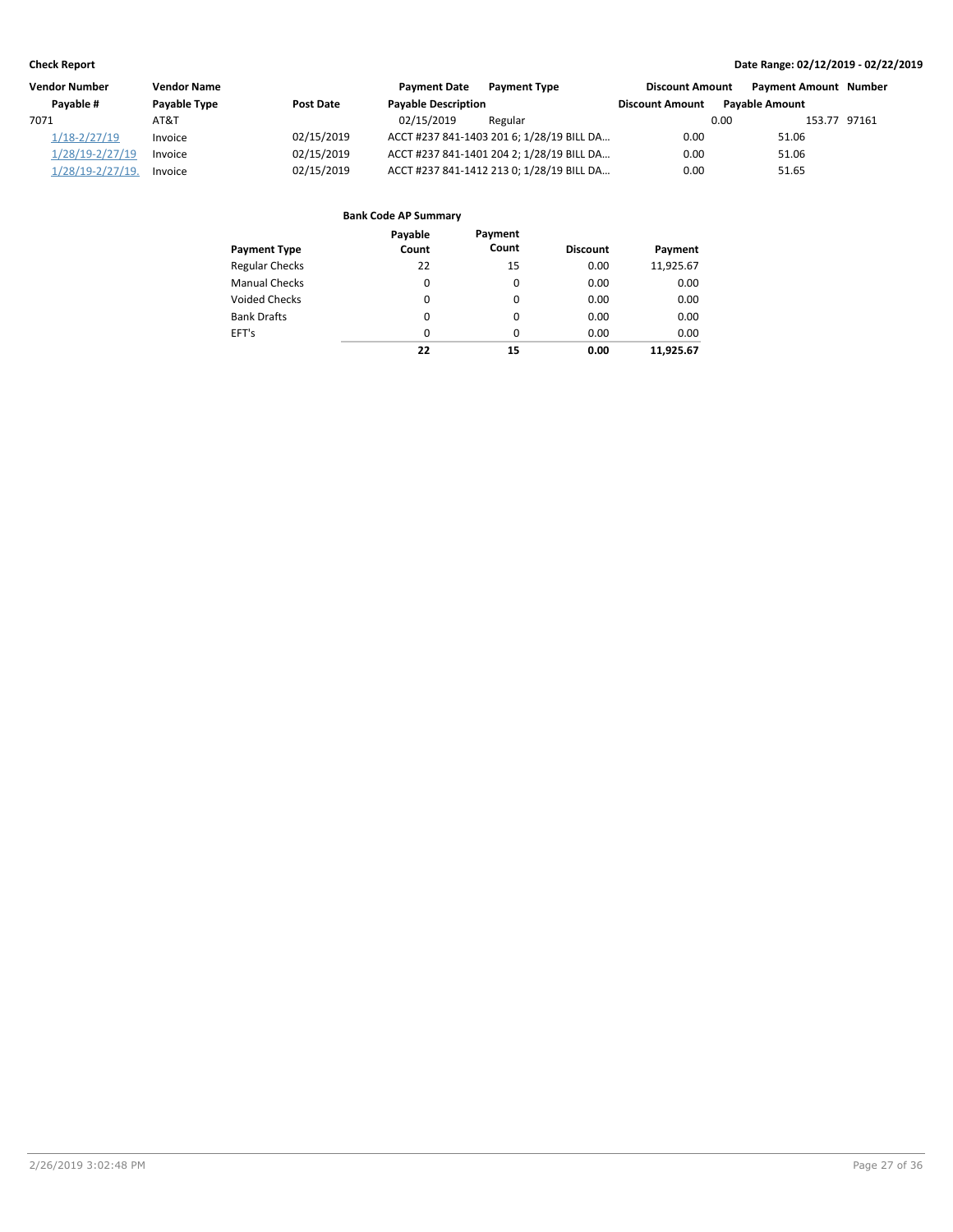| Vendor Number                         | <b>Vendor Name</b>       |            | <b>Payment Type</b><br><b>Payment Date</b> | <b>Discount Amount</b> | <b>Payment Amount Number</b> |
|---------------------------------------|--------------------------|------------|--------------------------------------------|------------------------|------------------------------|
| Payable #                             | Payable Type             | Post Date  | <b>Payable Description</b>                 | <b>Discount Amount</b> | <b>Payable Amount</b>        |
| <b>Bank Code: PY-Payroll Payables</b> |                          |            |                                            |                        |                              |
| 7088                                  | <b>FITNESS EVOLUTION</b> |            | 02/15/2019<br>Regular                      | 0.00                   | 165.00 18858                 |
| <b>INV0002771</b>                     | Invoice                  | 02/15/2019 | <b>GYM MEMBERSHIP</b>                      | 0.00                   | 45.00                        |
| <b>INV0002772</b>                     | Invoice                  | 02/15/2019 | <b>GYM MEMBERSHIP</b>                      | 0.00                   | 15.00                        |
| <b>INV0002773</b>                     | Invoice                  | 02/15/2019 | <b>GYM MEMBERSHIP-FAMILY</b>               | 0.00                   | 30.00                        |
| <b>INV0002865</b>                     | Invoice                  | 02/15/2019 | <b>GYM MEMBERSHIP</b>                      | 0.00                   | 45.00                        |
| <b>INV0002866</b>                     | Invoice                  | 02/15/2019 | <b>GYM MEMBERSHIP-FAMILY</b>               | 0.00                   | 30.00                        |
|                                       |                          |            |                                            |                        |                              |

|                       | Payable  | Payment  |                 |         |
|-----------------------|----------|----------|-----------------|---------|
| <b>Payment Type</b>   | Count    | Count    | <b>Discount</b> | Payment |
| <b>Regular Checks</b> | 5        |          | 0.00            | 165.00  |
| <b>Manual Checks</b>  | 0        | $\Omega$ | 0.00            | 0.00    |
| Voided Checks         | 0        | 0        | 0.00            | 0.00    |
| <b>Bank Drafts</b>    | 0        | $\Omega$ | 0.00            | 0.00    |
| EFT's                 | $\Omega$ | $\Omega$ | 0.00            | 0.00    |
|                       | 5        | 1        | 0.00            | 165.00  |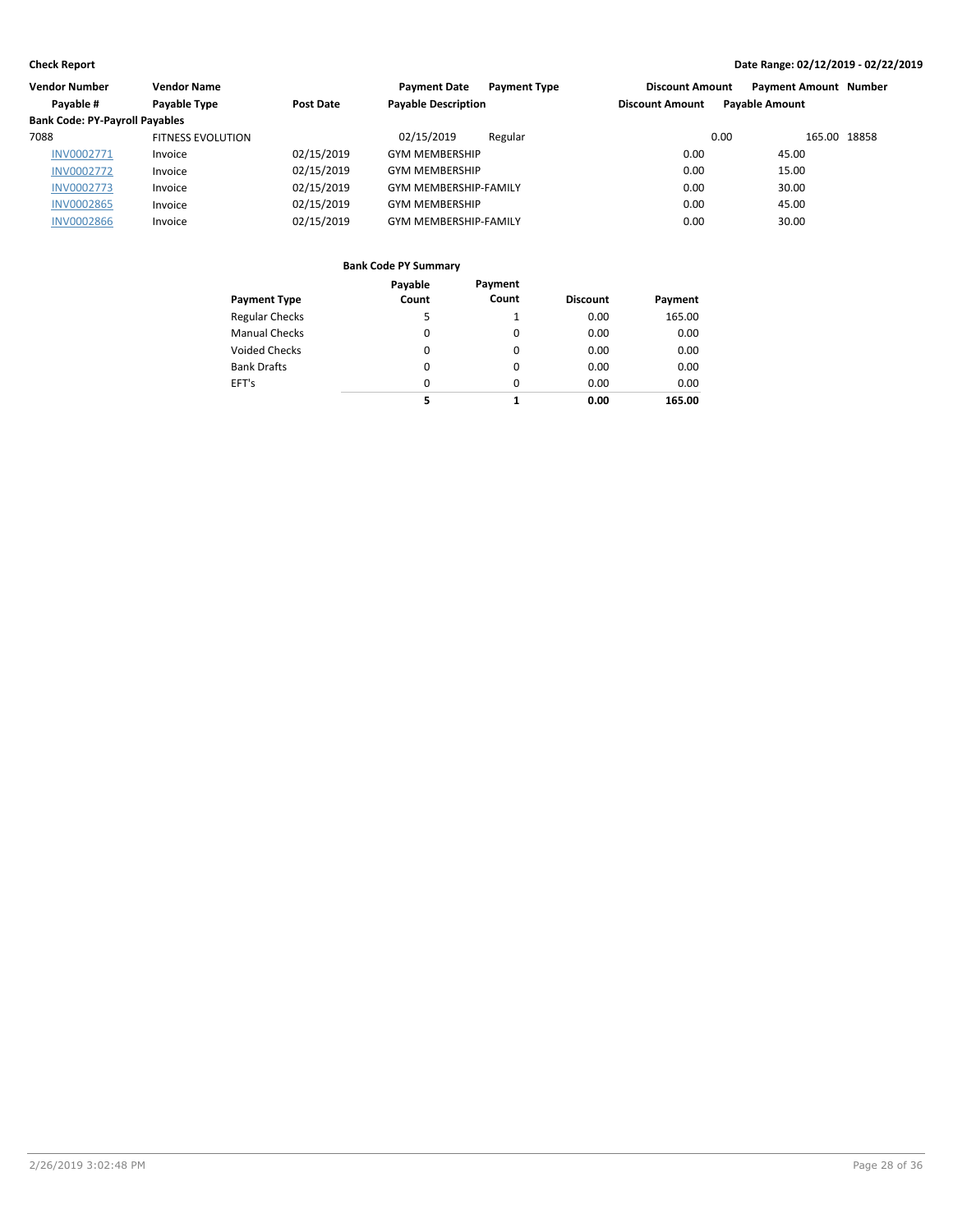| <b>Vendor Number</b>                          | <b>Vendor Name</b>                  |            | <b>Payment Date</b>                  | <b>Payment Type</b>                     | <b>Discount Amount</b> |      | <b>Payment Amount Number</b> |             |
|-----------------------------------------------|-------------------------------------|------------|--------------------------------------|-----------------------------------------|------------------------|------|------------------------------|-------------|
| Payable #                                     | <b>Payable Type</b>                 | Post Date  | <b>Payable Description</b>           |                                         | <b>Discount Amount</b> |      | <b>Payable Amount</b>        |             |
| <b>Bank Code: AP-Regular Payables</b><br>7112 |                                     |            |                                      |                                         |                        | 0.00 |                              |             |
|                                               | <b>ART BLACK</b>                    |            | 02/15/2019                           | Regular                                 |                        |      | 1,660.00 97160               |             |
| 119033                                        | Invoice                             | 02/15/2019 |                                      | JOB #119033 - KIM GRANT TENNIS ACADEMY  | 0.00                   |      | 415.00                       |             |
| 119040                                        | Invoice                             | 02/15/2019 |                                      | JOB #119040; MASERATI/ALFA ROMEO        | 0.00                   |      | 415.00                       |             |
| 119044                                        | Invoice                             | 02/15/2019 |                                      | JOB #119044; URBAN LEAF DISPENSARY      | 0.00                   |      | 415.00                       |             |
| 119058                                        | Invoice                             | 02/15/2019 | JOB #119058; ESPINOSA PROJECT 24     |                                         | 0.00                   |      | 415.00                       |             |
| 7135                                          | MONTEREY SANITARY SUPPLY, INC.      |            | 02/15/2019                           | Regular                                 |                        | 0.00 |                              | 58.18 97204 |
| 11733                                         | Invoice                             | 02/15/2019 | (5) NITRILE 911 GLOVE, 100/BX LRG    |                                         | 0.00                   |      | 58.18                        |             |
| 7135                                          | MONTEREY SANITARY SUPPLY, INC.      |            | 02/22/2019                           | Regular                                 |                        | 0.00 |                              | 37.53 97260 |
| 11788                                         | Invoice                             | 02/22/2019 |                                      | (15) 1-QUART SHARPS CONTAINER / CUST #  | 0.00                   |      | 37.53                        |             |
| 7173                                          | CORIX WATER PRODUCTS (US) INC.      |            | 02/15/2019                           | Regular                                 |                        | 0.00 | 680.13 97169                 |             |
| 17913002453                                   | Invoice                             | 02/15/2019 | <b>SEASIDE WATER - MISC SUPPLIES</b> |                                         | 0.00                   |      | 680.13                       |             |
| 7263                                          | <b>REGIONAL GOVERNMENT SERVICES</b> |            | 02/15/2019                           | Regular                                 |                        | 0.00 | 675.00 97210                 |             |
| 9318                                          | Invoice                             | 02/15/2019 | JAN 2019 CONTRACT SERVICES           |                                         | 0.00                   |      | 675.00                       |             |
| 7266                                          | E2 CONSULTING ENGINEERS. INC        |            | 02/15/2019                           | Regular                                 |                        | 0.00 | 36,592.75 97176              |             |
| WW-SEA-2307-021 Invoice                       |                                     | 02/15/2019 |                                      | 7/28/18-8/24/18 CIP-LIFT STATION UPGRD  | 0.00                   |      | 30,627.75                    |             |
| WW-SEA-2307-022 Invoice                       |                                     | 02/15/2019 |                                      | 8/25/18-9/28/18 CIP- LIFT STATION UPGRA | 0.00                   |      | 1,020.00                     |             |
| WW-SEA-2307-024 Invoice                       |                                     | 02/15/2019 |                                      | 10/27/18-1/25/19 CIP-LIFT STATION UPGRA | 0.00                   |      | 4,945.00                     |             |
| 7324                                          | BEAR ELECTRICAL SOLUTIONS, INC.     |            | 02/15/2019                           | Regular                                 |                        | 0.00 | 190.00 97164                 |             |
| 7405                                          | Invoice                             | 02/15/2019 |                                      | DEC 2018 - ROUTINE TRAFFIC SIGNAL * OMC | 0.00                   |      | 190.00                       |             |
| 7370                                          | UPEC, LOCAL 792                     |            | 02/15/2019                           | Regular                                 |                        | 0.00 |                              | 9.00 97223  |
| <b>RETURN CK</b>                              | Invoice                             | 02/15/2019 | <b>RETURNED CHECK FEE</b>            |                                         | 0.00                   |      | 9.00                         |             |
| 7541                                          | A TO Z PARTY RENTAL INC.            |            | 02/15/2019                           | Regular                                 |                        | 0.00 | 1,037.88 97157               |             |
| 328733                                        | Invoice                             | 02/15/2019 | JOB #560962 / FARMER'S MKT 1/5/19    |                                         | 0.00                   |      | 518.94                       |             |
| 329566                                        | Invoice                             | 02/15/2019 |                                      | JOB #560965 / FARMER'S MKT 1/12/19      | 0.00                   |      | 518.94                       |             |
| 7541                                          | A TO Z PARTY RENTAL INC.            |            | 02/22/2019                           | Regular                                 |                        | 0.00 | 1,891.89 97227               |             |
| 330560                                        | Invoice                             | 02/22/2019 |                                      | 1/19/19 SEASIDE FARMER'S MKT/JOB #5609  | 0.00                   |      | 518.94                       |             |
| 331675                                        | Invoice                             | 02/22/2019 |                                      | 1/26/19 SEASIDE FARMER'S MKT/JOB #5609  | 0.00                   |      | 335.07                       |             |
| 332970                                        | Invoice                             | 02/22/2019 |                                      | 2/2/19 SEASIDE FARMER'S MKT/JOB #560973 | 0.00                   |      | 518.94                       |             |
| 334137                                        | Invoice                             | 02/22/2019 |                                      | 2/9/19 SEASIDE FARMER'S MKT/JOB #560975 | 0.00                   |      | 518.94                       |             |

|                       | Payable | Payment  |                 |           |
|-----------------------|---------|----------|-----------------|-----------|
| <b>Payment Type</b>   | Count   | Count    | <b>Discount</b> | Payment   |
| <b>Regular Checks</b> | 19      | 10       | 0.00            | 42,832.36 |
| <b>Manual Checks</b>  | 0       | 0        | 0.00            | 0.00      |
| <b>Voided Checks</b>  | 0       | $\Omega$ | 0.00            | 0.00      |
| <b>Bank Drafts</b>    | 0       | 0        | 0.00            | 0.00      |
| EFT's                 | 0       | $\Omega$ | 0.00            | 0.00      |
|                       | 19      | 10       | 0.00            | 42.832.36 |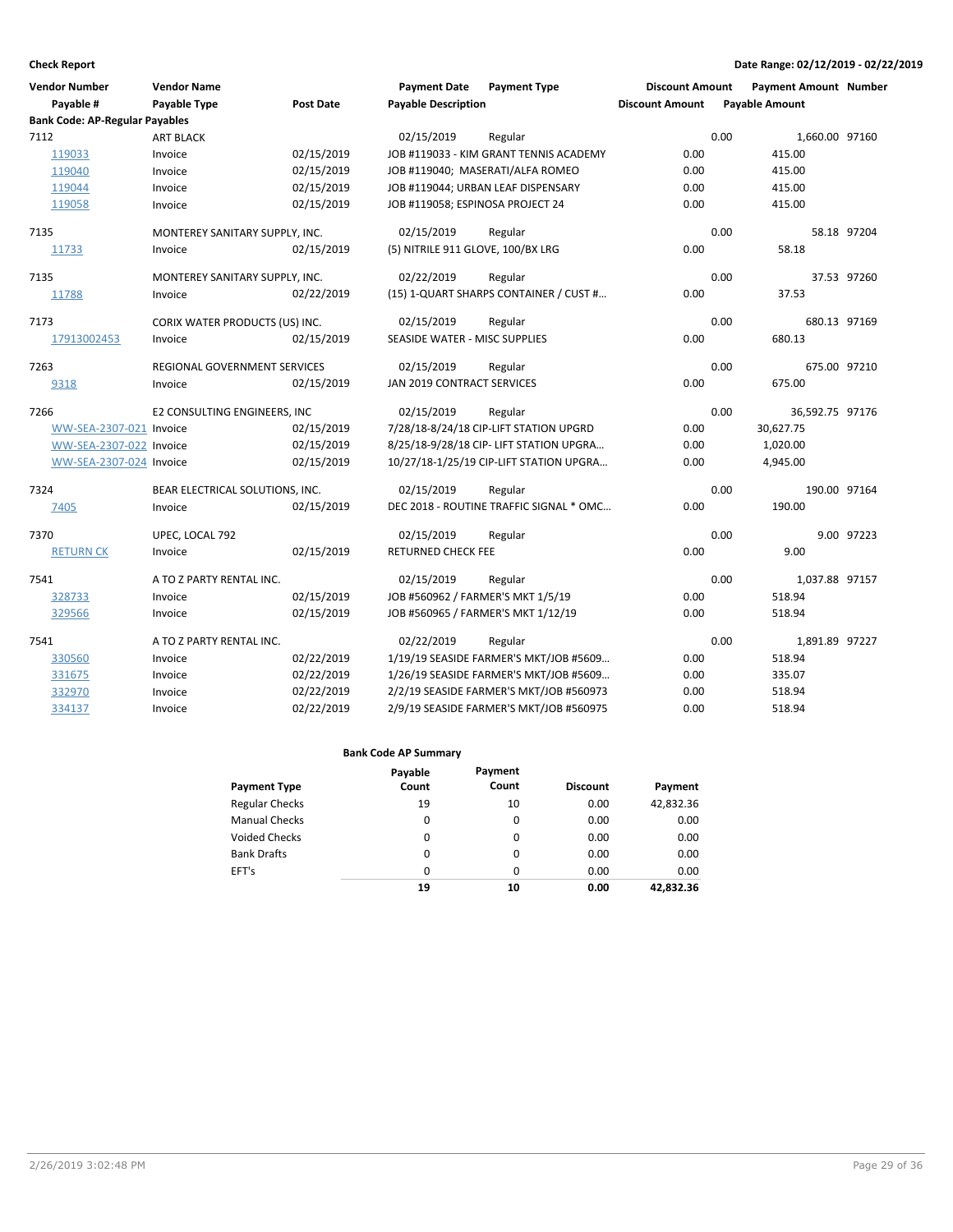| <b>Vendor Number</b><br>Payable #             | <b>Vendor Name</b><br>Payable Type | <b>Post Date</b> | <b>Payment Date</b><br><b>Payable Description</b> | <b>Payment Type</b> | <b>Discount Amount</b><br><b>Discount Amount</b> |      | <b>Payment Amount Number</b><br><b>Payable Amount</b> |                    |
|-----------------------------------------------|------------------------------------|------------------|---------------------------------------------------|---------------------|--------------------------------------------------|------|-------------------------------------------------------|--------------------|
| <b>Bank Code: PY-Payroll Payables</b><br>7975 | <b>AMERICAN FIDELITY</b>           |                  | 02/18/2019                                        | <b>Bank Draft</b>   |                                                  | 0.00 |                                                       | -75.98 02784345    |
| CM0000160                                     | Credit Memo                        | 02/15/2019       | <b>BORGES OVER DED ADJ</b>                        |                     | 0.00                                             |      | $-75.98$                                              |                    |
| 7975                                          | <b>AMERICAN FIDELITY</b>           |                  | 02/18/2019                                        | <b>Bank Draft</b>   |                                                  | 0.00 |                                                       | 2,240.09 02784345  |
| INV0002910                                    | Invoice                            | 01/17/2019       | AF PRE-TAX PRODUCT                                |                     | 0.00                                             |      | 2,240.09                                              |                    |
| 7975                                          | <b>AMERICAN FIDELITY</b>           |                  | 02/18/2019                                        | <b>Bank Draft</b>   |                                                  | 0.00 |                                                       | 2,240.09 02784345  |
| <b>INV0002867</b>                             | Invoice                            | 01/03/2019       | AF PRE-TAX PRODUCT                                |                     | 0.00                                             |      | 2,240.09                                              |                    |
| 7975                                          | <b>AMERICAN FIDELITY</b>           |                  | 02/18/2019                                        | <b>Bank Draft</b>   |                                                  | 0.00 |                                                       | -30.66 02784345    |
| CM0000161                                     | Credit Memo                        | 02/15/2019       | OGDEN OVER DED ADJ                                |                     | 0.00                                             |      | $-30.66$                                              |                    |
| 7975                                          | <b>AMERICAN FIDELITY</b>           |                  | 02/18/2019                                        | <b>Bank Draft</b>   |                                                  | 0.00 |                                                       | 4,106.50 02784345  |
| <b>INV0002868</b>                             | Invoice                            | 01/03/2019       | AF AFTER-TAX PRODUCT                              |                     | 0.00                                             |      | 4,106.50                                              |                    |
| 7975                                          | <b>AMERICAN FIDELITY</b>           |                  | 02/18/2019                                        | <b>Bank Draft</b>   |                                                  | 0.00 |                                                       | 30.66 02784345     |
| DM0000141                                     | Debit Memo                         | 02/15/2019       | PACHECO PREMIUM ADJ                               |                     | 0.00                                             |      | 30.66                                                 |                    |
| 7975                                          | <b>AMERICAN FIDELITY</b>           |                  | 02/18/2019                                        | <b>Bank Draft</b>   |                                                  | 0.00 |                                                       | 4,106.50 02784345  |
| INV0002911                                    | Invoice                            | 01/17/2019       | AF AFTER-TAX PRODUCT                              |                     | 0.00                                             |      | 4,106.50                                              |                    |
| 7976                                          | AMERICAN FIDELITY                  |                  | 02/15/2019                                        | <b>Bank Draft</b>   |                                                  | 0.00 |                                                       | 8.34 582148341     |
| DM0000140                                     | Debit Memo                         | 02/15/2019       | <b>VELOZ TRUE-UP ADJ</b>                          |                     | 0.00                                             |      | 8.34                                                  |                    |
| 7976                                          | <b>AMERICAN FIDELITY</b>           |                  | 02/15/2019                                        | <b>Bank Draft</b>   |                                                  | 0.00 |                                                       | 2,907.04 582148341 |
| INV0002912                                    | Invoice                            | 01/17/2019       | AF FLEX SEC 125                                   |                     | 0.00                                             |      | 2,907.04                                              |                    |
| 7976                                          | <b>AMERICAN FIDELITY</b>           |                  | 02/15/2019                                        | <b>Bank Draft</b>   |                                                  | 0.00 |                                                       | 2,907.04 582148341 |
| <b>INV0002869</b>                             | Invoice                            | 01/03/2019       | AF FLEX SEC 125                                   |                     | 0.00                                             |      | 2,907.04                                              |                    |

| <b>Payment Type</b>   | Payable<br>Count | Payment<br>Count | <b>Discount</b> | Payment   |
|-----------------------|------------------|------------------|-----------------|-----------|
| <b>Regular Checks</b> | 0                | $\Omega$         | 0.00            | 0.00      |
| <b>Manual Checks</b>  | 0                | $\Omega$         | 0.00            | 0.00      |
| <b>Voided Checks</b>  | 0                | $\Omega$         | 0.00            | 0.00      |
| <b>Bank Drafts</b>    | 10               | 10               | 0.00            | 18,439.62 |
| EFT's                 | 0                | $\Omega$         | 0.00            | 0.00      |
|                       | 10               | 10               | 0.00            | 18,439.62 |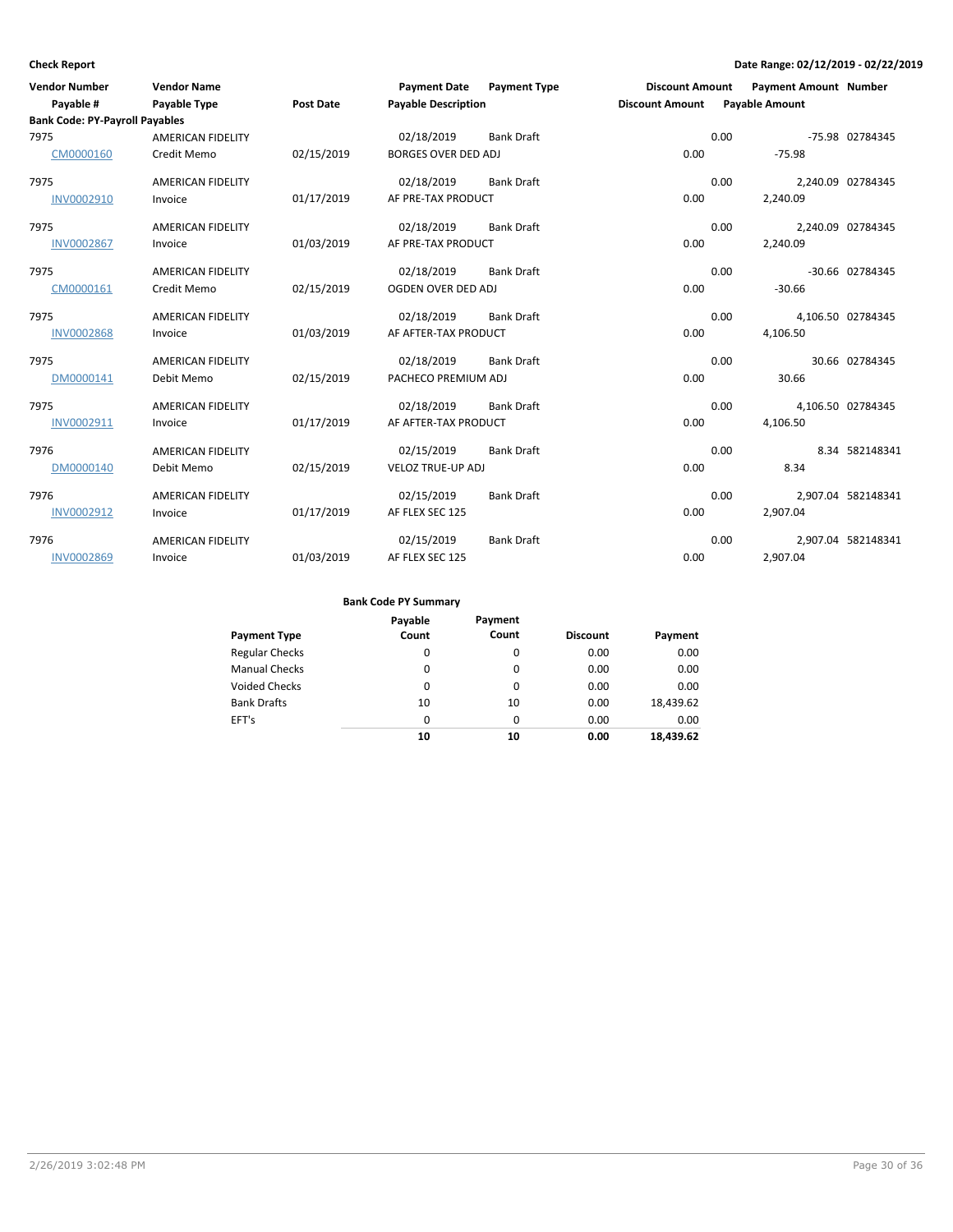| <b>Vendor Number</b>                  | <b>Vendor Name</b>             |            | <b>Payment Date</b>              | <b>Payment Type</b>                       | <b>Discount Amount</b> | <b>Payment Amount Number</b> |              |
|---------------------------------------|--------------------------------|------------|----------------------------------|-------------------------------------------|------------------------|------------------------------|--------------|
| Payable #                             | Payable Type                   | Post Date  | <b>Payable Description</b>       |                                           | <b>Discount Amount</b> | <b>Payable Amount</b>        |              |
| <b>Bank Code: AP-Regular Payables</b> |                                |            |                                  |                                           |                        |                              |              |
| 8066                                  | FUN EXPRESS, LLC               |            | 02/15/2019                       | Regular                                   |                        | 0.00                         | 153.69 97182 |
| 694621210-01                          | Invoice                        | 02/15/2019 | PO #2023470 / MISC SUPPLIES      |                                           | 0.00                   | 153.69                       |              |
| 8091                                  | <b>BADGER METER INC.</b>       |            | 02/15/2019                       | Regular                                   |                        | 0.00                         | 728.02 97163 |
| 80029037                              | Invoice                        | 02/15/2019 |                                  | JAN 2019 - NATL METER & AUTO INC/HOUSE    | 0.00                   | 728.02                       |              |
| 8129                                  | VORTEX INDUSTRIES, INC.        |            | 02/22/2019                       | Regular                                   |                        | 1,135.00 97283<br>0.00       |              |
| 44-1314888                            | Invoice                        | 02/22/2019 |                                  | <b>REPAIR WORK TO FRONT ENTRANCE DOOR</b> | 0.00                   | 1,135.00                     |              |
| 8142                                  | US FOODS, INC.                 |            | 02/15/2019                       | Regular                                   |                        | 0.00                         | 605.93 97224 |
| 5275118                               | Invoice                        | 02/15/2019 |                                  | ORDER FOR 986 HILBY / ACCT #24074387      | 0.00                   | 605.93                       |              |
| 8154                                  | GREEN VALLEY LANDSCAPE, INC.   |            | 02/15/2019                       | Regular                                   |                        | 0.00<br>1,289.58 97185       |              |
| 9229                                  | Invoice                        | 02/15/2019 | (2) 24" BOX METROSIDEROS EXCELSA |                                           | 0.00                   | 522.65                       |              |
| 9277                                  | Invoice                        | 02/15/2019 | (2) 24" BOX METROSIDEROS EXCELSA |                                           | 0.00                   | 653.32                       |              |
| 9313                                  | Invoice                        | 02/15/2019 | (1) IGNITION COIL                |                                           | 0.00                   | 113.61                       |              |
| 8253                                  | ACTION COUNCIL OF MONTEREY CO. |            | 02/22/2019                       | Regular                                   |                        | 0.00<br>11,181.29 97228      |              |
| ᆂ                                     | Invoice                        | 02/22/2019 | PALENKE ARTS - QTR 1 FY 2018/19  |                                           | 0.00                   | 11,181.29                    |              |

|                       | Payable | Payment  |                 |           |
|-----------------------|---------|----------|-----------------|-----------|
| <b>Payment Type</b>   | Count   | Count    | <b>Discount</b> | Payment   |
| <b>Regular Checks</b> | 8       | 6        | 0.00            | 15,093.51 |
| <b>Manual Checks</b>  | 0       | $\Omega$ | 0.00            | 0.00      |
| <b>Voided Checks</b>  | 0       | $\Omega$ | 0.00            | 0.00      |
| <b>Bank Drafts</b>    | 0       | $\Omega$ | 0.00            | 0.00      |
| EFT's                 | 0       | $\Omega$ | 0.00            | 0.00      |
|                       | 8       | 6        | 0.00            | 15,093.51 |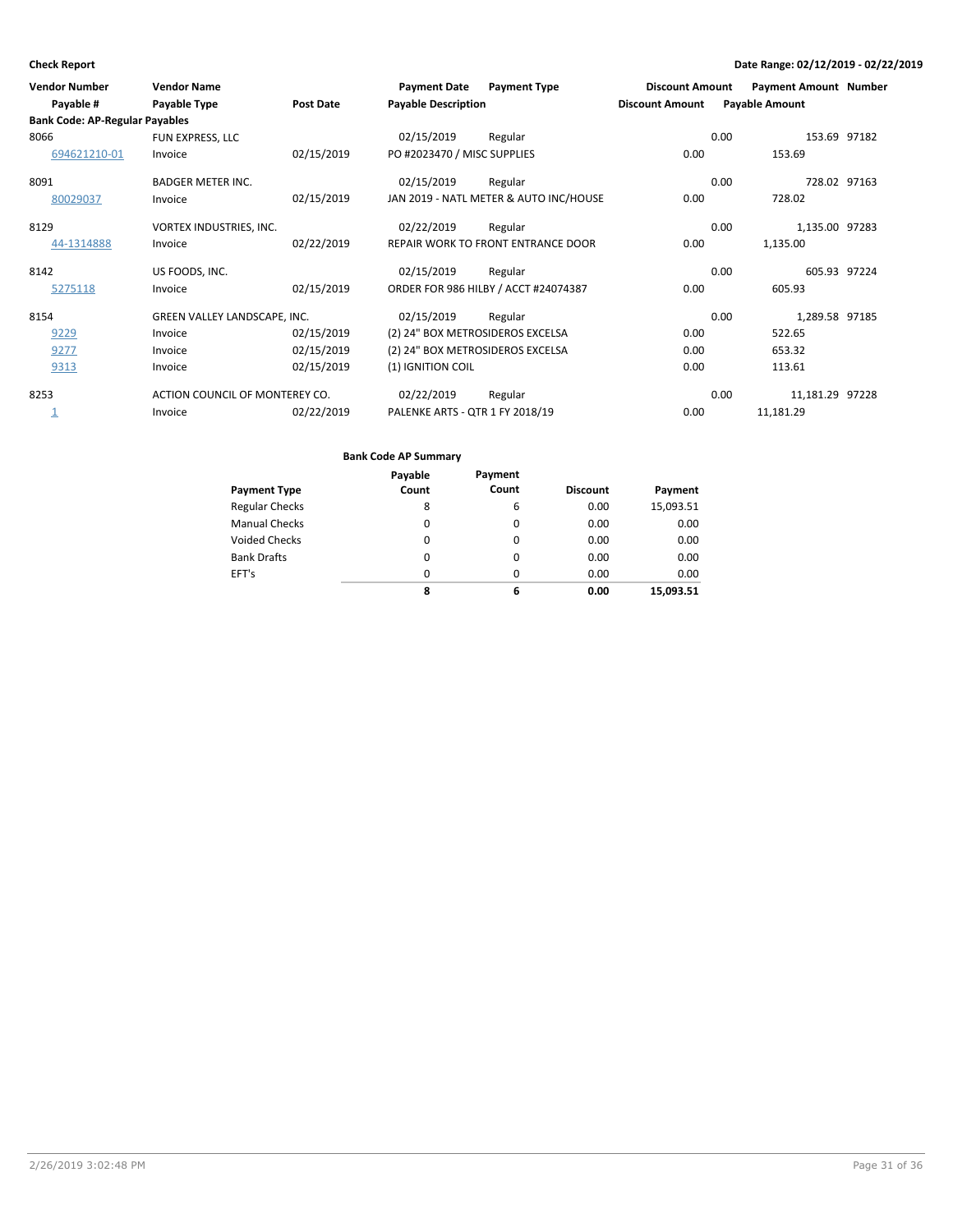| <b>Vendor Number</b>                  | <b>Vendor Name</b>  |                                                         | <b>Payment Date</b><br><b>Payment Type</b> | <b>Discount Amount</b> | <b>Payment Amount Number</b> |
|---------------------------------------|---------------------|---------------------------------------------------------|--------------------------------------------|------------------------|------------------------------|
| Pavable #                             | <b>Pavable Type</b> | <b>Post Date</b>                                        | <b>Payable Description</b>                 | <b>Discount Amount</b> | <b>Pavable Amount</b>        |
| <b>Bank Code: PY-Payroll Payables</b> |                     |                                                         |                                            |                        |                              |
| 8308                                  |                     | AMERICAN FIDELITY ADMINISTRATIVE SERVICES, I 02/15/2019 | Regular                                    | 0.00                   | 428.40 18856                 |
| <b>INV0003004</b>                     | Invoice             | 02/15/2019                                              | DEC18 ADMIN SERV FEE INV# 35027            | 0.00                   | 214.20                       |
| <b>INV0003005</b>                     | Invoice             | 02/15/2019                                              | JAN19 ADMIN SERV FEE INV# 35616            | 0.00                   | 214.20                       |

| Payment Type         | Payable<br>Count | Payment<br>Count | <b>Discount</b> | Payment |
|----------------------|------------------|------------------|-----------------|---------|
| Regular Checks       | 2                | 1                | 0.00            | 428.40  |
| <b>Manual Checks</b> | 0                | 0                | 0.00            | 0.00    |
| Voided Checks        | 0                | 0                | 0.00            | 0.00    |
| <b>Bank Drafts</b>   | 0                | 0                | 0.00            | 0.00    |
| EFT's                | 0                | 0                | 0.00            | 0.00    |
|                      | 2                | 1                | 0.00            | 428.40  |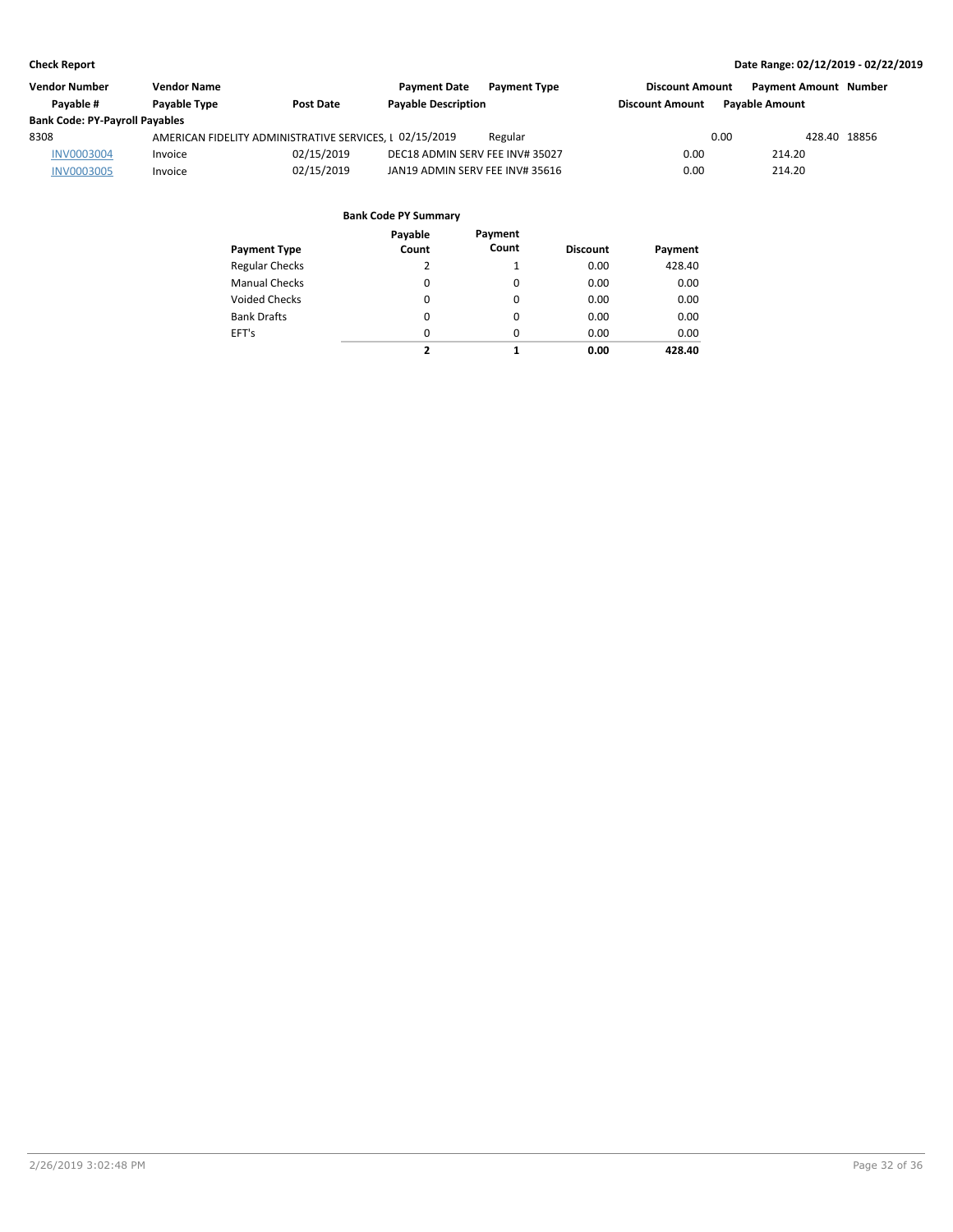| <b>Vendor Number</b>                  | <b>Vendor Name</b>                 |                  | <b>Payment Date</b>                  | <b>Payment Type</b>                       | <b>Discount Amount</b> |      | <b>Payment Amount Number</b> |             |
|---------------------------------------|------------------------------------|------------------|--------------------------------------|-------------------------------------------|------------------------|------|------------------------------|-------------|
| Payable #                             | Payable Type                       | <b>Post Date</b> | <b>Payable Description</b>           |                                           | <b>Discount Amount</b> |      | <b>Payable Amount</b>        |             |
| <b>Bank Code: AP-Regular Payables</b> |                                    |                  |                                      |                                           |                        |      |                              |             |
| 8332                                  | <b>IVY SIMPSON</b>                 |                  | 02/22/2019                           | Regular                                   |                        | 0.00 | 210.00 97249                 |             |
| 1320                                  | Invoice                            | 02/22/2019       | <b>WEEKLY INTERIOR PLAN SERVICE</b>  |                                           | 0.00                   |      | 210.00                       |             |
| 8338                                  | <b>FEDEX</b>                       |                  | 02/22/2019                           | Regular                                   |                        | 0.00 |                              | 11.49 97245 |
| 6-455-39996                           | Invoice                            | 02/22/2019       |                                      | ACCT #1750-2541-3; SHIPMENT ON 2/5/19     | 0.00                   |      | 11.49                        |             |
| 8345                                  | RESTORATIVE JUSTICE PARTNERS, INC. |                  | 02/22/2019                           | Regular                                   |                        | 0.00 | 3,168.67 97264               |             |
| <b>JAN 2018</b>                       | Invoice                            | 02/22/2019       |                                      | JAN 2019 - CAL VIP GRANT REIMBURSEMENT    | 0.00                   |      | 3,168.67                     |             |
| 8361                                  | SPEAKWRITE LLC                     |                  | 02/15/2019                           | Regular                                   |                        | 0.00 | 784.94 97218                 |             |
| 5f548762                              | Invoice                            | 02/15/2019       | JAN 2019 - / BILLING ACCT GrpLECASSP |                                           | 0.00                   |      | 784.94                       |             |
| 8368                                  | <b>KOSMONT COMPANIES</b>           |                  | 02/22/2019                           | Regular                                   |                        | 0.00 | 5,551.00 97253               |             |
| 1702.7 017                            | Invoice                            | 02/22/2019       | DEC 2018 - PROJ 1702.7 - EIFD        |                                           | 0.00                   |      | 1,982.50                     |             |
| 1702.7018                             | Invoice                            | 02/22/2019       | JAN 2019 - PROJECT 1702.7 - EIFD     |                                           | 0.00                   |      | 3,568.50                     |             |
| 8371                                  | AMERICAN PUBLIC WORKS ASSOCIATION  |                  | 02/22/2019                           | Regular                                   |                        | 0.00 | 1,020.00 97230               |             |
| 15322 2019                            | Invoice                            | 02/22/2019       | 3/1/19-2/29/20 - MEMBER RENEWAL      |                                           | 0.00                   |      | 1,020.00                     |             |
| 8380                                  | SOUTHEASTERN SECURITY              |                  | 02/22/2019                           | Regular                                   |                        | 0.00 |                              | 18.50 97270 |
| 140832                                | Invoice                            | 02/22/2019       |                                      | JAN 2019 - APPLICANT PROFILES REQUESTED   | 0.00                   |      | 18.50                        |             |
| 8426                                  | <b>CLIFTONLARSONALLEN LLP</b>      |                  | 02/15/2019                           | Regular                                   |                        | 0.00 | 5,000.00 97167               |             |
| 2004463                               | Invoice                            | 02/15/2019       | AUDIT SVCS THROUGH 1/31/2019         |                                           | 0.00                   |      | 5,000.00                     |             |
| 8536                                  | VERDE DESIGN INC.                  |                  | 02/15/2019                           | Regular                                   |                        | 0.00 | 10,441.06 97225              |             |
| 19-1706000                            | Invoice                            | 02/15/2019       |                                      | 12/26/18-1/25/19 CUTINO PARK IMPRVMN      | 0.00                   |      | 10,441.06                    |             |
| 8568                                  | <b>DEL MONTE MANOR</b>             |                  | 02/22/2019                           | Regular                                   |                        | 0.00 | 16,000.00 97240              |             |
| $\overline{1}$                        | Invoice                            | 02/22/2019       |                                      | 1 QTR, FY2018/19 -PLAYGROUND INSTALL.     | 0.00                   |      | 16,000.00                    |             |
| 8598                                  | THE ONLY WAY OUTREACH MINISTRY     |                  | 02/15/2019                           | Regular                                   |                        | 0.00 | 5,030.00 97220               |             |
| 10/1/18 - 12/31/18 Invoice            |                                    | 02/15/2019       | 10/1/18 - 12/31/18 VOCA GRANT        |                                           | 0.00                   |      | 5,030.00                     |             |
| 8640                                  | <b>MYRA MCNAMARA</b>               |                  | 02/22/2019                           | Regular                                   |                        | 0.00 | 350.00 97261                 |             |
| 2/15/19                               | Invoice                            | 02/22/2019       |                                      | MUSIC FOR SR PROGRAM "ST PATRICK'S" D     | 0.00                   |      | 350.00                       |             |
| 8747                                  | CERVIS TECHNOLOGIES, INC.          |                  | 02/22/2019                           | Regular                                   |                        | 0.00 | 1,800.00 97235               |             |
| 20454                                 | Invoice                            | 02/22/2019       | PREMIER EDITION ANNUAL RENEWAL       |                                           | 0.00                   |      | 1,800.00                     |             |
| 8755                                  | TRUST TWO - CORONA 1997 TRUST      |                  | 02/22/2019                           | Regular                                   |                        | 0.00 | 2,730.00 97277               |             |
| INV0003017                            | Invoice                            | 02/01/2019       |                                      | MARCH 2019 RENT FOR 656 BROADWAY AV       | 0.00                   |      | 2,730.00                     |             |
| 8791                                  | <b>MONTEREY ONE WATER</b>          |                  | 02/15/2019                           | Regular                                   |                        | 0.00 | 3,058.84 97202               |             |
| 1/31/19 ACCTS                         | Invoice                            | 02/15/2019       |                                      | MISC CITY OF SEASIDE ACCTS / 1/31/19 BILL | 0.00                   |      | 3,058.84                     |             |
| 8800                                  | RINCON CONSULTANTS, INC.           |                  | 02/22/2019                           | Regular                                   |                        | 0.00 | 22,637.71 97265              |             |
| 10471                                 | Invoice                            | 02/22/2019       |                                      | JAN 2019 - MAIN GATE PLAN AMNDMNT/CE      | 0.00                   |      | 20,796.58                    |             |
| 8361                                  | Invoice                            | 02/22/2019       |                                      | OCT 2018 - MAIN GATE SPECIFIC PLAN/CEQA   | 0.00                   |      | 1,841.13                     |             |
|                                       |                                    |                  |                                      |                                           |                        |      |                              |             |

|                       | Payable  | Payment |                 |           |
|-----------------------|----------|---------|-----------------|-----------|
| <b>Payment Type</b>   | Count    | Count   | <b>Discount</b> | Payment   |
| <b>Regular Checks</b> | 18       | 16      | 0.00            | 77,812.21 |
| <b>Manual Checks</b>  | 0        | 0       | 0.00            | 0.00      |
| <b>Voided Checks</b>  | 0        | 0       | 0.00            | 0.00      |
| <b>Bank Drafts</b>    | 0        | 0       | 0.00            | 0.00      |
| EFT's                 | $\Omega$ | 0       | 0.00            | 0.00      |
|                       | 18       | 16      | 0.00            | 77.812.21 |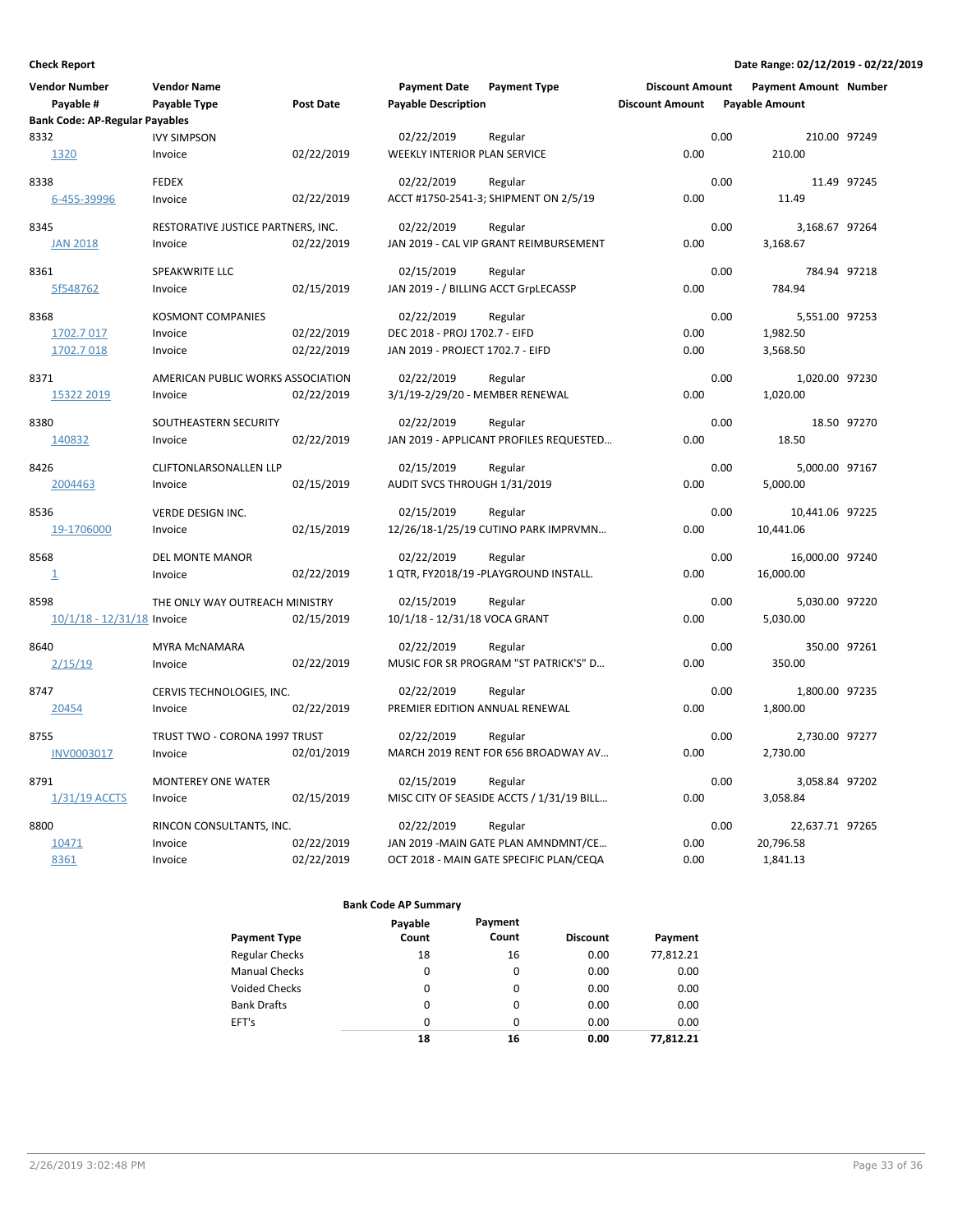| <b>Vendor Name</b>     |                                       | <b>Payment Date</b> | <b>Payment Type</b> |                                                                       |                       |                                                                |
|------------------------|---------------------------------------|---------------------|---------------------|-----------------------------------------------------------------------|-----------------------|----------------------------------------------------------------|
| <b>Pavable Type</b>    | <b>Post Date</b>                      |                     |                     | <b>Discount Amount</b>                                                | <b>Payable Amount</b> |                                                                |
|                        |                                       |                     |                     |                                                                       |                       |                                                                |
| UNITED STATES TREASURY |                                       | 02/20/2019          | Regular             |                                                                       |                       | 282.74 18867                                                   |
| Invoice                | 02/20/2019                            |                     |                     | 0.00                                                                  | 282.74                |                                                                |
|                        | <b>Bank Code: PY-Payroll Payables</b> |                     |                     | <b>Payable Description</b><br>94-6088439 SEPT 30, 2018 FORM 941 CP220 |                       | <b>Payment Amount Number</b><br><b>Discount Amount</b><br>0.00 |

|                       | Payable  | Payment  |                 |         |
|-----------------------|----------|----------|-----------------|---------|
| <b>Payment Type</b>   | Count    | Count    | <b>Discount</b> | Payment |
| <b>Regular Checks</b> | 1        |          | 0.00            | 282.74  |
| <b>Manual Checks</b>  | 0        | 0        | 0.00            | 0.00    |
| <b>Voided Checks</b>  | 0        | 0        | 0.00            | 0.00    |
| <b>Bank Drafts</b>    | 0        | 0        | 0.00            | 0.00    |
| EFT's                 | $\Omega$ | $\Omega$ | 0.00            | 0.00    |
|                       | 1        | 1        | 0.00            | 282.74  |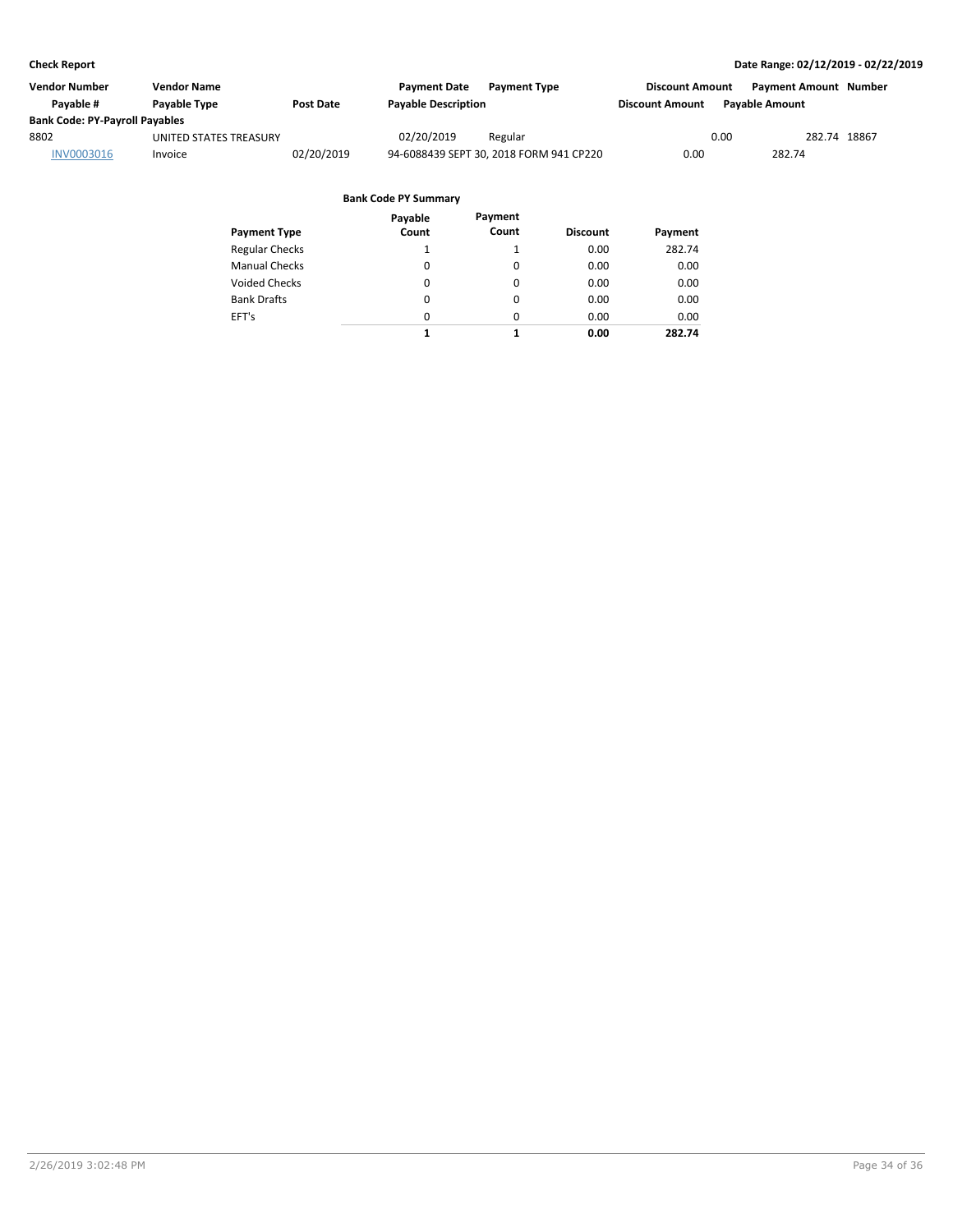| <b>Vendor Number</b>                  | <b>Vendor Name</b>                                    |                  | <b>Payment Date</b>               | <b>Payment Type</b>                   | <b>Discount Amount</b> |      | <b>Payment Amount Number</b> |              |
|---------------------------------------|-------------------------------------------------------|------------------|-----------------------------------|---------------------------------------|------------------------|------|------------------------------|--------------|
| Payable #                             | Payable Type                                          | <b>Post Date</b> | <b>Payable Description</b>        |                                       | <b>Discount Amount</b> |      | <b>Payable Amount</b>        |              |
| <b>Bank Code: AP-Regular Payables</b> |                                                       |                  |                                   |                                       |                        |      |                              |              |
| 8882                                  | <b>EVERYONE'S HARVEST</b>                             |                  | 02/15/2019                        | Regular                               |                        | 0.00 | 2,950.59 97177               |              |
| $01 - 19$                             | Invoice                                               | 02/15/2019       |                                   | JAN 2019 PROGRAM EXPENSES FOR SEASIDE | 0.00                   |      | 2,950.59                     |              |
| 8886                                  | SAGE RENEWABLES ENERGY CONSULTING, INC.               |                  | 02/15/2019                        | Regular                               |                        | 0.00 | 4,972.22 97212               |              |
| 1198                                  | Invoice                                               | 02/15/2019       |                                   | THROUGH 12/31/18 - SOLAR PROJ CONSULT | 0.00                   |      | 4,972.22                     |              |
| 8918                                  | <b>CHRISTIAN VILLICANA</b>                            |                  | 02/15/2019                        | Regular                               |                        | 0.00 |                              | 320.16 97166 |
| <b>FEB 2019</b>                       | Invoice                                               | 02/15/2019       |                                   | JAN 2019 - MILEAGE REIMBURSEMENT      | 0.00                   |      | 320.16                       |              |
| 9011                                  | PROJECT DIMENSIONS, INC.                              |                  | 02/15/2019                        | Regular                               |                        | 0.00 | 30,475.00 97209              |              |
| 49360                                 | Invoice                                               | 02/15/2019       | JAN 2019 - CUTINO PARK PHASE I    |                                       | 0.00                   |      | 30,475.00                    |              |
| 9020                                  | RODNEY CRAIG GOODMAN JR.                              |                  | 02/22/2019                        | Regular                               |                        | 0.00 | 10,096.72 97266              |              |
| 1582                                  | Invoice                                               | 02/22/2019       |                                   | 2/4/19 - 2/8/19 FINANCIAL MGMT SVCS   | 0.00                   |      | 10,096.72                    |              |
| 9069                                  | SANACT INC.                                           |                  | 02/15/2019                        | Regular                               |                        | 0.00 | 23,557.22 97215              |              |
| $\overline{3}$                        | Invoice                                               | 02/15/2019       |                                   | PAYMENT NO 3 - SEWER CLEANING/VIDEO   | 0.00                   |      | 23,557.22                    |              |
| 9094                                  | RYAN RANCH PRINTERS, LP                               |                  | 02/15/2019                        | Regular                               |                        | 0.00 | 216.01 97211                 |              |
| 20610                                 | Invoice                                               | 02/15/2019       | (250) 72-HOUR DETENTION FORMS     |                                       | 0.00                   |      | 216.01                       |              |
| 9095                                  | SHI INTERNATIONAL CORP.                               |                  | 02/15/2019                        | Regular                               |                        | 0.00 | 2,848.48 97216               |              |
| B09066791                             | Invoice                                               | 02/15/2019       | IBM MaaS360 ESSENTIALS SUITE (60) |                                       | 0.00                   |      | 2,848.48                     |              |
| 9096                                  | FOOD BROKERS INT'L.                                   |                  | 02/15/2019                        | Regular                               |                        | 0.00 | 2,126.88 97180               |              |
| $\mathbf{\underline{1}}$              | Invoice                                               | 04/23/2019       | 4/23/19 HOTEL ROOMS               |                                       | 0.00                   |      | 2,126.88                     |              |
| 9097                                  | <b>JOAN RAYMOND</b>                                   |                  | 02/15/2019                        | Regular                               |                        | 0.00 |                              | 75.00 97188  |
| <b>HOLIDAY '18</b>                    | Invoice                                               | 02/15/2019       |                                   | COMMISSIONER'S CHOICE - HOLIDAY DECOR | 0.00                   |      | 75.00                        |              |
| 9098                                  | SALVADORE AMAYA                                       |                  | 02/15/2019                        | Regular                               |                        | 0.00 | 667.13 97214                 |              |
| 103685                                | Invoice                                               | 02/15/2019       |                                   | DEPOSIT REFUND - SOPER ROOM 2/9/19    | 0.00                   |      | 667.13                       |              |
| 9099                                  | DUDE SOLUTIONS, INC.                                  |                  | 02/22/2019                        | Regular                               |                        | 0.00 | 26,100.09 97243              |              |
| <b>INV-39696</b>                      | Invoice                                               | 02/22/2019       |                                   | SMARTGOV CONNECTOR, PORTAL, USER LIC  | 0.00                   |      | 26,100.09                    |              |
| 9100                                  | AMERICAN NATIONAL RED CROSS & ITS CONSTITU 02/22/2019 |                  |                                   | Regular                               |                        | 0.00 | 975.00 97229                 |              |
| 22164155                              | Invoice                                               | 02/22/2019       | (1) 2019 LTS FACILITY FEE 1000+   |                                       | 0.00                   |      | 975.00                       |              |
| 9101                                  | JAMES SOMMERVILLE INC.                                |                  | 02/22/2019                        | Regular                               |                        | 0.00 | 1,000.00 97250               |              |
| 6668                                  | Invoice                                               | 02/22/2019       |                                   | ENCROACHMENT BOND FOR PERMIT #6668    | 0.00                   |      | 1,000.00                     |              |

|                       | Payable  | Payment  |                 |            |
|-----------------------|----------|----------|-----------------|------------|
| <b>Payment Type</b>   | Count    | Count    | <b>Discount</b> | Payment    |
| <b>Regular Checks</b> | 14       | 14       | 0.00            | 106,380.50 |
| <b>Manual Checks</b>  | 0        | 0        | 0.00            | 0.00       |
| Voided Checks         | 0        | 0        | 0.00            | 0.00       |
| <b>Bank Drafts</b>    | 0        | $\Omega$ | 0.00            | 0.00       |
| EFT's                 | $\Omega$ | $\Omega$ | 0.00            | 0.00       |
|                       | 14       | 14       | 0.00            | 106,380.50 |